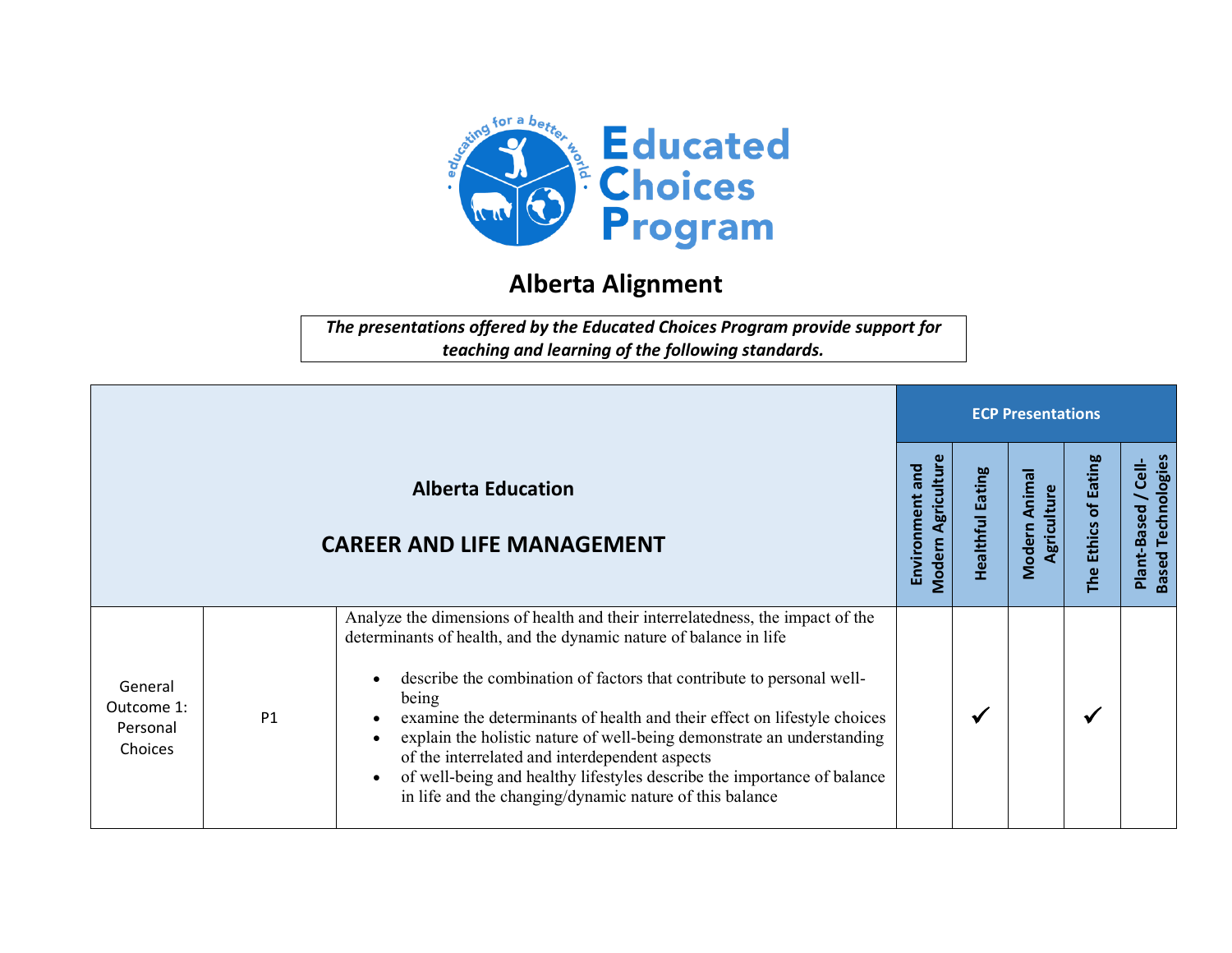|                                                                   | P <sub>6</sub> | Determine practices and behaviours that contribute to optimal physical well-<br>being<br>describe how individuals have control over physical and other<br>dimensions of well-being<br>analyze safety/risk-taking behaviours, nutritious choices, fitness and<br>exercise as contributors to physical well-being<br>develop and implement health action plans<br>$\bullet$                                                                                                                                                                            |  |  |  |
|-------------------------------------------------------------------|----------------|------------------------------------------------------------------------------------------------------------------------------------------------------------------------------------------------------------------------------------------------------------------------------------------------------------------------------------------------------------------------------------------------------------------------------------------------------------------------------------------------------------------------------------------------------|--|--|--|
| General<br><b>Outcome 2:</b><br><b>Resource</b><br><b>Choices</b> | R <sub>6</sub> | Develop strategies to be informed consumers<br>explain the power and importance of sustainable development<br>describe the influences on personal consumer choices<br>develop marketplace skills<br>$\bullet$<br>explain the rights and responsibilities of a consumer<br>practise the skills for communicating consumer concerns<br>demonstrate informed consumer actions regarding health issues,<br>$\bullet$<br>products and services<br>analyze the impact of personal values, wants and needs on being an<br>informed and responsible consumer |  |  |  |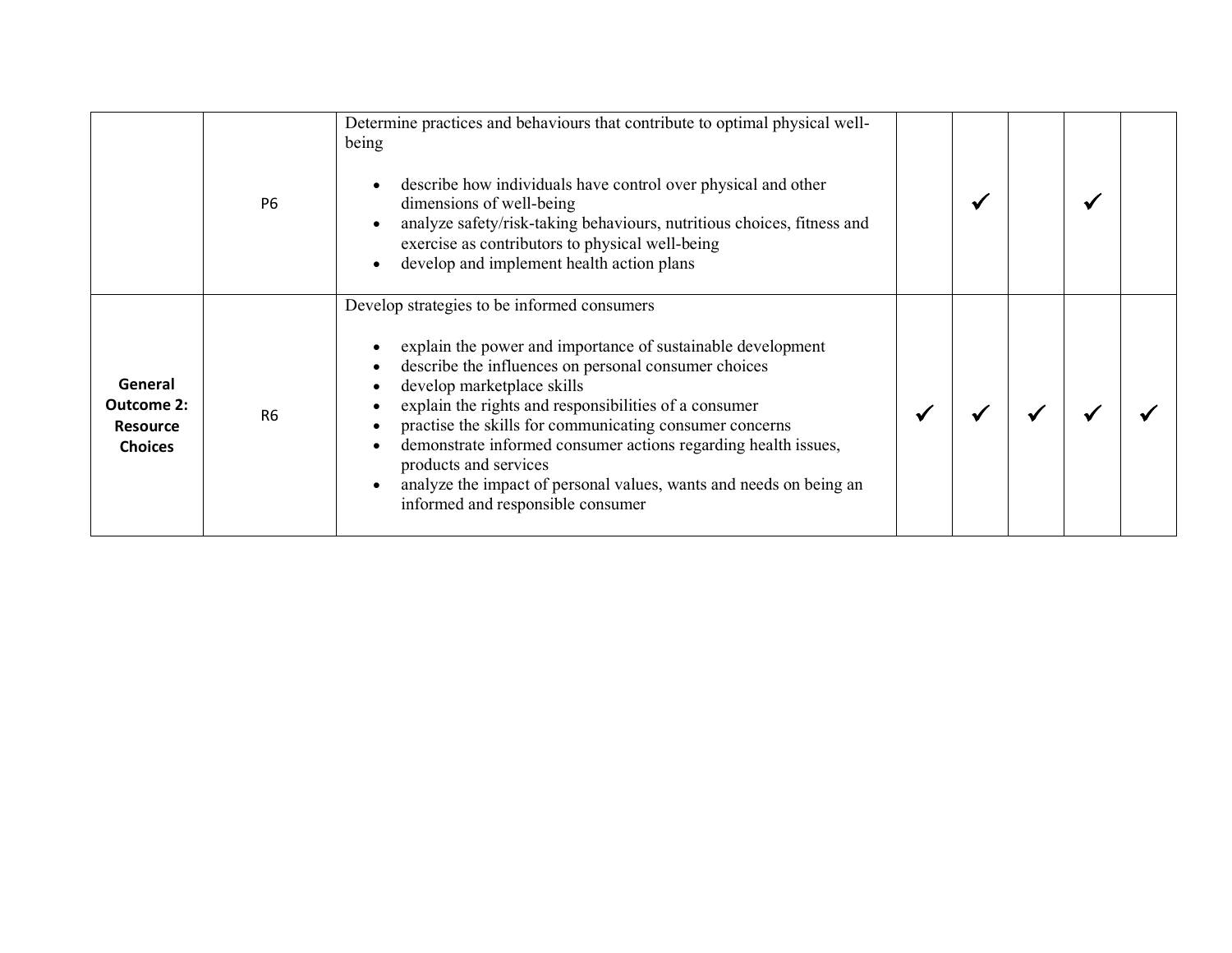|         |                                                                               |                                                                                                                                                                     | <b>ECP Presentations</b>                     |                         |                              |                      |                                                  |  |  |
|---------|-------------------------------------------------------------------------------|---------------------------------------------------------------------------------------------------------------------------------------------------------------------|----------------------------------------------|-------------------------|------------------------------|----------------------|--------------------------------------------------|--|--|
|         |                                                                               | <b>Alberta Education</b><br><b>ENGLISH LANGUAGE ARTS</b>                                                                                                            | <b>Modern Agriculture</b><br>Environment and | <b>Healthful Eating</b> | Modern Animal<br>Agriculture | The Ethics of Eating | <b>Based Technologies</b><br>Plant-Based / Cell- |  |  |
|         |                                                                               | Extend understanding of ideas and information by finding and exploring oral,<br>print and other media texts on related topics and themes                            | √                                            |                         |                              |                      |                                                  |  |  |
|         | 1.1 Discover<br>and Explore:<br>Express ideas<br>and develop<br>understanding | Express personal understandings of ideas and information based on prior<br>knowledge, experiences with others and a variety of oral, print and other<br>media texts |                                              |                         |                              |                      |                                                  |  |  |
| Grade 7 |                                                                               | Reflect on own observations and experiences to understand and develop<br>oral, print and other media texts                                                          |                                              |                         |                              |                      |                                                  |  |  |
|         | 1.2 Clarify and<br>Extend:<br>Consider the<br>ideas of others                 | Listen and respond constructively to alternative ideas or opinions                                                                                                  | √                                            |                         | ₩                            |                      |                                                  |  |  |
| Grade 8 | 1.1 Discover<br>and Explore:                                                  | Revise understanding and expression of ideas by connecting new and prior<br>knowledge and experiences                                                               |                                              |                         |                              |                      |                                                  |  |  |
|         | Express ideas<br>and develop<br>understanding                                 | Seek out and consider diverse ideas, opinions and experiences to develop and<br>extend own ideas, opinions and experiences                                          | ₩                                            |                         |                              |                      |                                                  |  |  |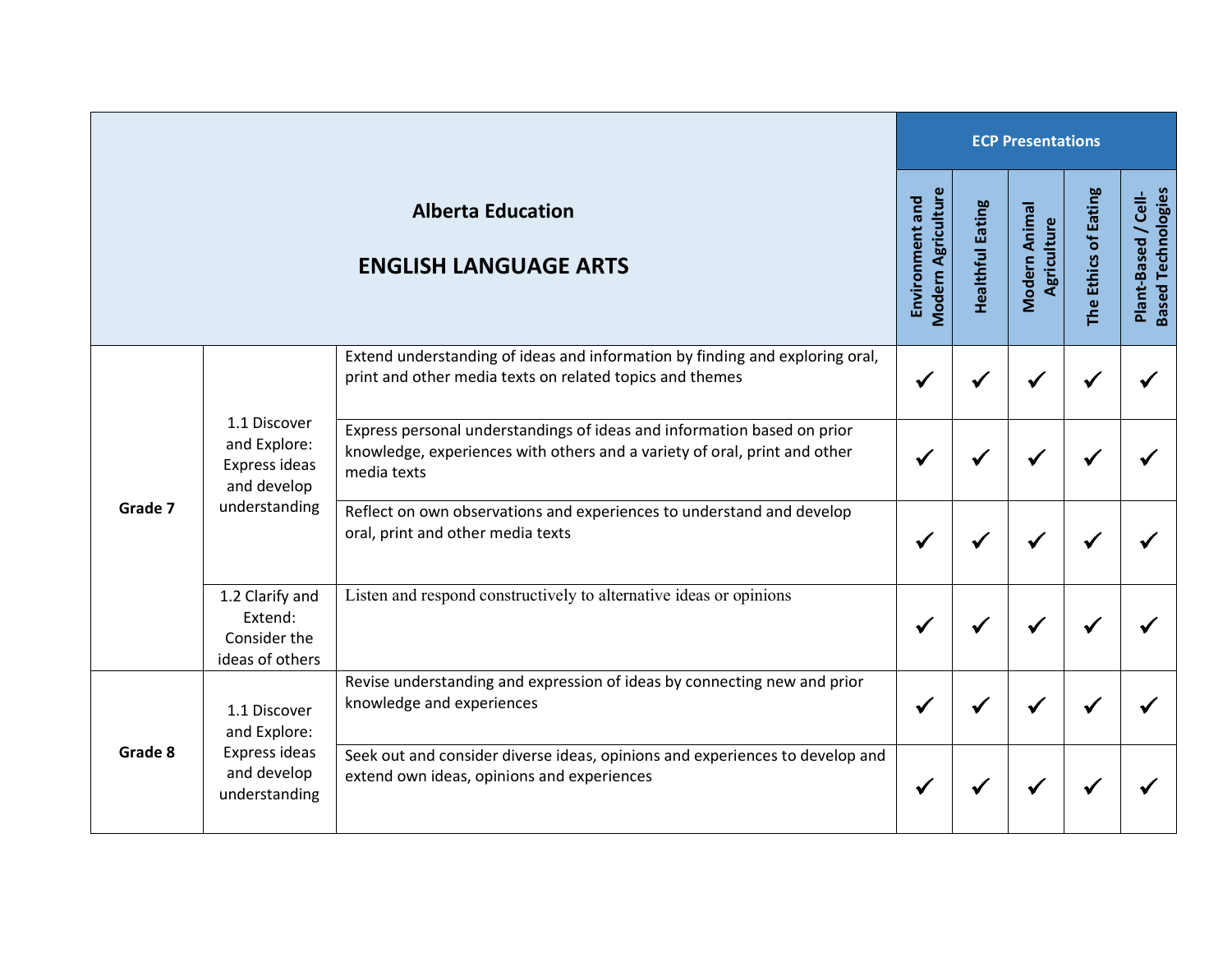| Grade 8<br>Grade 8:<br>Knowledge<br>and<br><b>Employability</b> | 1.1 Discover<br>and Explore:<br><b>Experiment with</b><br>language and<br>forms | Discuss and respond to ways that forms of oral, print and other media texts<br>enhance or constrain the development and communication of ideas,<br>information and experiences |  |  |  |
|-----------------------------------------------------------------|---------------------------------------------------------------------------------|--------------------------------------------------------------------------------------------------------------------------------------------------------------------------------|--|--|--|
|                                                                 | 1.2 Clarify and<br>Extend:<br>Consider the<br>ideas of others                   | Acknowledge the value of the ideas and opinions of others in exploring and<br>extending personal interpretations and perspectives                                              |  |  |  |
|                                                                 | 1.2 Clarify and<br>Extend:<br>Combine ideas                                     | Exchange ideas and opinions to clarify understanding and to broaden<br>personal perspectives                                                                                   |  |  |  |
|                                                                 | 1.2 Clarify and<br>Extend: Extend<br>Understanding                              | Reconsider and revise initial understandings and responses in light of new<br>ideas, information and feedback from others                                                      |  |  |  |
|                                                                 | 3.3 Organize,<br>Record and<br>Evaluate:<br>Evaluate<br>Information             | Incorporate new information with prior knowledge and experiences to<br>develop new understanding                                                                               |  |  |  |
|                                                                 | 5.1 Respect and<br>Strengthen<br>Community                                      | Clarify and broaden perspectives and opinions, by examining the ideas of<br>others                                                                                             |  |  |  |
|                                                                 | 1.2.1a Clarify<br>and Extend:<br>Consider the<br>ideas of others                | Acknowledge the value of, and respond constructively to, the ideas and<br>opinions of others when exploring and extending their personal<br>interpretation and perspectives    |  |  |  |
|                                                                 | 1.2.1b Clarify<br>and Extend:<br>Consider the<br>ideas of others                | Assess and revise their personal opinions and ideas, based on alternative<br>opinions and ideas                                                                                |  |  |  |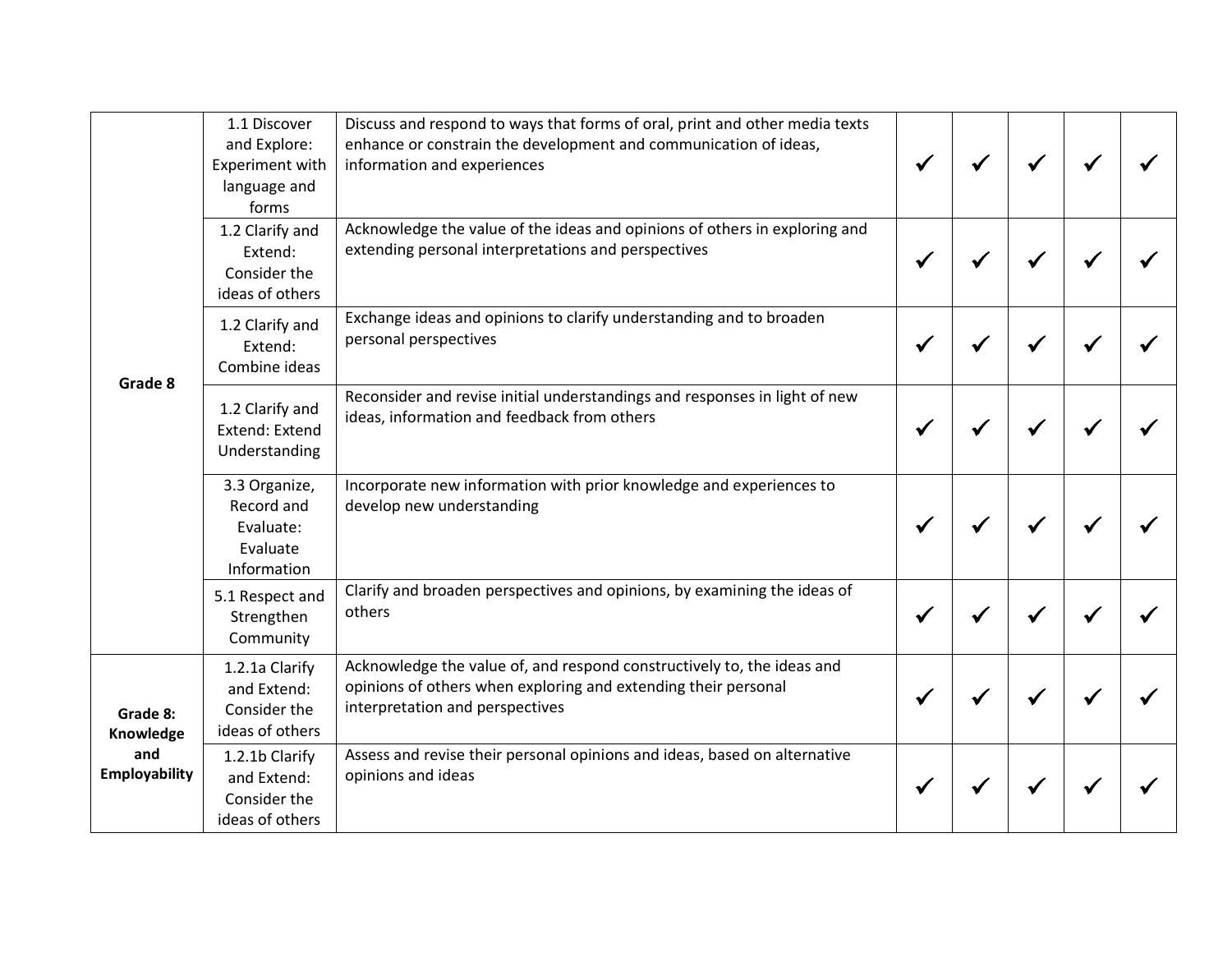| Grade 8:<br>Knowledge<br>and<br><b>Employability</b> | 1.2.3 Clarify and<br>Extend: Extend<br>understanding                          | Identify the purpose, message and intended audience of a communication and<br>verify understanding                                                                                |  |  |  |
|------------------------------------------------------|-------------------------------------------------------------------------------|-----------------------------------------------------------------------------------------------------------------------------------------------------------------------------------|--|--|--|
|                                                      | 1.1 Discover<br>and Explore:<br>Express ideas<br>and develop<br>understanding | Talk with others and experience a variety of oral, print and other media texts<br>to explore, develop and justify own opinions and points of view                                 |  |  |  |
| Grade 9                                              | 1.2 Clarify and<br>Extend:<br>Consider the<br>ideas of others                 | Integrate own perspectives and interpretations with new understandings<br>developed through discussing and through experiencing a variety of oral,<br>print and other media texts |  |  |  |
|                                                      | 1.2 Clarify and<br>Extend: Extend<br>Understanding                            | Assess whether new information extends understanding by considering<br>diverse opinions and exploring ambiguities                                                                 |  |  |  |
| Grade 9:<br>Knowledge<br>and<br>Employability        | 1.2.1a Clarify<br>and Extend:<br>Consider the<br>ideas of others              | Acknowledge the value of, and respond constructively to, the ideas and<br>opinions of others when exploring and extending their personal<br>interpretation and perspectives       |  |  |  |
|                                                      | 1.2.1b Clarify<br>and Extend:<br>Consider the<br>ideas of others              | Assess and revise their personal opinions and ideas, based on alternative<br>opinions and ideas                                                                                   |  |  |  |
|                                                      | 1.2.3 Clarify and<br>Extend: Extend<br>understanding                          | Identify the purpose, message and intended audience of a communication<br>and verify understanding                                                                                |  |  |  |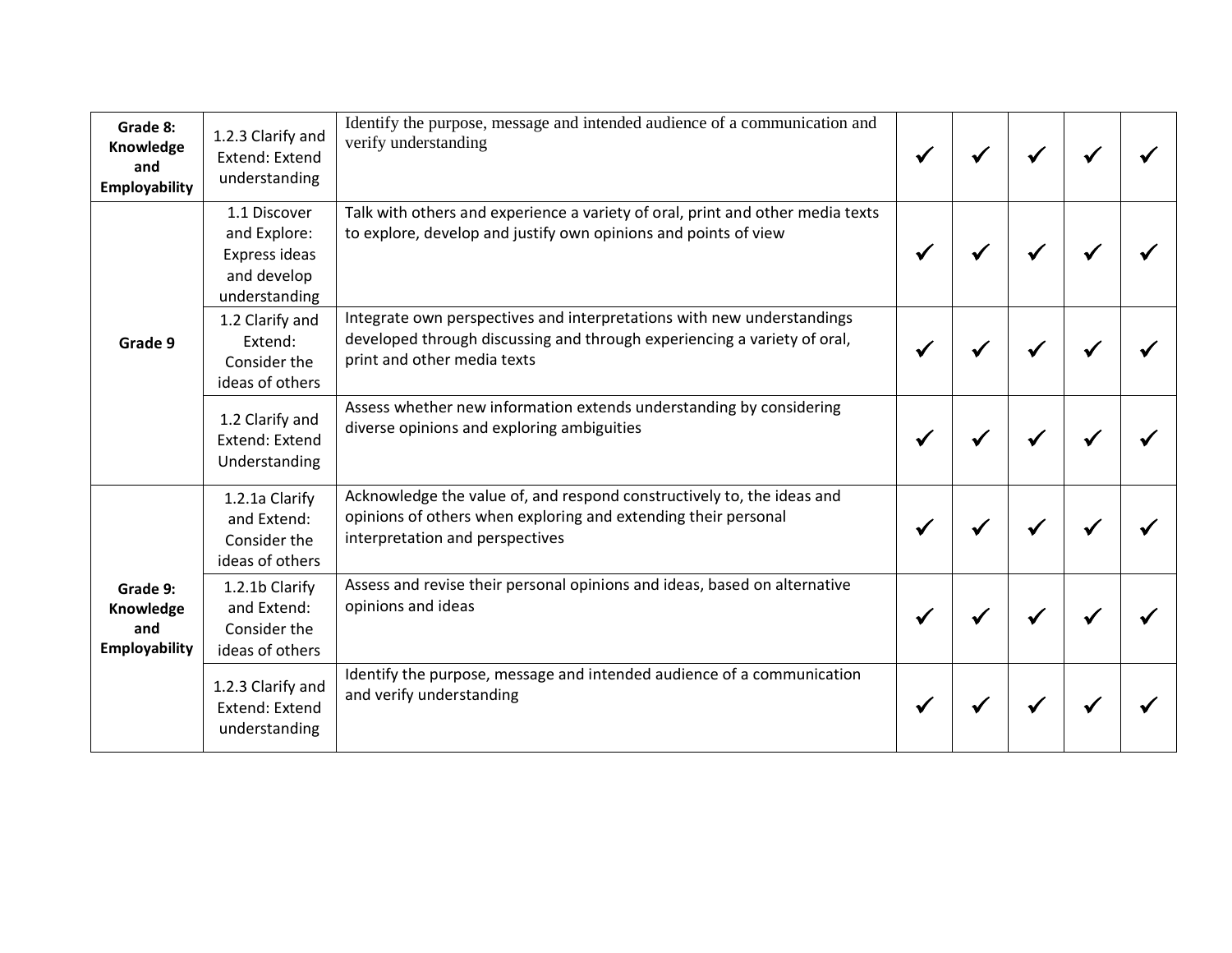| <b>ELA 10-1 and</b><br><b>ELA 10-2</b> | 1.2.1a Extend<br>Awareness:<br>Consider new<br>perspectives                                                      | Describe personal responses to new perspectives, appraise whether such<br>responses contribute to or inhibit understanding, and identify influences that<br>have contributed to such responses                                                                                                                   |  |  |  |
|----------------------------------------|------------------------------------------------------------------------------------------------------------------|------------------------------------------------------------------------------------------------------------------------------------------------------------------------------------------------------------------------------------------------------------------------------------------------------------------|--|--|--|
|                                        | 2.1.2h Construct<br>Meaning from<br>Text & Context:<br>Understand and<br>interpret<br>content                    | Differentiate between audience response to the content of a presentation<br>and audience response to the performance of the presenter                                                                                                                                                                            |  |  |  |
|                                        | 2.3.1a Respond<br>to a variety of<br>print & nonprint<br>texts: Connect<br>self, text,<br>culture, and<br>milieu | Identify and consider personal moral and ethical perspectives, as well as<br>cultural perspectives, when studying literature and other texts; and reflect on<br>and monitor how perspectives change as a result of interpretation and<br>discussion                                                              |  |  |  |
| <b>ELA</b><br>Knowledge                | 1.2.1a Extend<br>Awareness:<br>Consider new<br>perspectives                                                      | Examine personal responses to new perspectives and identify factors that have<br>influenced responses                                                                                                                                                                                                            |  |  |  |
| and<br>Employability<br>$10-4$         | 1.2.1b Extend<br>Awareness:<br>Consider new<br>perspectives                                                      | Consider the ideas, perspectives and interpretations of others to broaden<br>understandings                                                                                                                                                                                                                      |  |  |  |
| <b>ELA 20-1 and</b><br><b>ELA 20-2</b> | 1.2.1b Extend<br>Awareness:<br>Consider new<br>perspectives                                                      | Compare own ideas, perspectives and interpretations with those of others,<br>through a variety of means, to expand perceptions and understandings when<br>exploring and responding to texts [for example, pro-con charts, alternative<br>Internet search engines, comparison tables and think-pair-share charts] |  |  |  |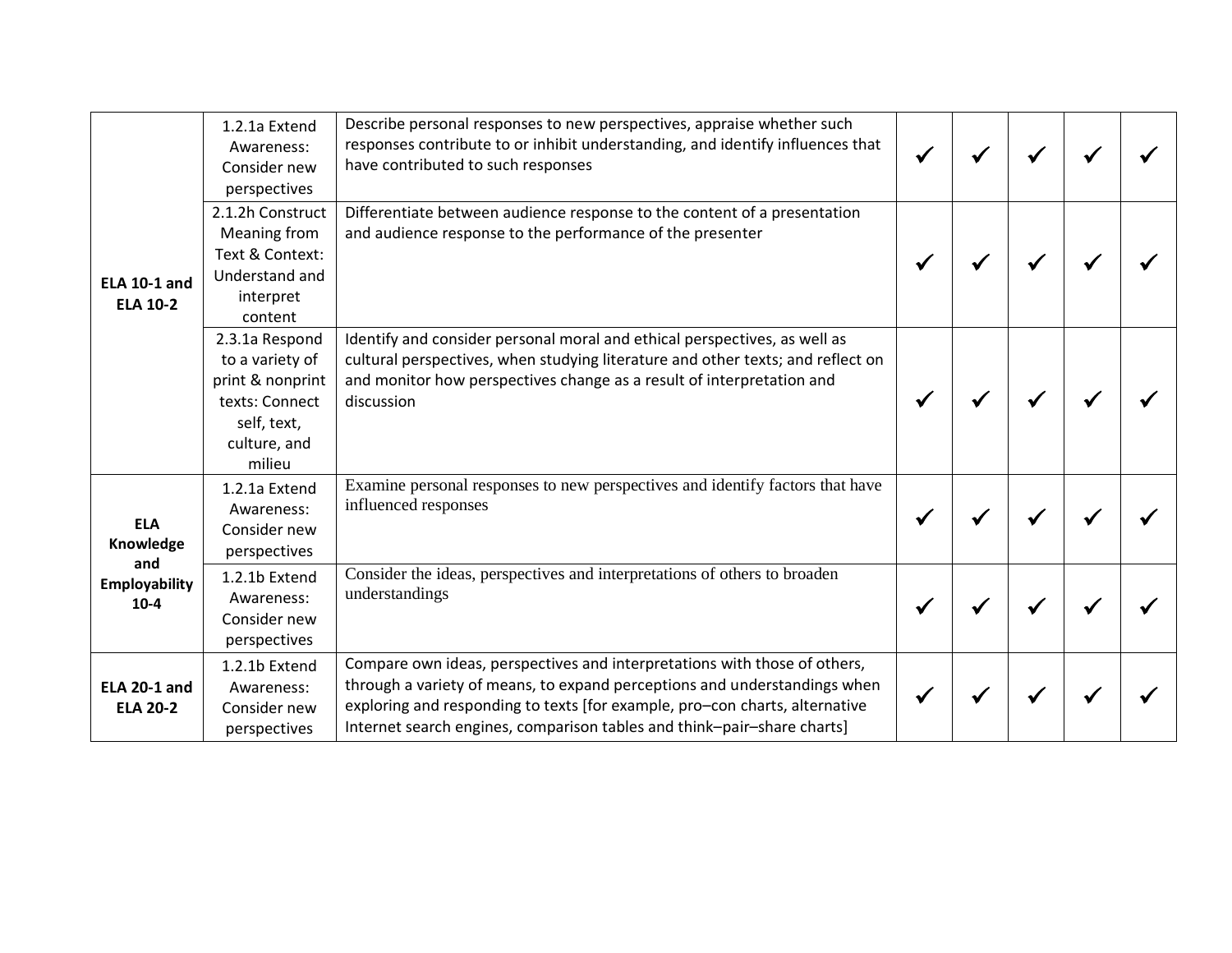|                                                                    | 2.1.2h Construct<br>Meaning from<br>Text & Context:<br>Understand and<br>interpret<br>content                    | Describe the relationship between audience response to the content of a<br>presentation and audience response to the performance of the presenter                                                                                                   |  |  |  |
|--------------------------------------------------------------------|------------------------------------------------------------------------------------------------------------------|-----------------------------------------------------------------------------------------------------------------------------------------------------------------------------------------------------------------------------------------------------|--|--|--|
| <b>ELA 20-1 and</b><br><b>ELA 20-2</b>                             | 2.3.1a Respond<br>to a variety of<br>print & nonprint<br>texts: Connect<br>self, text,<br>culture, and<br>milieu | Identify and consider personal moral and ethical perspectives, as well as<br>cultural perspectives, when studying literature and other texts; and reflect on<br>and monitor how perspectives change as a result of interpretation and<br>discussion |  |  |  |
| <b>ELA</b><br>Knowledge<br>and<br><b>Employability</b><br>$20 - 4$ | 1.2.1b Extend<br>Awareness:<br>Consider new<br>perspectives                                                      | Compare their own ideas, perspectives and interpretations to those of others<br>through a variety of strategies; e.g., discussion and pro-con/think-pair-share<br>charts                                                                            |  |  |  |
|                                                                    | 1.2.1b Extend<br>Awareness:<br>Consider new<br>perspectives                                                      | Recognize and assess the strengths and limitations of various perspectives on<br>a theme, issue or topic, and identify aspects for further consideration when<br>exploring and responding to texts                                                  |  |  |  |
| <b>ELA 30-1 and</b><br><b>ELA 30-2</b>                             | 2.1.2h Construct<br>Meaning from<br>Text & Context:<br>Understand and<br>interpret<br>content                    | Assess the relationship between the content of a presentation and the<br>performance of the presenter, and explain how the quality of the<br>performance affects the credibility and audience acceptance of the content<br>and message              |  |  |  |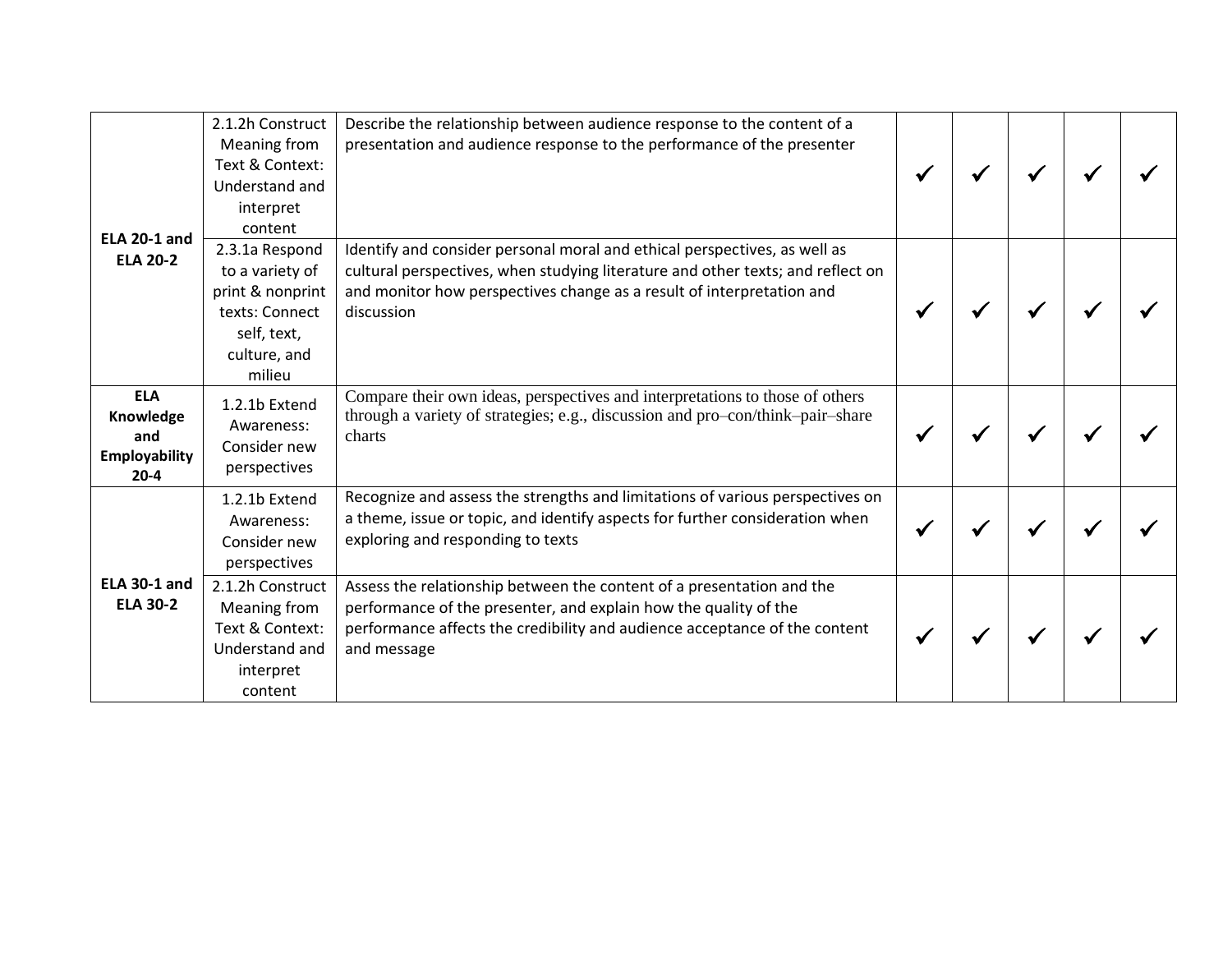| <b>ELA 30-1 and</b><br><b>ELA 30-2</b>                    | 2.3.1a Respond<br>to a variety of<br>print & nonprint<br>texts: Connect<br>self, text,<br>culture, and<br>milieu | Identify and consider personal moral and ethical perspectives, as well as<br>cultural perspectives, when studying literature and other texts; and reflect on<br>and monitor how perspectives change as a result of interpretation and<br>discussion |  |  |  |
|-----------------------------------------------------------|------------------------------------------------------------------------------------------------------------------|-----------------------------------------------------------------------------------------------------------------------------------------------------------------------------------------------------------------------------------------------------|--|--|--|
| <b>ELA</b><br>Knowledge<br>and<br>Employability<br>$30-4$ | 1.2.1b Extend<br>Awareness:<br>Consider new<br>perspectives                                                      | Compare their own ideas, perspectives and interpretations to those of others<br>through a variety of strategies; e.g., discussion and pro-con/think-pair-share<br>charts                                                                            |  |  |  |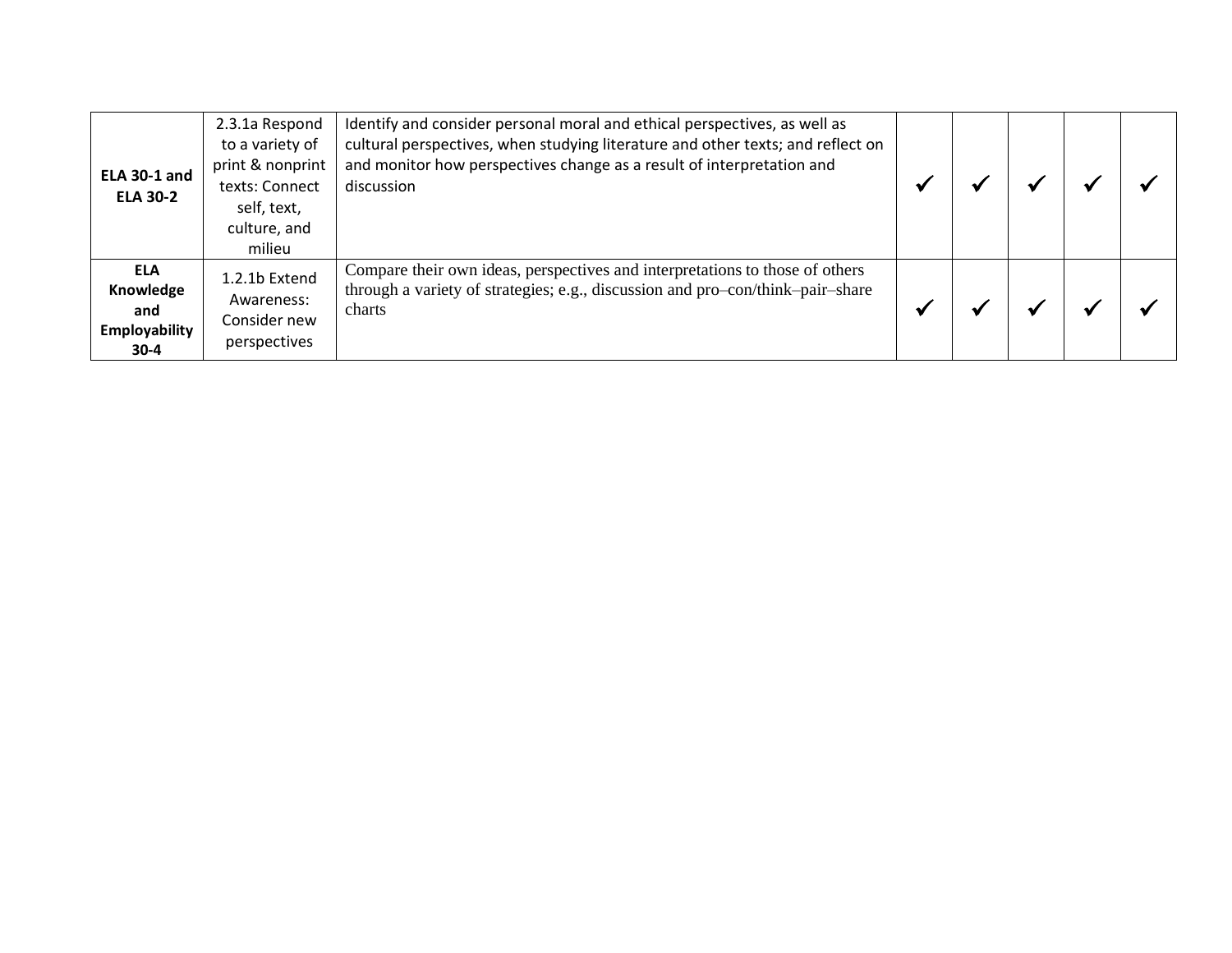|                                                    |                       |                                                                                       |                                              |                         | <b>ECP Presentations</b>     |                      |                                                  |  |  |  |  |  |
|----------------------------------------------------|-----------------------|---------------------------------------------------------------------------------------|----------------------------------------------|-------------------------|------------------------------|----------------------|--------------------------------------------------|--|--|--|--|--|
|                                                    |                       | <b>Alberta Education</b><br><b>ETHICS</b>                                             | <b>Modern Agriculture</b><br>Environment and | <b>Healthful Eating</b> | Modern Animal<br>Agriculture | The Ethics of Eating | <b>Based Technologies</b><br>Plant-Based / Cell- |  |  |  |  |  |
|                                                    | А.<br>Understanding   | 3. Identify the ethical implications in issues                                        | ✔                                            | $\checkmark$            | ✔                            | $\checkmark$         |                                                  |  |  |  |  |  |
|                                                    | <b>Ethics</b>         | 4. Express personal convictions in productive group discussions of ethical<br>issues. | √                                            | √                       |                              | ✔                    |                                                  |  |  |  |  |  |
| Part 1:<br><b>Establishing</b><br>the<br>Challenge |                       | 1. Demonstrate an understanding of the ethical implications of issues.                | ✔                                            | $\checkmark$            | ✔                            | $\checkmark$         |                                                  |  |  |  |  |  |
|                                                    | D. Decision<br>Making | 2. Examine and assess a variety of viewpoints on issues.                              | √                                            | √                       | ✔                            | ✔                    |                                                  |  |  |  |  |  |
|                                                    |                       | 3. Examine evidence and consider alternatives before making a decision.               | ✔                                            | $\checkmark$            | ✔                            | $\checkmark$         |                                                  |  |  |  |  |  |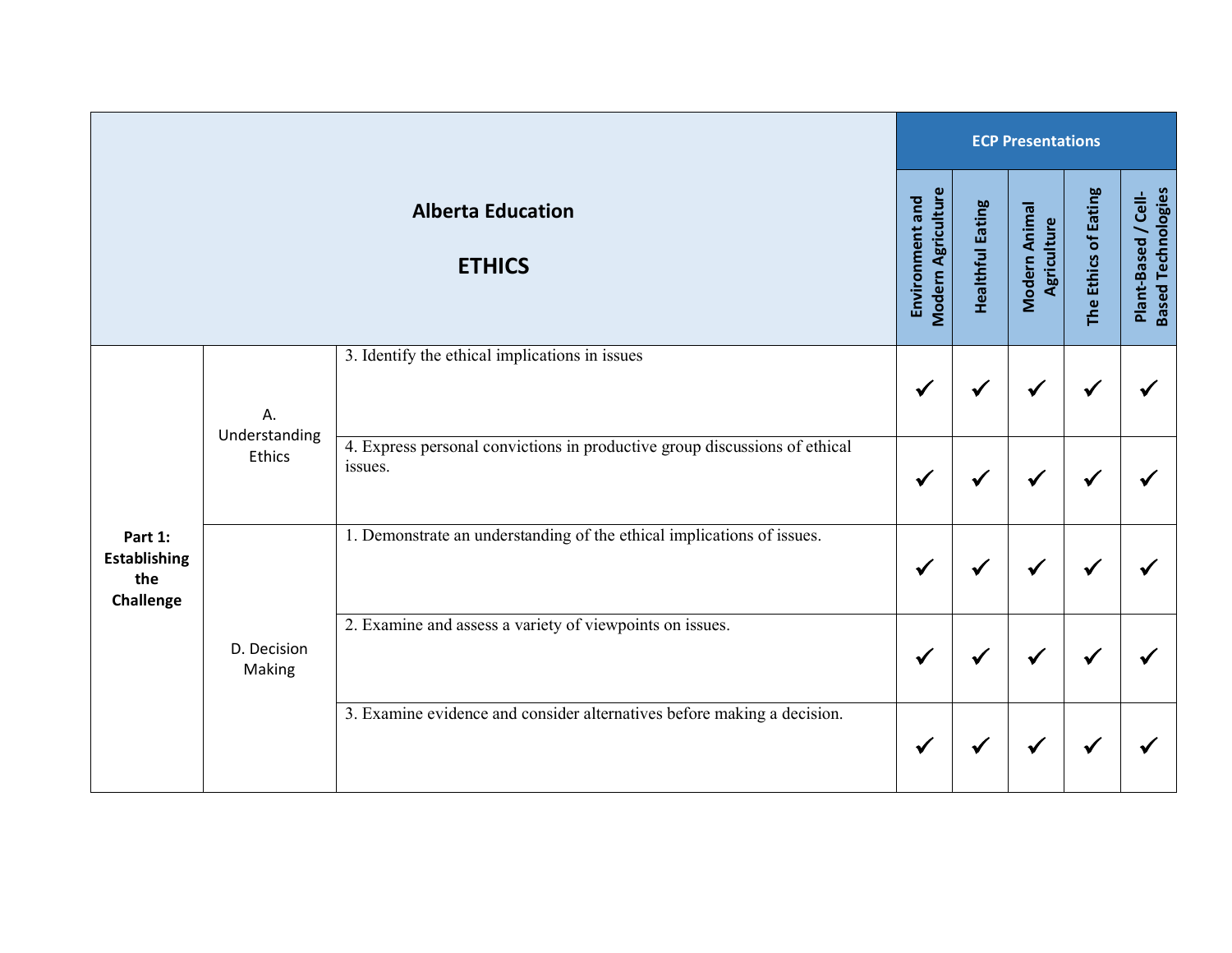| Part 1:<br><b>Establishing</b><br>the<br>Challenge | D. Decision<br>Making | 4. Demonstrate an understanding of the consequences of one's actions.                                                                                                     |  |  |  |
|----------------------------------------------------|-----------------------|---------------------------------------------------------------------------------------------------------------------------------------------------------------------------|--|--|--|
|                                                    |                       | 1. Discuss personal convictions in the context of community values.                                                                                                       |  |  |  |
|                                                    | A. Values             | 2. Demonstrate awareness that individuals do not always consistently act on<br>their values.                                                                              |  |  |  |
|                                                    | Important to<br>Me    | 3. Appreciate that one must be willing to maintain ethical values in the face of<br>pressure.                                                                             |  |  |  |
| Part 3: Social<br>Responsibilit<br>۷               |                       | 4. Demonstrate a willingness to revise or alter personal convictions on the<br>basis of new understandings.                                                               |  |  |  |
|                                                    |                       | 3. Evaluate personal contributions and the contributions of others toward<br>making positive changes.                                                                     |  |  |  |
|                                                    | <b>B.</b> Reflections | 4. Appreciate that he or she is involved in decisions and choices that have<br>ethical implications and consequences.                                                     |  |  |  |
|                                                    |                       | 5. Demonstrate commitment to values such as respect, responsibility, fairness,<br>tolerance, honesty, kindness, forgiveness, commitment to democratic ideals,<br>loyalty. |  |  |  |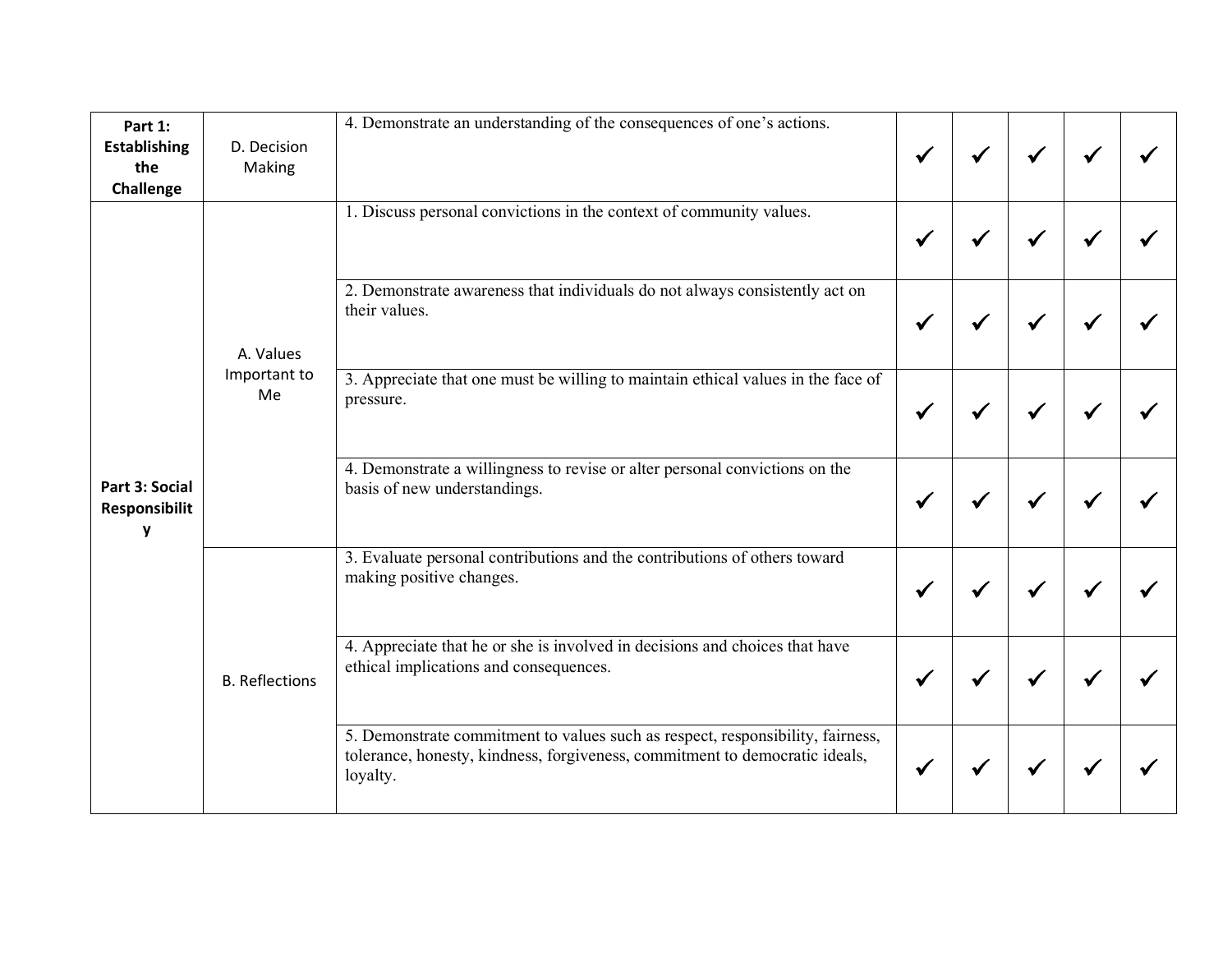|         |                            |                                                                                                                                                                         | <b>ECP Presentations</b>                     |                         |                              |                      |                                                  |  |  |
|---------|----------------------------|-------------------------------------------------------------------------------------------------------------------------------------------------------------------------|----------------------------------------------|-------------------------|------------------------------|----------------------|--------------------------------------------------|--|--|
|         |                            | <b>Alberta Education</b><br><b>HEALTH AND LIFE SKILLS</b>                                                                                                               | <b>Modern Agriculture</b><br>Environment and | <b>Healthful Eating</b> | Modern Animal<br>Agriculture | The Ethics of Eating | <b>Based Technologies</b><br>Plant-Based / Cell- |  |  |
| Grade 7 | Personal Health<br>$W-7.1$ | Compare personal health choices to standards for health; e.g., physical<br>activity, nutrition, relaxation, sleep, reflection                                           |                                              | $\checkmark$            |                              | ✔                    |                                                  |  |  |
|         | Personal Health<br>$W-7.5$ | Relate the factors that influence individual food choices to nutritional needs<br>of adolescents; e.g., finances, media, peer pressure, hunger, body image,<br>activity |                                              | $\checkmark$            |                              | ✔                    |                                                  |  |  |
|         | Personal Health<br>$W-8.1$ | Examine the relationship between choices and resulting consequences; e.g.,<br>how choosing to smoke affects how one looks, feels and performs                           | $\checkmark$                                 | ✔                       |                              | ✔                    |                                                  |  |  |
| Grade 8 | Personal Health<br>$W-8.2$ | Analyze the impact of positive and changing choices on health throughout the<br>life span; e.g., need for varying amounts of sleep, calcium                             |                                              | ✔                       |                              | ✔                    |                                                  |  |  |
| Grade 8 | Personal Health<br>$W-8.5$ | Evaluate personal food choices, and identify strategies to maintain optimal<br>nutrition when eating away from home; e.g., eating healthy fast foods                    |                                              | ✔                       |                              | ✔                    |                                                  |  |  |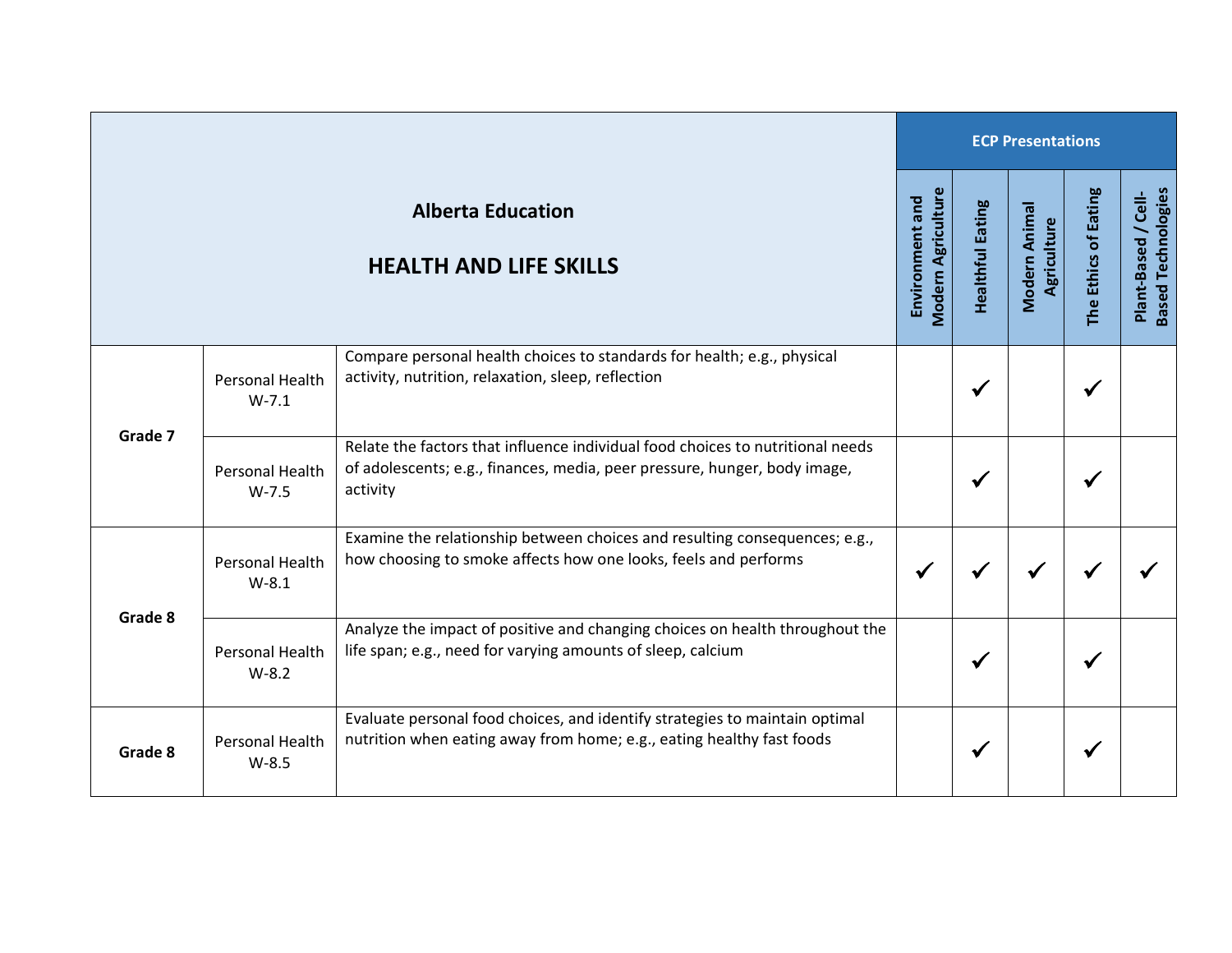|         | Learning<br>Strategies L-8.3             | Identify components of ethical decision making, and apply these concepts to<br>personal decision making                                                                                                |  |  |  |
|---------|------------------------------------------|--------------------------------------------------------------------------------------------------------------------------------------------------------------------------------------------------------|--|--|--|
| Grade 9 | Personal Health<br>$W-9.5$               | Develop strategies that promote healthy nutritional choices for self and<br>others; e.g., adopt goals that reflect healthy eating, encourage the placement<br>of nutritious food in vending machines   |  |  |  |
|         | Safety and<br>Responsibility<br>$W-9.10$ | Assess the quality and reliability of health information provided by different<br>sources; e.g., on the Internet                                                                                       |  |  |  |
|         | Interactions<br>$R-9.6$                  | Model integrity and honesty in accordance with ethical principles; e.g.,<br>develop strategies to behave in an ethical manner                                                                          |  |  |  |
|         | Learning<br>Strategies L-9.3             | Use decision-making skills to select appropriate risk-taking activities for<br>personal growth and empowerment; e.g., increasing freedom means<br>increased responsibility for consequences of choices |  |  |  |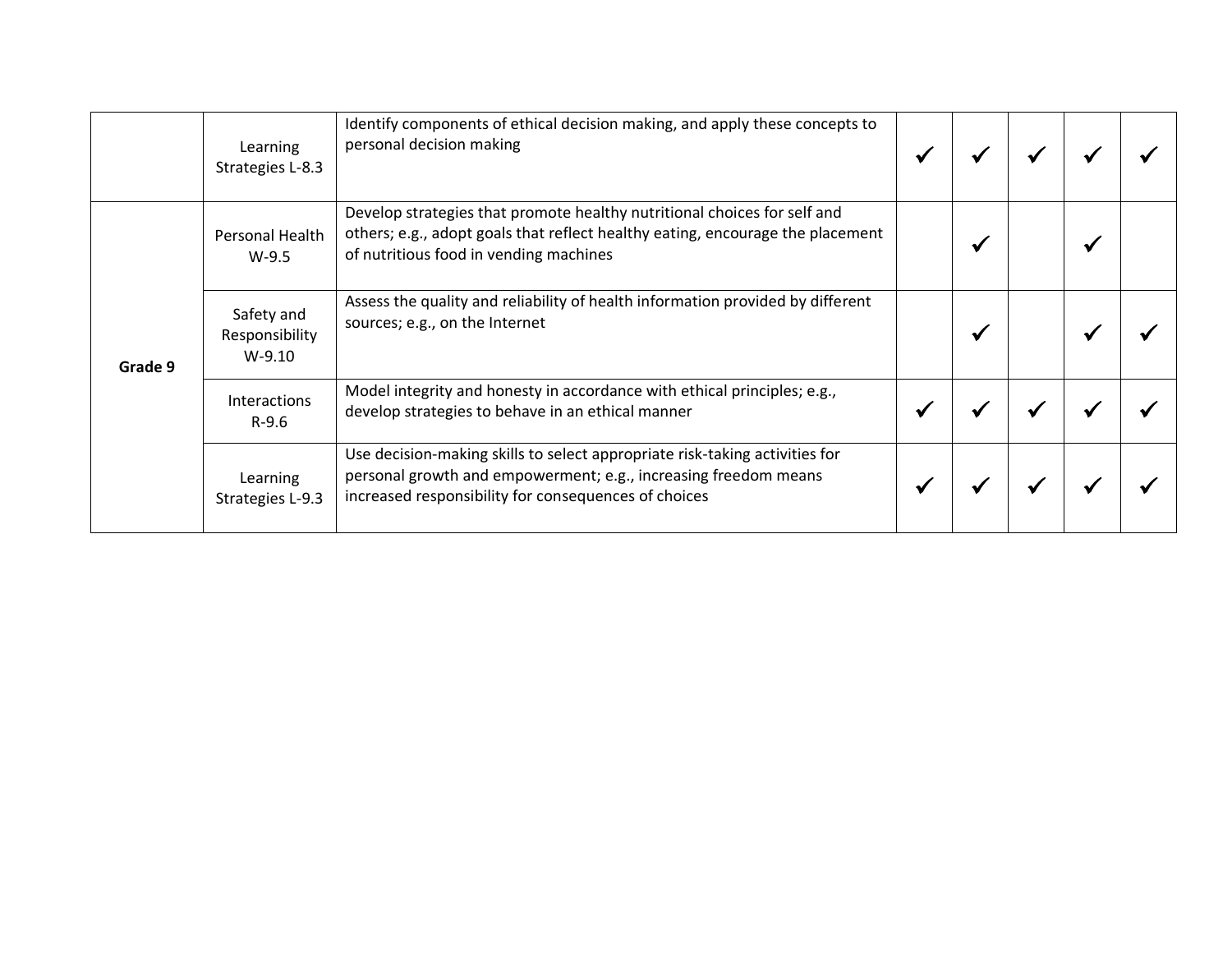| <b>ECP Presentations</b>               |                          |                                                                                                                                                                         |                                              |                         |                              |                      |                                                  |
|----------------------------------------|--------------------------|-------------------------------------------------------------------------------------------------------------------------------------------------------------------------|----------------------------------------------|-------------------------|------------------------------|----------------------|--------------------------------------------------|
|                                        |                          | <b>Alberta Education</b><br><b>PHYSICAL EDUCATION</b>                                                                                                                   | <b>Modern Agriculture</b><br>Environment and | <b>Healthful Eating</b> | Modern Animal<br>Agriculture | The Ethics of Eating | <b>Based Technologies</b><br>Plant-Based / Cell- |
| Grade 7                                | General<br>Outcome B7-1  | Analyze personal nutritional habits and how they relate to performance in physical<br>activity                                                                          |                                              | $\checkmark$            |                              | $\checkmark$         |                                                  |
| Grade 8                                | General<br>Outcome B8-1  | Monitor and analyze a personal nutrition plan that affects physical performance                                                                                         |                                              | $\checkmark$            |                              | $\checkmark$         |                                                  |
| Grade 9                                | General<br>Outcome B9-1  | Design, monitor and personally analyze nutrition programs that will affect physical<br>performance                                                                      |                                              | $\checkmark$            |                              | $\checkmark$         |                                                  |
| <b>Physical</b><br><b>Education 10</b> | General<br>Outcome B10-1 | Design, analyze and modify nutrition programs that will positively affect performance<br>in physical activity                                                           |                                              | $\checkmark$            |                              | $\checkmark$         |                                                  |
| Physical<br><b>Education 20</b>        | General<br>Outcome B20-1 | Compare and contrast different nutrition programs that will positively affect<br>performance in physical activity; e.g., pre- and post-competition                      |                                              | $\checkmark$            |                              | $\checkmark$         |                                                  |
| <b>Physical</b><br><b>Education 30</b> | General<br>Outcome B30-1 | Design and justify nutrition plans that will positively affect performance for a variety<br>of physical activities; e.g., triathlon training versus fitness maintenance |                                              | $\checkmark$            |                              | $\checkmark$         |                                                  |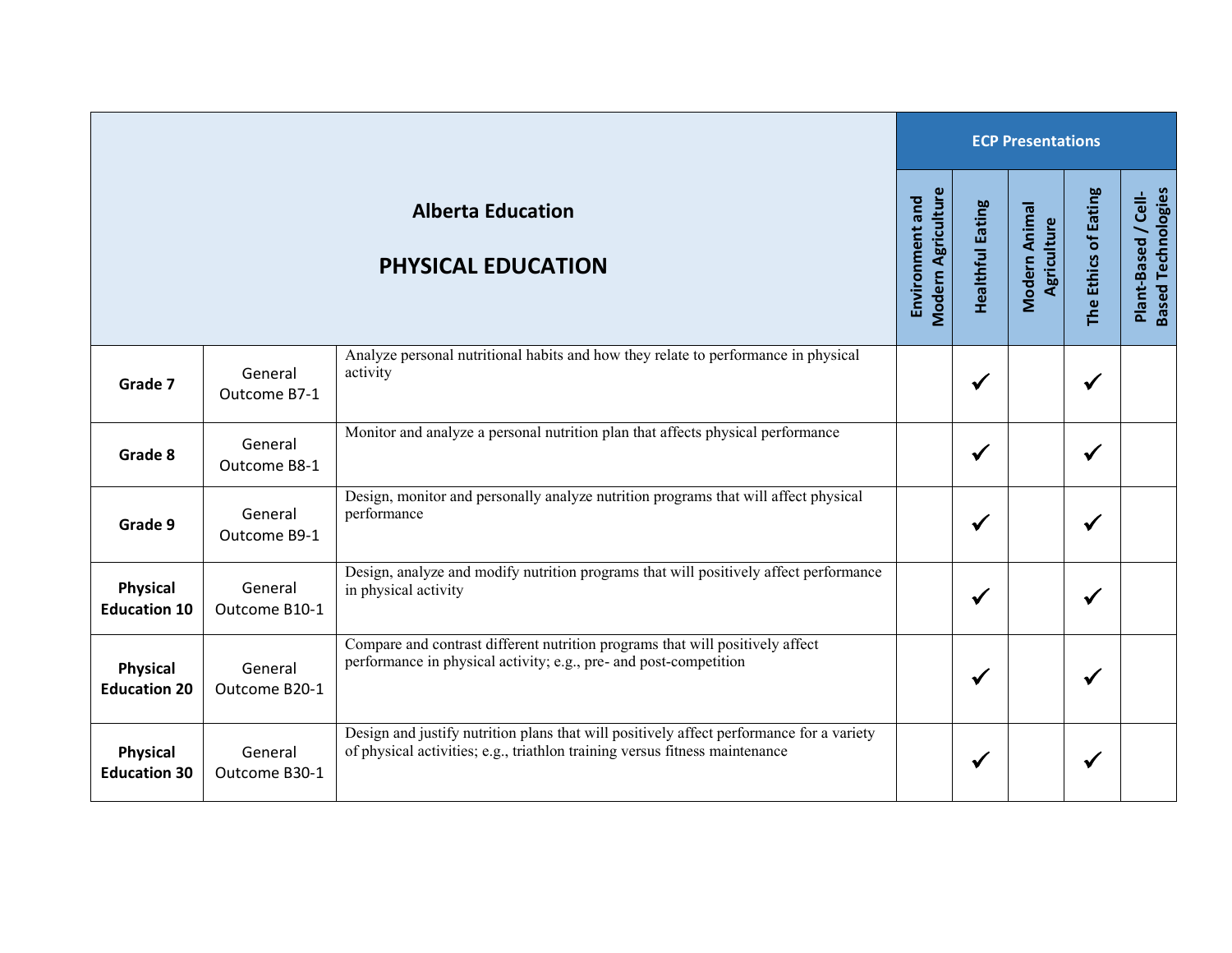|         |                                              |                                                                                                                                                                                                                                                                                                                                                                                                                                                                                                                                                                                                                                                                                              |                                              |                         | <b>ECP Presentations</b>            |                      |                                                       |
|---------|----------------------------------------------|----------------------------------------------------------------------------------------------------------------------------------------------------------------------------------------------------------------------------------------------------------------------------------------------------------------------------------------------------------------------------------------------------------------------------------------------------------------------------------------------------------------------------------------------------------------------------------------------------------------------------------------------------------------------------------------------|----------------------------------------------|-------------------------|-------------------------------------|----------------------|-------------------------------------------------------|
|         |                                              | <b>Alberta Education</b><br><b>SCIENCE</b>                                                                                                                                                                                                                                                                                                                                                                                                                                                                                                                                                                                                                                                   | <b>Modern Agriculture</b><br>Environment and | <b>Healthful Eating</b> | Modern Animal<br><b>Agriculture</b> | The Ethics of Eating | <b>Based Technologies</b><br>$/$ Cell-<br>Plant-Based |
| Grade 7 | Unit A:<br>Interactions and<br>the Ecosystem | 1. Investigate and describe relationships between humans and their<br>environments, and identify related issues and scientific questions<br>identify examples of human impacts on ecosystems, and investigate<br>$\bullet$<br>and analyze the link between these impacts and the human wants and<br>needs that give rise to them (e.g., identify impacts of the use of plants<br>and animals as sources of food, fibre and other materials; identify<br>potential impacts of waste products on environments)<br>analyze personal and public decisions that involve consideration of<br>environmental impacts, and identify needs for scientific knowledge<br>that can inform those decisions | $\checkmark$                                 |                         |                                     |                      |                                                       |
|         |                                              | 4. Describe the relationships among knowledge, decisions and actions in<br>maintaining life-supporting environments<br>identify intended and unintended consequences of human activities<br>$\bullet$<br>within local and global environments (e.g., changes resulting from<br>habitat loss, pest control or from introduction of new species; changes<br>leading to species extinction)                                                                                                                                                                                                                                                                                                     | $\checkmark$                                 |                         |                                     | ✔                    |                                                       |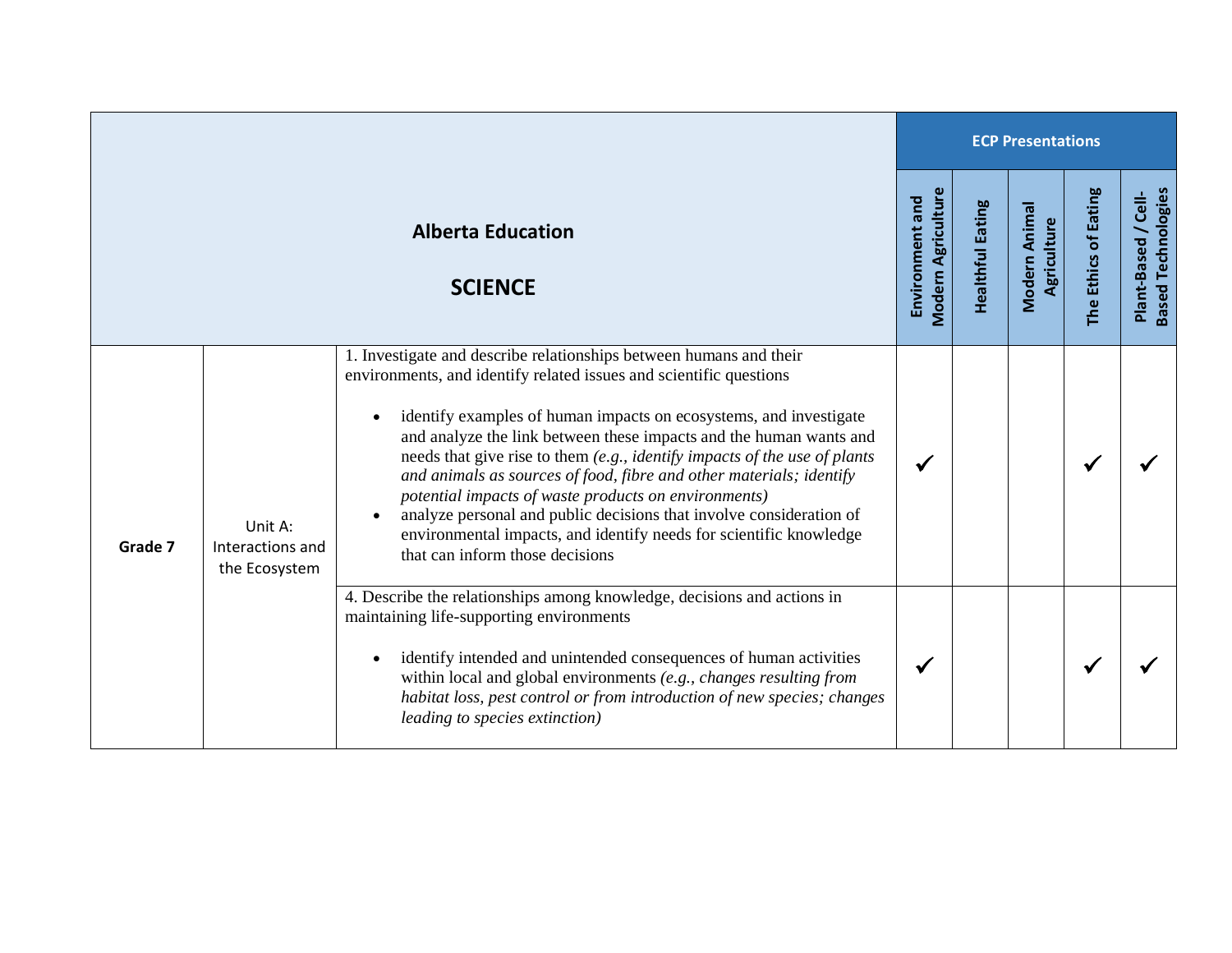|         |                                         | 1. Investigate plant uses; and identify links among needs, technologies,<br>products and impacts<br>$\Box$ illustrate and explain the essential role of plants within the environment<br>$\Box$ describe human uses of plants as sources of food and raw materials, and give<br>examples of other uses (e.g., identify uses of plants as herbs or medicines;<br>describe plant products, and identify plant sources on which they depend)<br>$\Box$ investigate trends in land use from natural environments (e.g., forests,<br>grasslands) to managed environments (e.g., farms, gardens, greenhouses) and<br>describe changes<br>$\Box$ investigate practical problems and issues in maintaining productive plants<br>within sustainable environments, and identify questions for further study $(e.g.,)$<br>investigate the long-term effects of irrigation practices or fertilizer use) |  |  |
|---------|-----------------------------------------|---------------------------------------------------------------------------------------------------------------------------------------------------------------------------------------------------------------------------------------------------------------------------------------------------------------------------------------------------------------------------------------------------------------------------------------------------------------------------------------------------------------------------------------------------------------------------------------------------------------------------------------------------------------------------------------------------------------------------------------------------------------------------------------------------------------------------------------------------------------------------------------------|--|--|
| Grade 7 | Unit B: Plants<br>for Food and<br>Fibre | 3. Analyze plant environments, and identify impacts of specific factors and<br>controls<br>identify practices that may enhance or degrade soils in particular<br>$\bullet$<br>applications<br>describe and interpret the consequences of using herbicides, pesticides<br>and biological controls in agriculture and forestry                                                                                                                                                                                                                                                                                                                                                                                                                                                                                                                                                                |  |  |
|         |                                         | 4. Identify and interpret relationships among human needs, technologies,<br>environments, and the culture and use of living things as sources of food and<br>fibre<br>investigate and identify intended and unintended<br>consequences of environmental management practices $(e.g.,$<br>identify problems arising from monocultural land use in<br>agricultural and forestry practices, such as susceptibility to<br>insect infestation or loss of diversity)<br>identify the effects of different practices on the sustainability<br>of agriculture and environmental resources $(e.g., identity)$<br>positive and negative effects of using chemical fertilizers and<br>pesticides and of using organic farming practices)                                                                                                                                                               |  |  |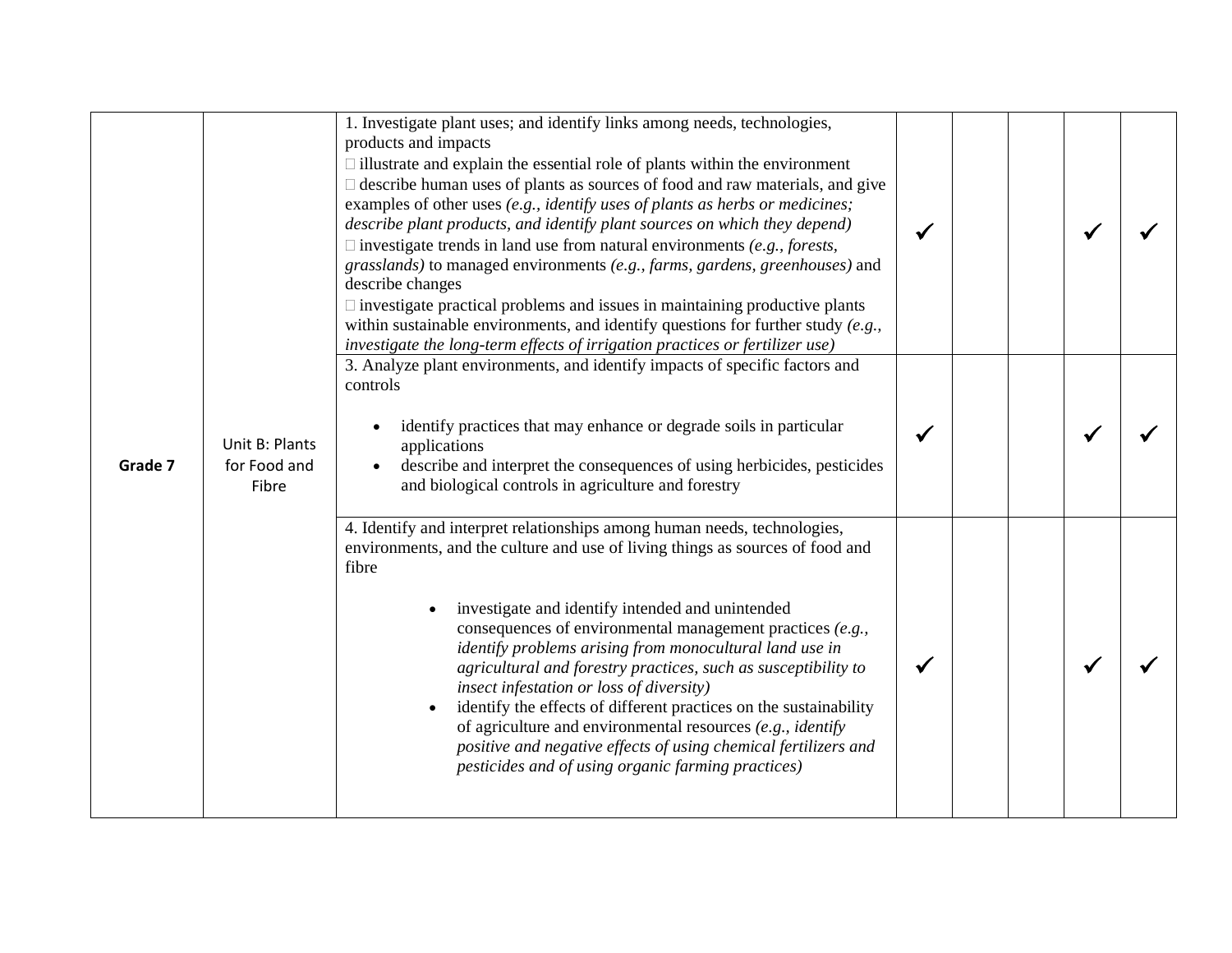| Grade 8                                              |                                                          | 1. Describe the distribution and characteristics of water in local and global<br>environments, and identify the significance of water supply and quality to the<br>needs of humans and other living things                                                                                                                                                                                                                                                                             |  |              |  |
|------------------------------------------------------|----------------------------------------------------------|----------------------------------------------------------------------------------------------------------------------------------------------------------------------------------------------------------------------------------------------------------------------------------------------------------------------------------------------------------------------------------------------------------------------------------------------------------------------------------------|--|--------------|--|
|                                                      | Unit E:<br>Freshwater and<br>Saltwater                   | 4a. Analyze human impacts on aquatic systems; and identify the roles of<br>science and technology in addressing related questions, problems and issues.<br>Analyze human water uses, and identify the nature and scope of impacts<br>resulting from different uses (e.g., identify pollutants in ground water and<br>surface water systems resulting from domestic and industrial use; analyze the<br>effects of agriculture and forestry practices on stream flow and water quality). |  | $\checkmark$ |  |
|                                                      | Systems                                                  | 4b. Identify current practices and technologies that affect water quality,<br>evaluate environmental costs and benefits, and identify and evaluate<br>alternatives (e.g., research and analyze alternatives for ensuring safe supplies<br>of potable water)                                                                                                                                                                                                                            |  |              |  |
|                                                      |                                                          | 4d. Provide examples of problems that cannot be solved using scientific and<br>technological knowledge alone (e.g., the need to prevent pollutants from<br>entering aquatic environments, the need to avoid damage from ice sheets and<br><i>icebergs</i> )                                                                                                                                                                                                                            |  |              |  |
|                                                      |                                                          | 1. Describe the distribution and characteristics of water in local and global<br>environments and identify the significance of water supply and quality to the<br>needs of humans and other living things                                                                                                                                                                                                                                                                              |  |              |  |
| Grade 8:<br>Knowledge<br>and<br><b>Employability</b> | Unit E:<br>Freshwater and<br>Saltwater<br><b>Systems</b> | 2d. Investigate the linkages among landforms, water and climate. identify<br>evidence of glacial action and examine factors affecting the growth and<br>attrition of glaciers and polar icecaps (e.g., identify factors that affect the size<br>of polar ice sheets and the Columbia Icefield)                                                                                                                                                                                         |  |              |  |
|                                                      |                                                          | 4a. Examine human impacts on aquatic systems and identify the roles of<br>science and technology in addressing related questions, problems and issues.<br>Examine human water uses                                                                                                                                                                                                                                                                                                     |  |              |  |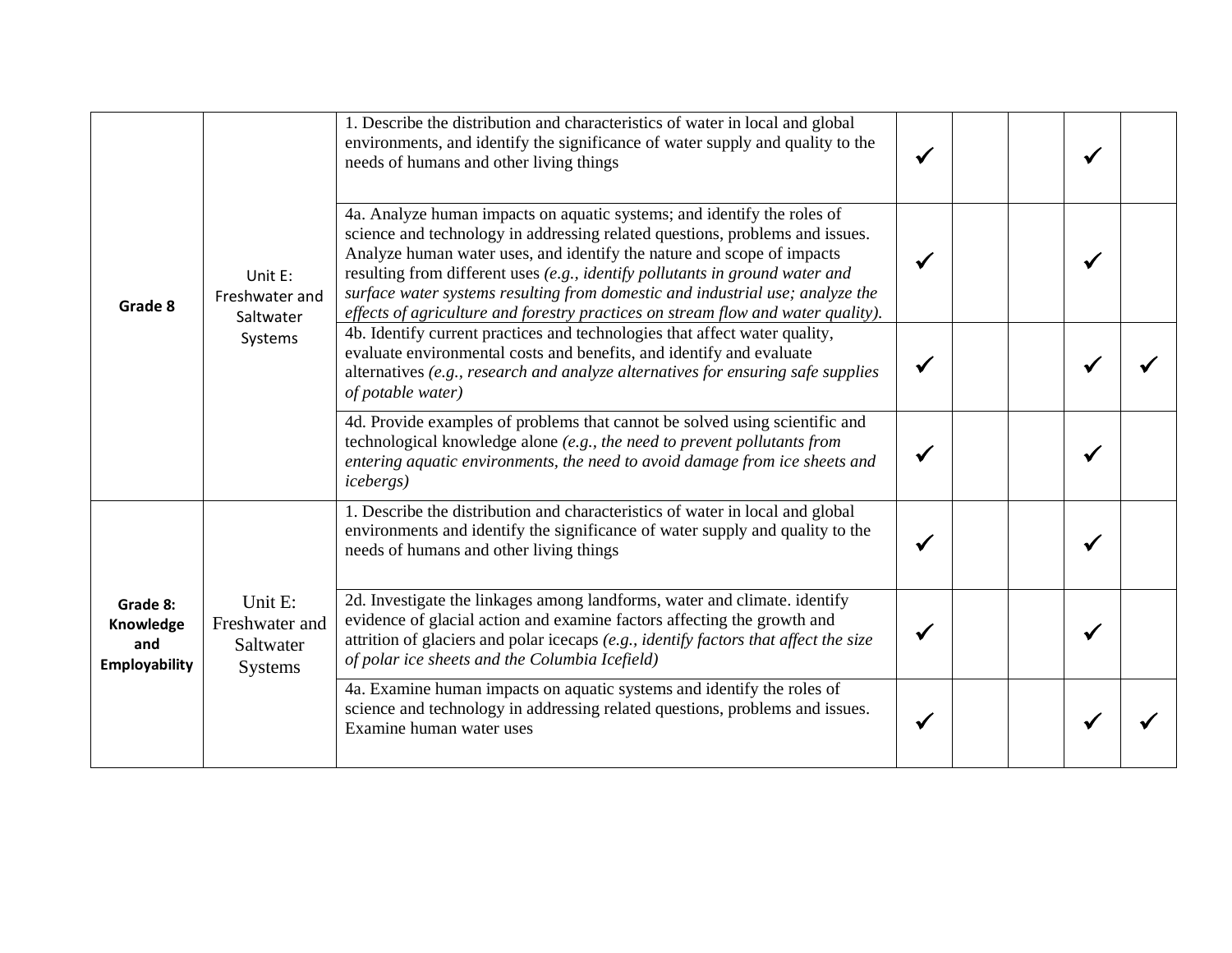| Grade 8:<br>Knowledge       | Unit E:<br>Freshwater and                   | 4b. Investigate the human impact on the supply and quality of water $(e.g.,$<br>identify pollutants in ground water and surface water systems resulting from<br>domestic and industrial use)                                                                                                                                                                 |  |  |  |
|-----------------------------|---------------------------------------------|--------------------------------------------------------------------------------------------------------------------------------------------------------------------------------------------------------------------------------------------------------------------------------------------------------------------------------------------------------------|--|--|--|
| and<br><b>Employability</b> | Saltwater<br>Systems                        | 4d. Identify current practices and technologies that improve water quality $(e.g., )$<br>research alternatives for ensuring safe water supplies)                                                                                                                                                                                                             |  |  |  |
|                             | Unit A:                                     | 4. Identify impacts of human action on species survival and variation within<br>species, and analyze related issues for personal and public decision making                                                                                                                                                                                                  |  |  |  |
| Grade 9                     | Biological<br>Diversity                     | 4b. Describe ongoing changes in biological diversity through extinction and<br>extirpation of native species, and investigate the role of environmental factors<br>in causing these changes                                                                                                                                                                  |  |  |  |
| Grade 9:<br>Knowledge       | Unit A:<br>Biological<br>Diversity          | 3. Identify impacts of human action on species survival and on variations<br>within species. Investigate human impact on diversity (e.g., agriculture and<br>habitat destruction)                                                                                                                                                                            |  |  |  |
| and<br><b>Employability</b> | Unit C:<br>Environmental<br>Chemistry       | 1d. Investigate sources of information to identify types of foods and the<br>quantities required for healthy living, including <i>Canada's Food Guide to</i><br><b>Healthy Eating</b>                                                                                                                                                                        |  |  |  |
| Science 10                  | Unit D: Energy<br>Flow in Global<br>Systems | 1a. Explain how climate affects the lives of people and other species, and<br>explain the need to investigate climate change $(e.g., describe the responses of$<br>human and other species to extreme climatic conditions; describe housing<br>designs, animal habitats, clothing and fur in conditions of extreme heat, cold,<br>dryness or humidity, wind) |  |  |  |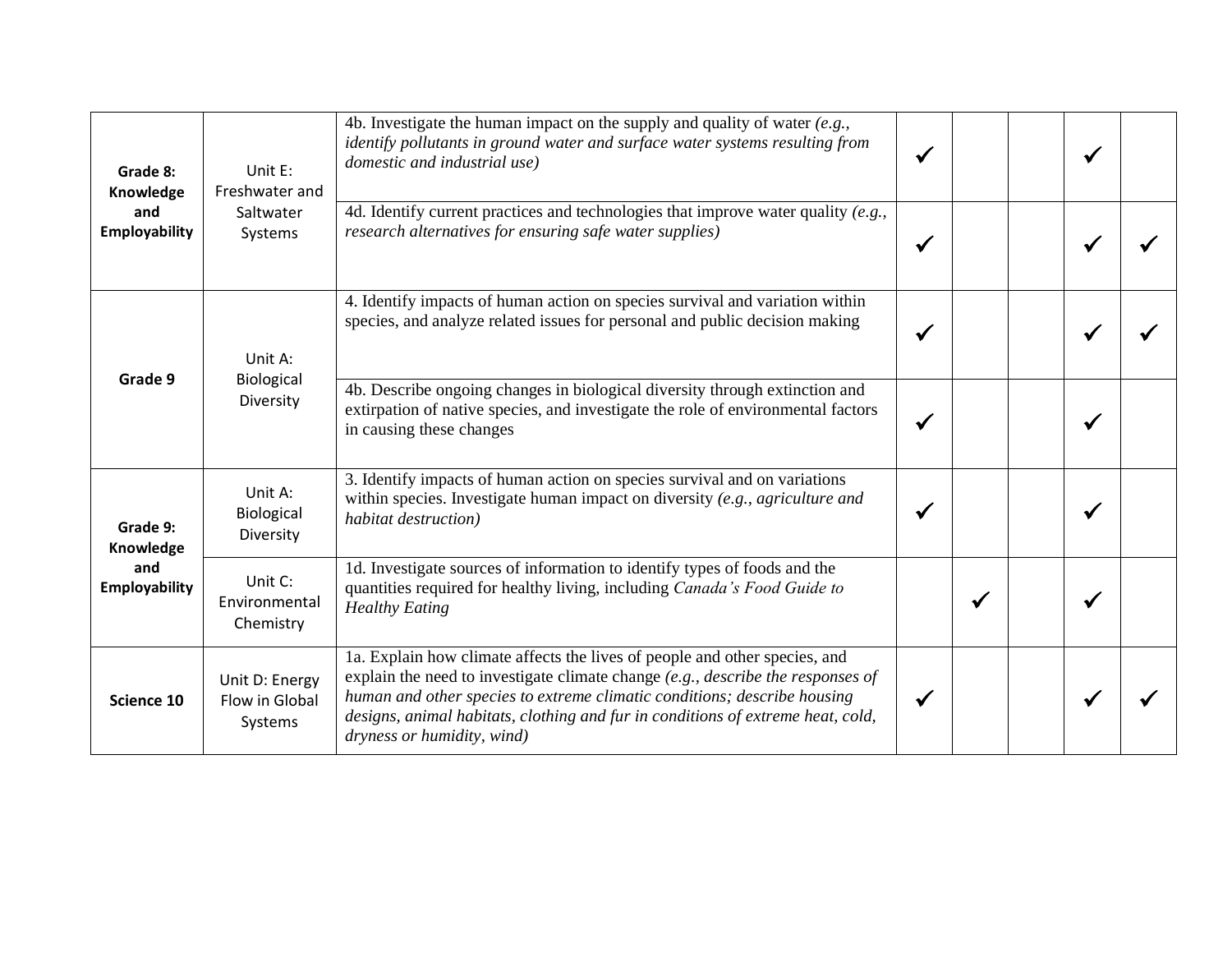| Science 10 |                                                                                                                                                                                                                                                                                                                                                                                                                                                                                                                                                                                                                                                                                                                                                                                                                                                                                       | 3d. Identify the potential effects of climate change on environmentally<br>sensitive biomes (e.g., impact of a reduction in the Arctic ice pack on local<br>species and on Aboriginal societies that rely on traditional lifestyles)                                                                                                  |  |  |  |
|------------|---------------------------------------------------------------------------------------------------------------------------------------------------------------------------------------------------------------------------------------------------------------------------------------------------------------------------------------------------------------------------------------------------------------------------------------------------------------------------------------------------------------------------------------------------------------------------------------------------------------------------------------------------------------------------------------------------------------------------------------------------------------------------------------------------------------------------------------------------------------------------------------|---------------------------------------------------------------------------------------------------------------------------------------------------------------------------------------------------------------------------------------------------------------------------------------------------------------------------------------|--|--|--|
|            | 4a. Investigate and interpret the role of environmental factors on global energy<br>transfer and climate change. Investigate and identify human actions affecting<br>Unit D: Energy<br>biomes that have a potential to change climate $(e.g., emission of green house)$<br>Flow in Global<br>gases, draining of wetlands, forest fires, deforestation) and critically examine<br>Systems<br>the evidence that these factors play a role in climate change $(e.g., global)$<br><i>warming, rising sea level(s))</i><br>4f. Assess, from a variety of perspectives, the risks and benefits of human<br>activity, and its impact on the biosphere and the climate $(e.g., compare the$<br>Gaia hypothesis with traditional Aboriginal perspectives on the natural world;<br>identify and analyze various perspectives on reducing the impact of human<br>activity on the global climate) |                                                                                                                                                                                                                                                                                                                                       |  |  |  |
|            |                                                                                                                                                                                                                                                                                                                                                                                                                                                                                                                                                                                                                                                                                                                                                                                                                                                                                       |                                                                                                                                                                                                                                                                                                                                       |  |  |  |
|            | Unit C:<br>Investigating                                                                                                                                                                                                                                                                                                                                                                                                                                                                                                                                                                                                                                                                                                                                                                                                                                                              | 1b. Explain, in general terms, how diets that include excessive amounts of<br>certain foods may influence body function (e.g., cholesterol, salt, fats)                                                                                                                                                                               |  |  |  |
|            | Matter and<br>Energy in Living<br>Systems                                                                                                                                                                                                                                                                                                                                                                                                                                                                                                                                                                                                                                                                                                                                                                                                                                             | 1c. Analyze and discuss mixed diets and vegetarian diets in meeting human<br>nutritional needs                                                                                                                                                                                                                                        |  |  |  |
| Science 14 | Unit D:<br>Investigating<br>Matter and                                                                                                                                                                                                                                                                                                                                                                                                                                                                                                                                                                                                                                                                                                                                                                                                                                                | 1h. Identify and assess the needs and interests of society that have led to<br>technologies with unforeseen environmental consequences (e.g., fishing<br>technologies that result in harvesting more than the rate of reproduction, use<br>of pesticides such as DDT, impact of driving a car on atmospheric<br><i>compositions</i> ) |  |  |  |
|            | Energy in the<br>Environment                                                                                                                                                                                                                                                                                                                                                                                                                                                                                                                                                                                                                                                                                                                                                                                                                                                          | 2i. Trace the development of a technological application that has altered an<br>ecosystem (e.g., power generation, fishing, logging, oil and gas exploration,<br><i>agricultural practices</i> )                                                                                                                                      |  |  |  |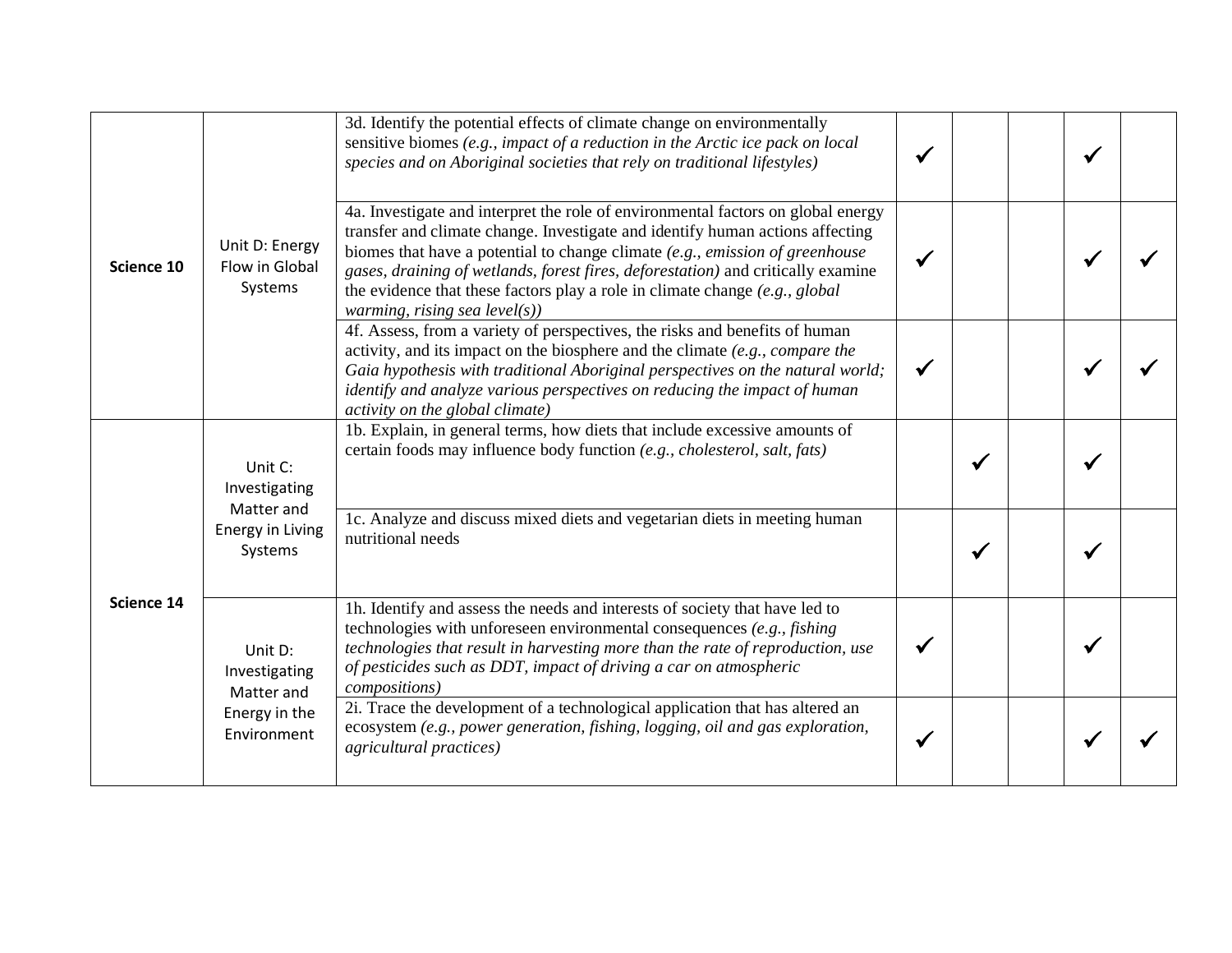| Science 14        | Unit D:<br>Investigating<br>Matter and<br>Energy in the<br>Environment | Stewardship: Demonstrate sensitivity and responsibility in pursuing a balance<br>between the needs of humans and a sustainable environment $(e.g., examine)$<br>their personal role in the preservation of the environment; make personal<br>decisions based on feelings of responsibility toward less privileged parts of the<br>global community and toward future generations; participate in the social and<br>political systems that influence environmental policy in their community) |  |  |  |
|-------------------|------------------------------------------------------------------------|----------------------------------------------------------------------------------------------------------------------------------------------------------------------------------------------------------------------------------------------------------------------------------------------------------------------------------------------------------------------------------------------------------------------------------------------------------------------------------------------|--|--|--|
| <b>Science 24</b> |                                                                        | 1. Describe how human health is affected by societal and environmental<br>factors, and describe the need for action by society to improve human health                                                                                                                                                                                                                                                                                                                                       |  |  |  |
|                   | Unit C: Disease<br>Defence and<br>Human Health                         | 1a. Describe, in general terms, how human diseases may arise from an<br>interaction of variables, including poor nutrition, stress, pathogens and<br>environmental contamination                                                                                                                                                                                                                                                                                                             |  |  |  |
|                   |                                                                        | 3g. Describe how the overuse and improper use of antibiotics may lead to the<br>development of resistance in bacteria (e.g., use of prescription antibiotics for<br>viral infections)                                                                                                                                                                                                                                                                                                        |  |  |  |
|                   |                                                                        | Stewardship: Demonstrate sensitivity and responsibility in pursuing a balance<br>between the needs of humans and a sustainable environment (e.g., share the<br>responsibility for maintaining clean air and clean water)                                                                                                                                                                                                                                                                     |  |  |  |
|                   |                                                                        | General Outcome 1: 20–D1.4k. Describe the potential impact of habitat<br>destruction on an ecosystem                                                                                                                                                                                                                                                                                                                                                                                         |  |  |  |
| <b>Science 20</b> | Unit D: Changes<br>in Living<br>Systems                                | General Outcome 1: 20-D1.2sts. Explain that society and technology have<br>both intended and unintended consequences for humans and the environment.<br>assess habitat loss and the responsibility of society to protect the<br>$\bullet$<br>environment for future generations                                                                                                                                                                                                              |  |  |  |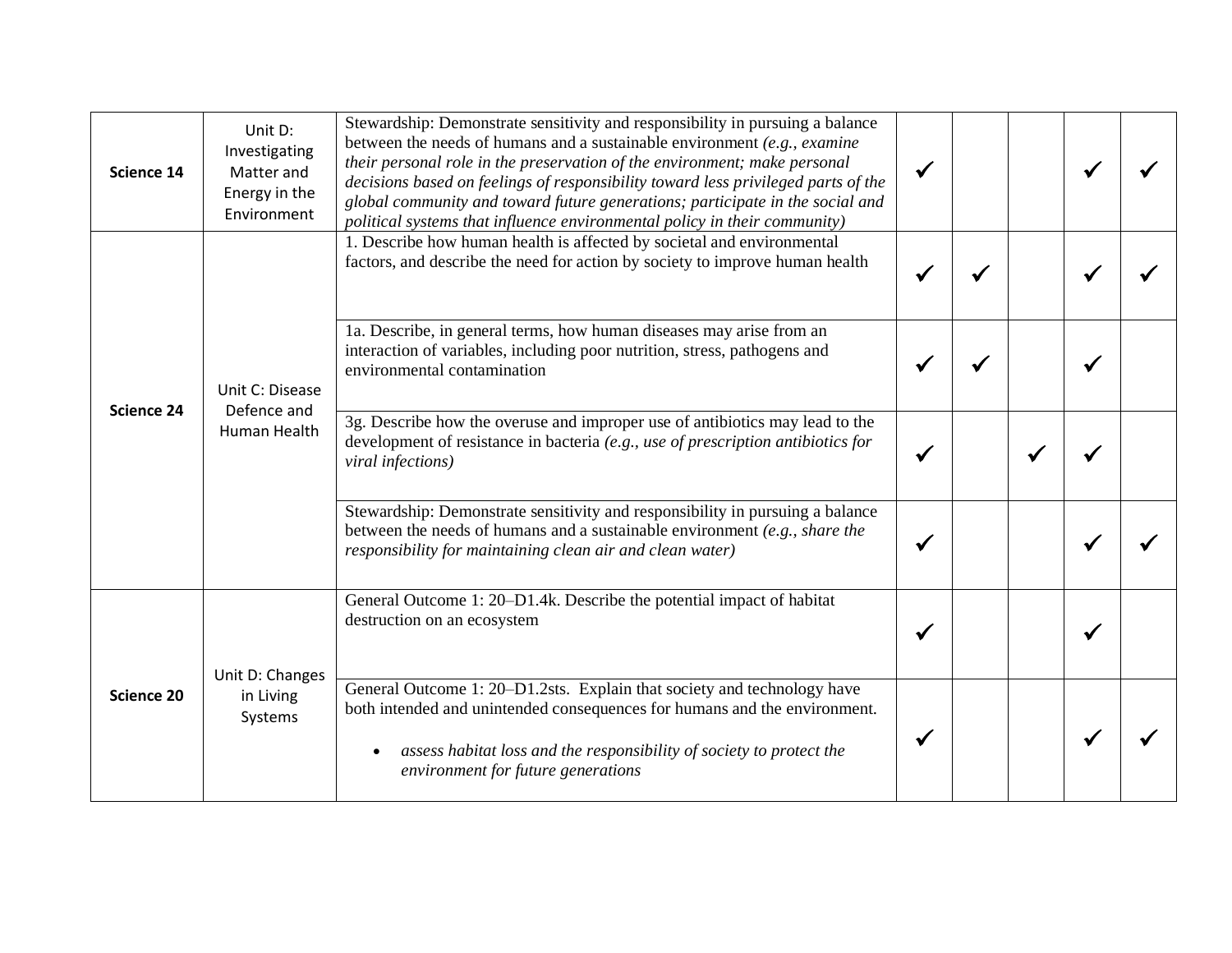| <b>Science 20</b><br>Science 30 | Unit D: Changes<br>in Living<br>Systems        | General Outcome 2: 20–D2.1sts. explain that science and technology have<br>both intended and unintended consequences for humans and the environment<br>assess whether the efforts to reduce human impact on biogeochemical<br>$\bullet$<br>cycles are viable, taking into consideration a variety of perspectives<br>(considerations for deep-well and deep-ocean injection of wastes, for<br>example, include properties of waste, concentration, uncertainty,<br>environmental concerns, risks and benefits to human health and<br>organisms, costs)<br>evaluate the influence of society, and the impact of a variety of<br>technologies, on the nitrogen cycle<br>discuss the use of water by society, the impact such use has on water<br>quality and quantity in ecosystems, and the need for water purification<br>and conservation, considering such things as manufacturing, the oil<br>industry, agricultural systems, the mining industry and domestic daily<br>water consumption |  |  |  |
|---------------------------------|------------------------------------------------|----------------------------------------------------------------------------------------------------------------------------------------------------------------------------------------------------------------------------------------------------------------------------------------------------------------------------------------------------------------------------------------------------------------------------------------------------------------------------------------------------------------------------------------------------------------------------------------------------------------------------------------------------------------------------------------------------------------------------------------------------------------------------------------------------------------------------------------------------------------------------------------------------------------------------------------------------------------------------------------------|--|--|--|
|                                 |                                                | General Outcome 2: 20-D2.2sts. Explain that science and technology are<br>developed to meet societal needs and expand human capabilities<br>contrast the diet of people in developing countries and that of<br>people in developed countries in terms of energy efficiency and<br>environmental impact, and describe ways to address potential food<br>shortages in the future.                                                                                                                                                                                                                                                                                                                                                                                                                                                                                                                                                                                                              |  |  |  |
|                                 | Unit B:<br>Chemistry and<br>the<br>Environment | General Outcome 2: 30–B2.5k. Identify and explain how human activities and<br>natural events contribute to the production of photochemical smog, the<br>depletion of the ozone layer and increased concentrations of organic<br>compounds in the environment; e.g., driving a car, use of CFCs, agricultural<br>practices                                                                                                                                                                                                                                                                                                                                                                                                                                                                                                                                                                                                                                                                    |  |  |  |
|                                 | Unit D: Energy<br>and the<br>Environment       | General Outcome 1: 30–D1.3k. Apply the concept of sustainable development<br>to increasing the efficient use of energy; e.g., efficient use of energy in the<br>home, in industry and in transportation                                                                                                                                                                                                                                                                                                                                                                                                                                                                                                                                                                                                                                                                                                                                                                                      |  |  |  |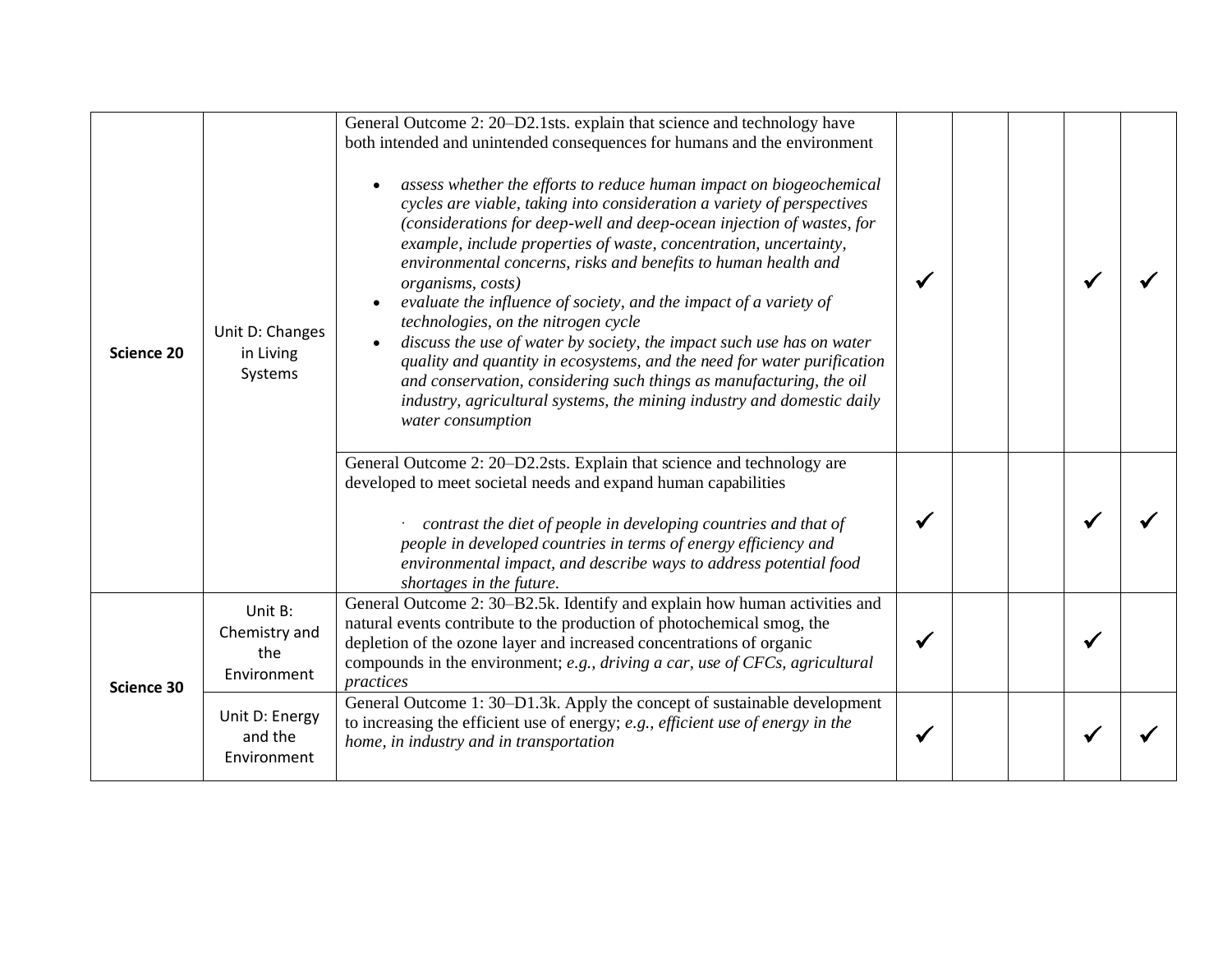| <b>Biology 20</b> | Unit A: Energy<br>and Matter<br>Exchange in the              | General Outcome 1: 20-A2.1sts. Discuss the influence of human activities on<br>the biogeochemical cycling of phosphorus, sulfur, iron and nitrogen:<br>feedlot operations<br>composting<br>fertilizer applications<br>waste and sewage disposal<br>vehicle and refinery emissions<br>acid deposition<br>persistent organic pollutants                                                                                                            |  |  |  |
|-------------------|--------------------------------------------------------------|--------------------------------------------------------------------------------------------------------------------------------------------------------------------------------------------------------------------------------------------------------------------------------------------------------------------------------------------------------------------------------------------------------------------------------------------------|--|--|--|
|                   | Biosphere                                                    | General Outcome 1: 20-A2.1sts. Discuss the use of water by society, the<br>impact such use has on water quality and quantity in ecosystems, and the need<br>for water purification and conservation:<br>manufacturing and processing<br>petrochemical industry<br>agricultural systems<br>mining industry<br>domestic daily water consumption                                                                                                    |  |  |  |
|                   | Unit A: Energy<br>and Matter<br>Exchange in the<br>Biosphere | General Outcome 2: 20-A3.2sts. Explain that science and technology have<br>both intended and unintended consequences for humans and the environment<br>(SEC3) [ICT F3-4.1] Describe how human activities can have a disrupting<br>influence on the balance in the biosphere of photosynthetic and cellular<br>respiratory activities:<br>fossil fuel combustion<br>$\circ$<br>depletion of stratospheric ozone<br>forest destruction.<br>$\circ$ |  |  |  |
| <b>Biology 20</b> | Unit A: Energy<br>and Matter<br>Exchange in the<br>Biosphere | General Outcome 3: 20–A3.1s. Formulate questions about observed<br>relationships and plan investigations of questions, ideas, problems and issues.<br>Predict the effects of changes in carbon dioxide and oxygen concentration on<br>the atmospheric equilibrium due to a significant reduction of photosynthetic<br>organisms through human activity (IP-NS3) [ICT C6-4.1)                                                                     |  |  |  |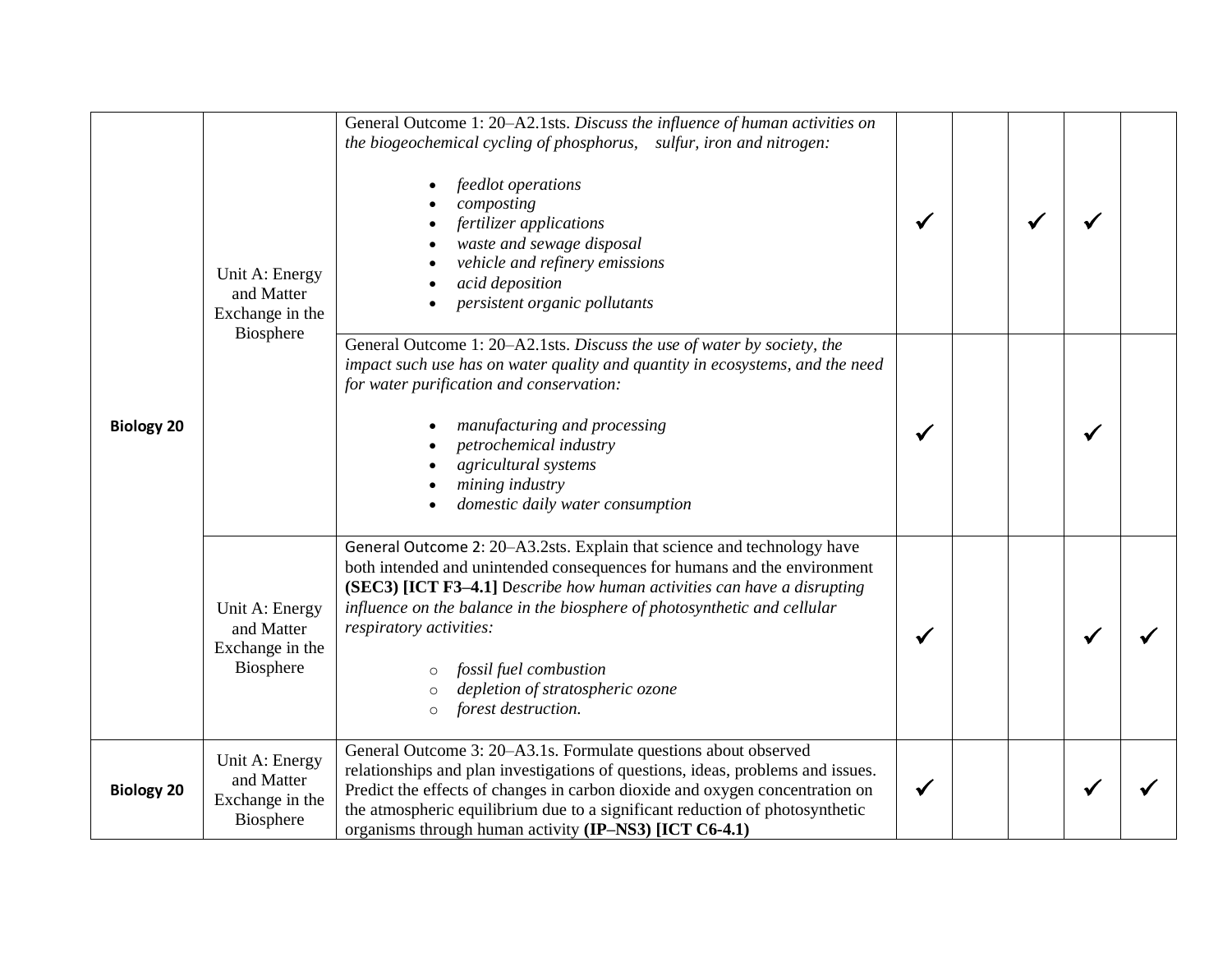|                                                          | Unit B:<br>Ecosystems and<br>Population<br>Change                            | General Outcome 1: 20-B1.1sts. explain how science and technology have<br>both intended and unintended consequences for humans and the environment<br>(SEC3) [ICT F3-4.1]. Evaluate the impact that human activity has had, or<br>could have, on the biodiversity in an ecosystem:<br>land use<br>habitat fragmentation<br>monoculturing of forests, lawns, field crops                                                                                                                                                                                                                      |  |  |  |
|----------------------------------------------------------|------------------------------------------------------------------------------|----------------------------------------------------------------------------------------------------------------------------------------------------------------------------------------------------------------------------------------------------------------------------------------------------------------------------------------------------------------------------------------------------------------------------------------------------------------------------------------------------------------------------------------------------------------------------------------------|--|--|--|
| <b>Biology 30</b>                                        | Unit D:<br>Population and<br>Community<br>Dynamics                           | General Outcome 1: 30–D1.1sts. Explain that science and technology have<br>both intended and unintended consequences for humans and the environment<br>(SEC3) [ICT F3-4.1]<br>assess habitat loss and the responsibility of society to protect the<br>environment for future generations                                                                                                                                                                                                                                                                                                     |  |  |  |
| Knowledge<br>and<br><b>Employability</b><br>Science 10-4 | Unit C:<br>Investigating<br>Matter and<br><b>Energy in Living</b><br>Systems | 1. Examine, in general terms, the exchange of matter by the digestive and<br>circulatory systems, the functional relationship between the two systems and<br>the need for a healthy diet and lifestyle<br>investigate human nutritional needs using Canada's Food Guide to<br>Healthy Eating and other resources<br>explain, in general terms, how diets that include excessive amounts of<br>certain foods may influence body function (e.g., foods high in<br>cholesterol, salt, fats)<br>examine and discuss the role of mixed and vegetarian diets in meeting<br>human nutritional needs |  |  |  |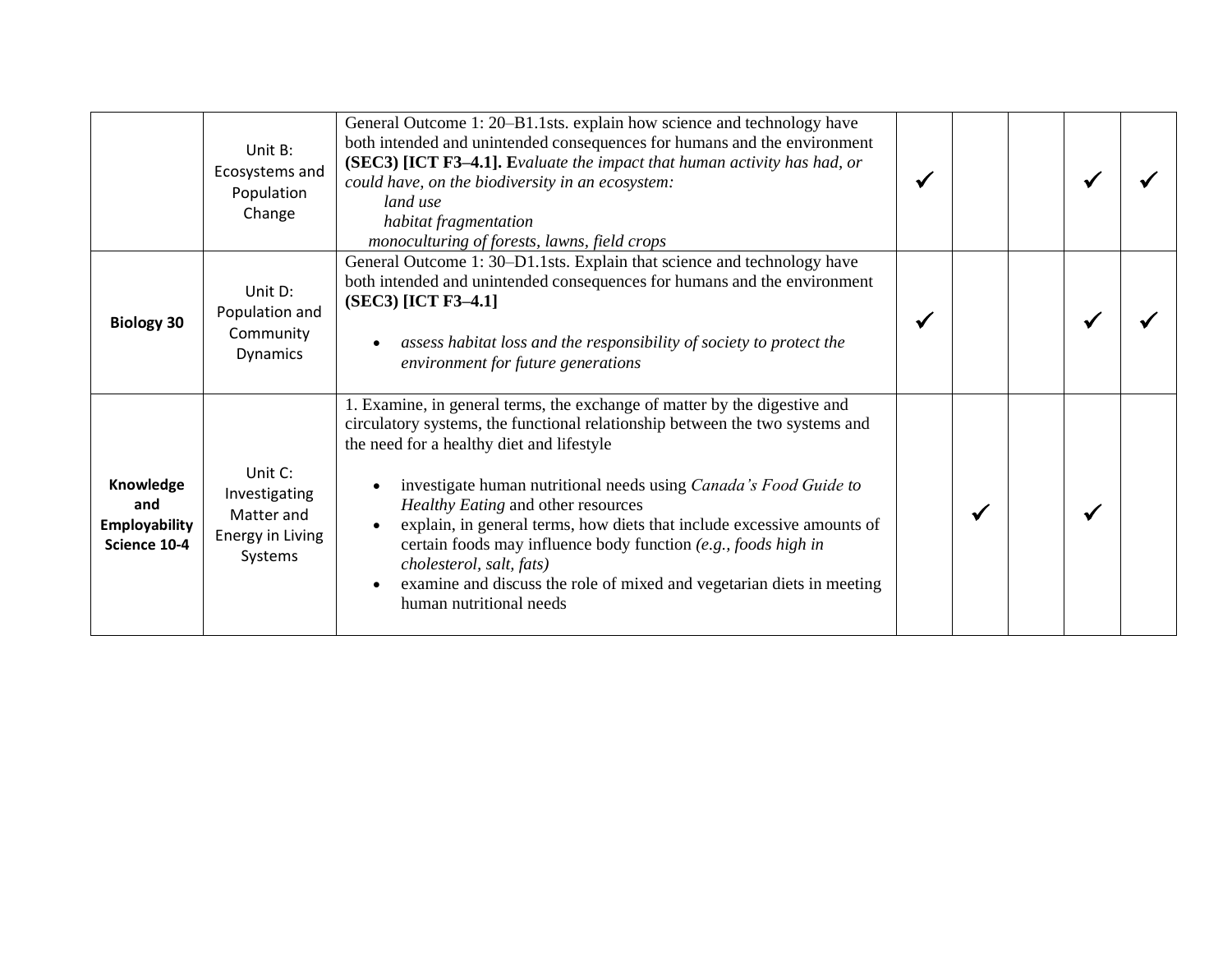| Knowledge<br>and                                         | Unit C:<br>Investigating<br>Matter and<br><b>Energy in Living</b><br>Systems    | 2. Examine disorders of the digestive and circulatory systems induced by<br>genetic, lifestyle and environmental factors<br>explain that illness and possibly death may result when the<br>body cannot accommodate major disturbances (e.g.,<br>appendicitis, kidney failure, heart attacks) within the<br>digestive, excretory and circulatory systems<br>examine the effect of social factors on human digestive and<br>circulatory well-being and disorders (e.g., ulcers, anorexia,<br>bulimia, high blood pressure, heart and arterial diseases, as<br>they relate to fitness level and diets) |  | $\checkmark$ |  |
|----------------------------------------------------------|---------------------------------------------------------------------------------|-----------------------------------------------------------------------------------------------------------------------------------------------------------------------------------------------------------------------------------------------------------------------------------------------------------------------------------------------------------------------------------------------------------------------------------------------------------------------------------------------------------------------------------------------------------------------------------------------------|--|--------------|--|
| <b>Employability</b><br>Science 10-4                     | Unit D:<br>Investigating<br>Matter and<br>Energy in<br>Environmental<br>Systems | 1. Examine how the flow of matter in the biosphere is cyclical along<br>characteristic pathways and can be disrupted by human activity.<br>examine the impact of modern agricultural technology on the cycling<br>of matter through natural pathways<br>identify the needs and interests of society that have led to technologies<br>with unforeseen environmental consequences $(e.g., fishing)$<br>technologies that result in harvesting rates that are higher than<br>reproduction rates, use of pesticides such as DDT, impact of<br>automobile emissions on atmospheric composition)          |  |              |  |
| Knowledge<br>and<br><b>Employability</b><br>Science 20-4 | Unit C: Disease<br>Defence and<br>Human Health                                  | 1. Describe how human health is affected by environmental factors and<br>describe the need for action by society to improve human health<br>describe, in general terms, how human diseases may arise from an<br>$\bullet$<br>interaction of variables, including poor nutrition, stress, disease-<br>causing agents and environmental contamination                                                                                                                                                                                                                                                 |  |              |  |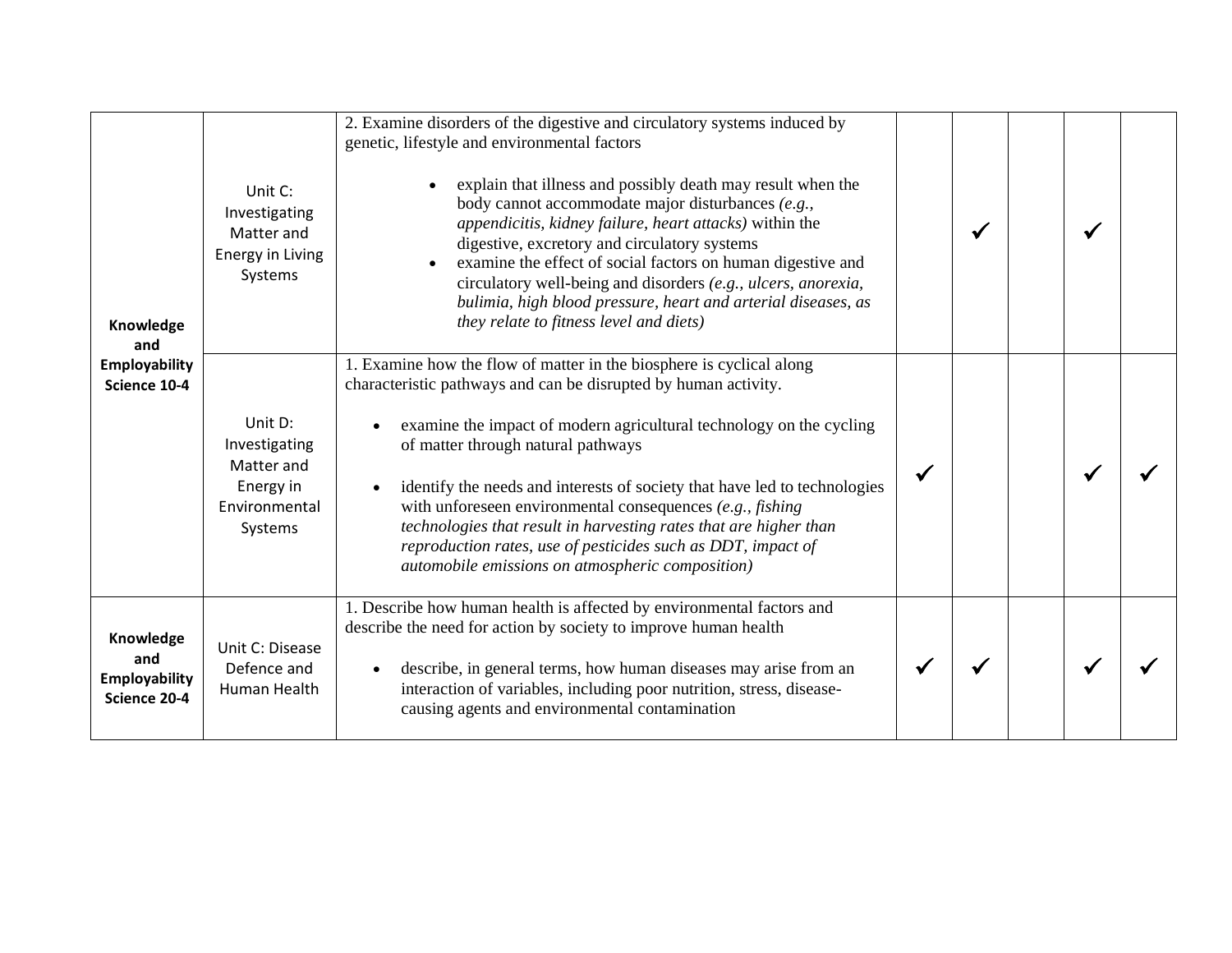|                                                                               |                                                       |                                                                                                                                                                                                                                                                                                                                                                                                                                                                                                                                                                                                                                                                                                              |                                              |                                   | <b>ECP Presentations</b>     |                      |                                                   |
|-------------------------------------------------------------------------------|-------------------------------------------------------|--------------------------------------------------------------------------------------------------------------------------------------------------------------------------------------------------------------------------------------------------------------------------------------------------------------------------------------------------------------------------------------------------------------------------------------------------------------------------------------------------------------------------------------------------------------------------------------------------------------------------------------------------------------------------------------------------------------|----------------------------------------------|-----------------------------------|------------------------------|----------------------|---------------------------------------------------|
|                                                                               |                                                       | <b>Alberta Education</b><br><b>SOCIAL STUDIES</b>                                                                                                                                                                                                                                                                                                                                                                                                                                                                                                                                                                                                                                                            | <b>Modern Agriculture</b><br>Environment and | <b>Eating</b><br><b>Healthful</b> | Modern Animal<br>Agriculture | The Ethics of Eating | <b>Based Technologies</b><br>Cell-<br>Plant-Based |
| Grade 7:<br>Origins,<br><b>Histories and</b><br><b>Movement</b><br>of Peoples | Skills and<br>Processes:<br>Dimensions of<br>Thinking | 7.S.1 Develop skills of critical thinking and creative thinking:<br>determine the validity of information based on context, bias, source,<br>$\bullet$<br>objectivity, evidence and/or reliability to broaden understanding of a<br>topic or an issue<br>evaluate, critically, ideas, information and positions from multiple<br>perspectives<br>demonstrate the ability to analyze local and current affairs<br>$\bullet$<br>re-evaluate personal opinions to broaden understanding of a topic or<br>an issue<br>generate creative ideas and strategies in individual and group activities<br>$\bullet$<br>access diverse viewpoints on particular topics by using appropriate<br>$\bullet$<br>technologies | ₩                                            | ✔                                 |                              |                      |                                                   |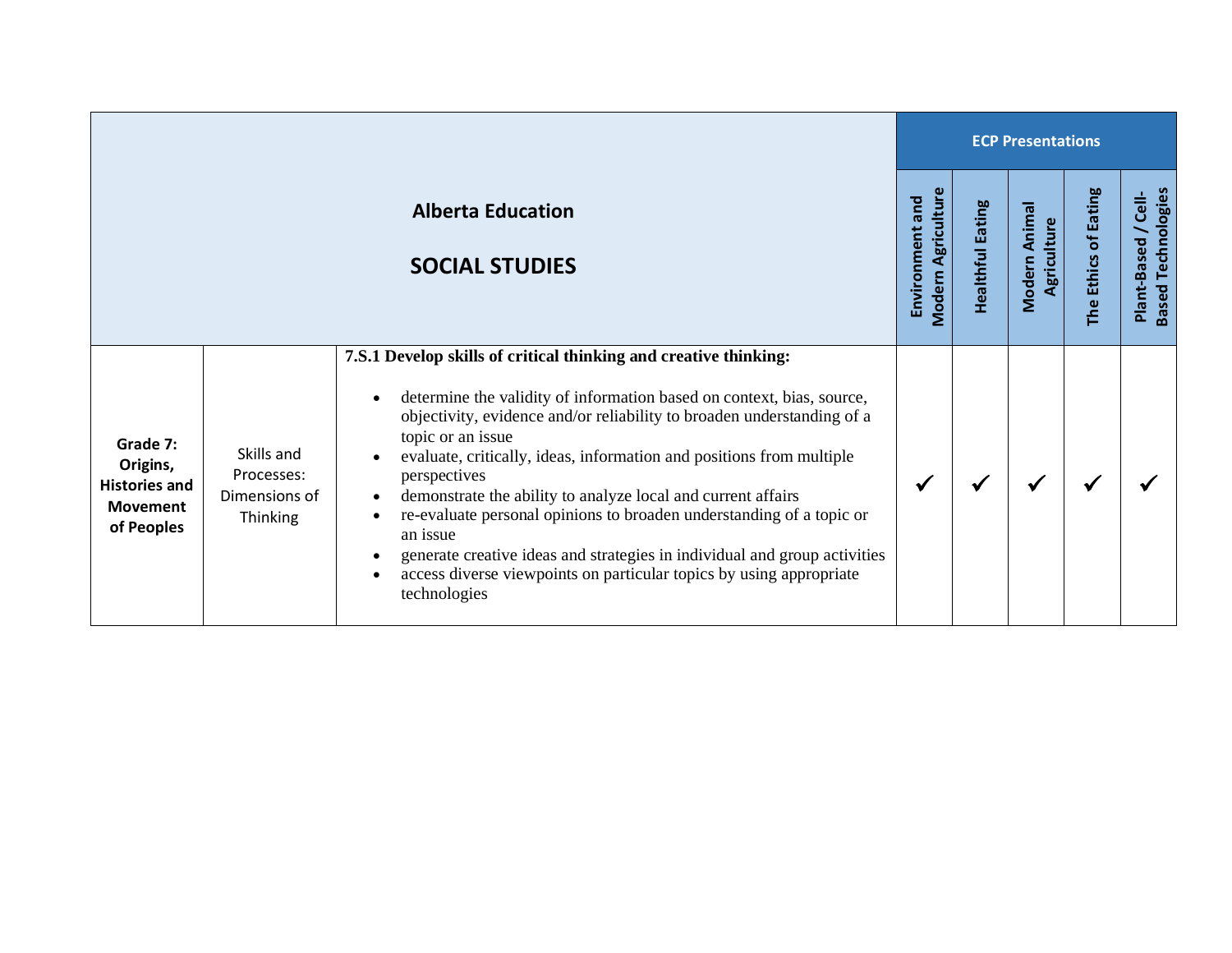|                                                                               |                                                       | 7.S.4 Demonstrate skills of decision making and problem solving:                                                                                                                                                                                                                                                                                                                                                                                                                                                                                                                                                                                                           |  |  |  |
|-------------------------------------------------------------------------------|-------------------------------------------------------|----------------------------------------------------------------------------------------------------------------------------------------------------------------------------------------------------------------------------------------------------------------------------------------------------------------------------------------------------------------------------------------------------------------------------------------------------------------------------------------------------------------------------------------------------------------------------------------------------------------------------------------------------------------------------|--|--|--|
| Grade 7:<br>Origins,<br><b>Histories and</b><br><b>Movement</b><br>of Peoples | Skills and<br>Processes:<br>Dimensions of<br>Thinking | predict outcomes of decision-making and problem-solving scenarios<br>$\bullet$<br>from multiple perspectives<br>propose and apply new ideas and strategies, supported with facts and<br>reasons, to contribute to problem solving and decision making<br>□ articulate clearly a plan of action to use technology to solve a<br>problem<br>□identify appropriate materials and tools to use in order to accomplish<br>a plan of action<br>$\square$ use networks to brainstorm, plan and share ideas with group<br>$\bullet$<br>members<br>$\square$ evaluate choices and progress in problem solving, then redefine the<br>$\bullet$<br>plan of action as necessary        |  |  |  |
|                                                                               | Communication                                         | 7.S.8 Demonstrate skills of oral, written and visual literacy:<br>elicit, clarify and respond appropriately to questions, ideas and<br>multiple points of view in discussions<br>listen to others in order to understand their perspectives<br>offer reasoned comments related to a topic of discussion<br>$\bullet$                                                                                                                                                                                                                                                                                                                                                       |  |  |  |
| Grade 8:<br><b>Historical</b><br><b>Worldviews</b><br>Examined                | Skills and<br>Processes:<br>Dimensions of<br>Thinking | 8.S.2 Develop skills of critical thinking and creative thinking:<br>analyze the validity of information based on context, bias, source,<br>$\bullet$<br>objectivity, evidence and reliability to broaden understanding of a<br>topic or an issue<br>evaluate ideas, information and positions from multiple perspectives<br>demonstrate the ability to analyze local and current affairs<br>$\bullet$<br>re-evaluate personal opinions to broaden understanding of a topic or<br>$\bullet$<br>an issue<br>generate creative ideas and strategies in individual and group activities<br>access diverse viewpoints on particular topics by using appropriate<br>technologies |  |  |  |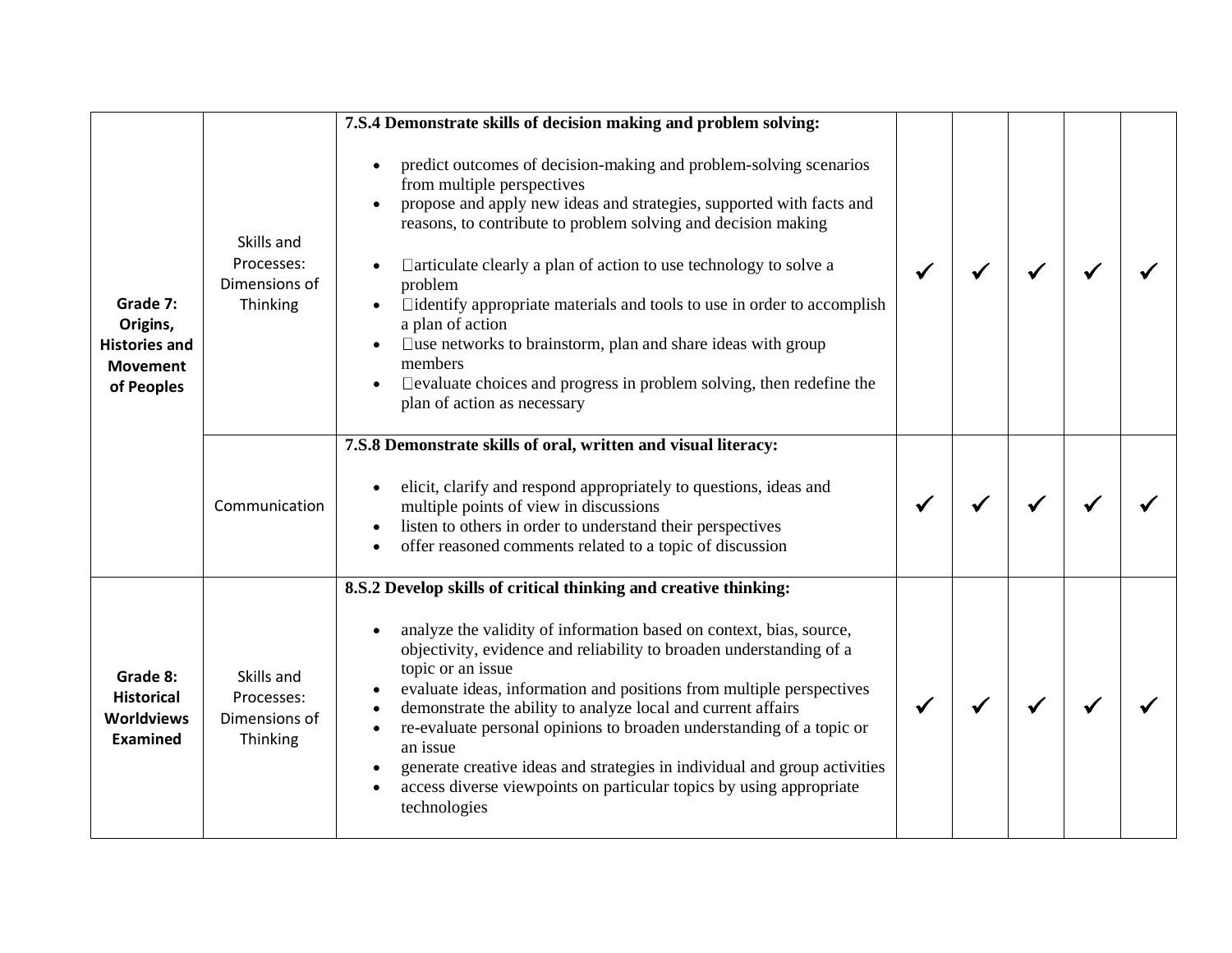|                                                                       |                                                       | 8.S.4 Demonstrate skills of decision making and problem solving:                                                                                                                                                                                                                                                                                                                                                                                                                                                                                                                                                                                                                                                                                                                                                                                                                                                                                                                                                |  |  |  |
|-----------------------------------------------------------------------|-------------------------------------------------------|-----------------------------------------------------------------------------------------------------------------------------------------------------------------------------------------------------------------------------------------------------------------------------------------------------------------------------------------------------------------------------------------------------------------------------------------------------------------------------------------------------------------------------------------------------------------------------------------------------------------------------------------------------------------------------------------------------------------------------------------------------------------------------------------------------------------------------------------------------------------------------------------------------------------------------------------------------------------------------------------------------------------|--|--|--|
| Grade 8:<br><b>Historical</b><br><b>Worldviews</b><br><b>Examined</b> | Skills and<br>Processes:<br>Dimensions of<br>Thinking | propose and apply new ideas and strategies, supported with facts and<br>$\bullet$<br>reasons, to contribute to problem solving and decision making<br>propose and apply strategies or options to solve problems and deal<br>with issues<br>participate in and predict outcomes of problem-solving and decision-<br>making scenarios<br>evaluate choices and the progress in problem solving, then redefine the<br>plan of action as appropriate                                                                                                                                                                                                                                                                                                                                                                                                                                                                                                                                                                 |  |  |  |
|                                                                       | Communication                                         | 8.S.8 Demonstrate skills of oral, written and visual literacy:<br>elicit, clarify and respond appropriately to questions, ideas and<br>multiple points of view presented in discussions<br>offer reasoned comments related to a topic of discussion<br>listen to others to understand their points of view                                                                                                                                                                                                                                                                                                                                                                                                                                                                                                                                                                                                                                                                                                      |  |  |  |
| Grade 8:<br>Knowledge<br>and<br><b>Employability</b>                  | Skills and<br>Processes:<br>Dimensions of<br>Thinking | Develop skills of critical and creative thinking:<br>use an issue-analysis model to identify an issue or question, state the<br>$\bullet$<br>question or issue, recognize different positions on an issue, offer<br>reasons for each position, adopt a personal position and explain the<br>reasons for their choice<br>identify and re-examine their personal assumptions and opinions to<br>$\bullet$<br>broaden their understanding of a topic or issue<br>determine the validity of information based on context, bias, source,<br>$\bullet$<br>objectivity, evidence and reliability to broaden their understanding of<br>a topic or issue<br>develop an awareness of how perspectives can shape understanding<br>demonstrate the ability to identify local and current events that<br>$\bullet$<br>connect to social studies issues<br>generate creative ideas and strategies in individual and group activities<br>access diverse viewpoints on a particular topic by using appropriate<br>technologies. |  |  |  |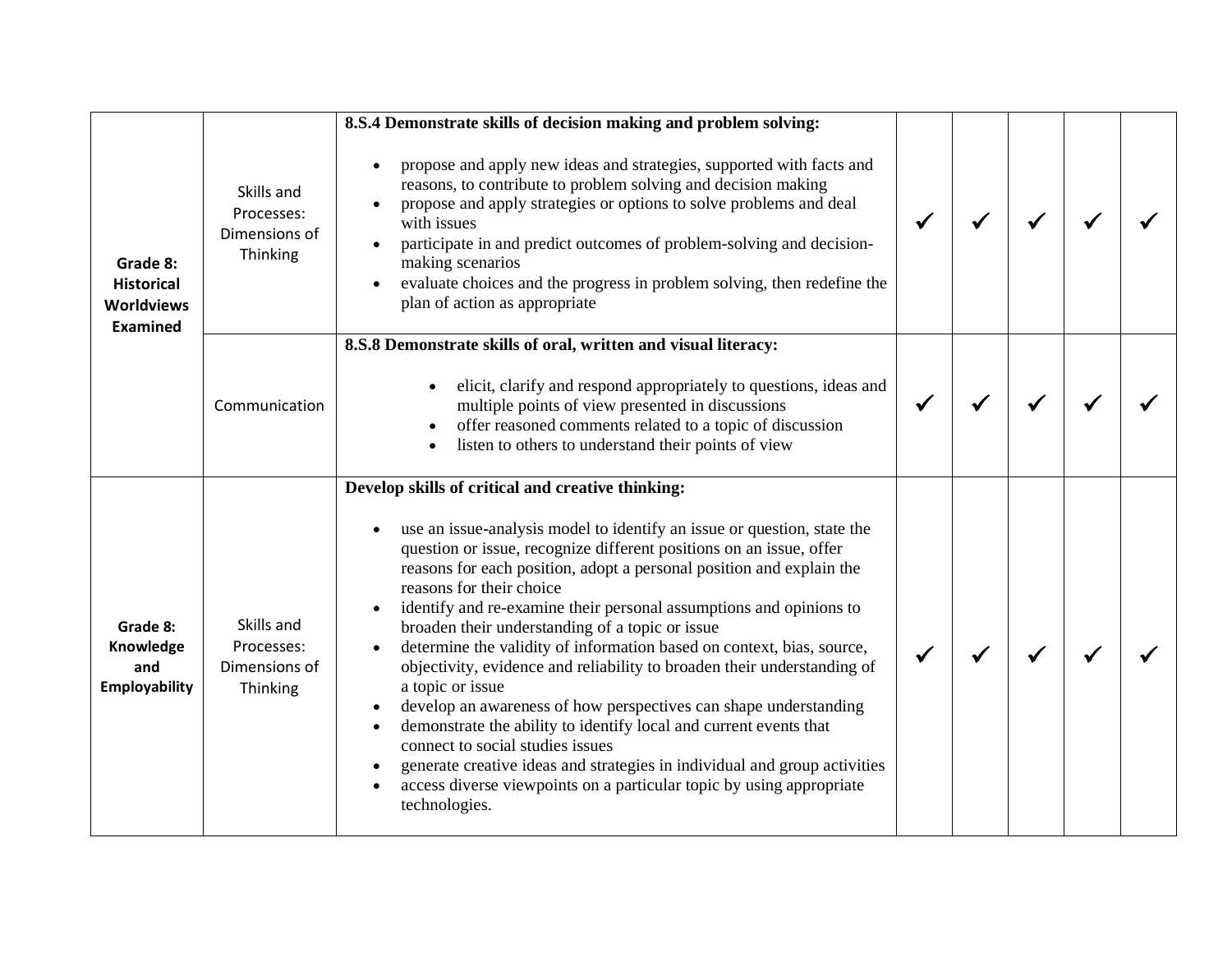| Grade 8:<br>Knowledge<br>and                                                   | Communication                                         | Demonstrate skills of oral, visual and textual literacy:<br>use communication skills to clarify, respond and interact appropriately<br>with others during discussions and other group activities                                                                                                                                                                                                                                                                                                                                                                                                                                                                                                                       |  |  |  |
|--------------------------------------------------------------------------------|-------------------------------------------------------|------------------------------------------------------------------------------------------------------------------------------------------------------------------------------------------------------------------------------------------------------------------------------------------------------------------------------------------------------------------------------------------------------------------------------------------------------------------------------------------------------------------------------------------------------------------------------------------------------------------------------------------------------------------------------------------------------------------------|--|--|--|
| <b>Employability</b>                                                           |                                                       | listen to others to understand their perspectives                                                                                                                                                                                                                                                                                                                                                                                                                                                                                                                                                                                                                                                                      |  |  |  |
| Grade 9:<br><b>Issues for</b><br><b>Canadians:</b><br>Governance<br>and Rights | Knowledge and<br>Understanding                        | 9.2.5<br>Assess, critically, the relationship between consumerism and<br>quality of life in Canada and the United States by exploring and<br>reflecting upon the following questions and issues:<br>What are the indicators of quality of life? (PADM, ER)<br>How does individual consumer behaviour impact quality of<br>life (e.g., environmental issues)? (PADM, ER)<br>How does marketing impact consumerism? (ER)<br>$\bullet$<br>How does consumerism provide opportunities for and<br>$\bullet$<br>limitations on impacting quality of life? (PADM, ER)<br>How is consumerism used as a power of a collective (e.g.,<br>$\bullet$<br>boycotts)? (ER, PADM, C)                                                   |  |  |  |
|                                                                                | Skills and<br>Processes:<br>Dimensions of<br>Thinking | 9.S.1 Develop skills of critical thinking and creative thinking:<br>determine the validity of information based on context, bias, source,<br>objectivity, evidence or reliability to broaden understanding of a topic<br>or an issue<br>evaluate, critically, ideas, information and positions from multiple<br>perspectives<br>demonstrate the ability to analyze current affairs from multiple<br>perspectives<br>re-evaluate personal opinions to broaden understanding of a topic or<br>$\bullet$<br>an issue<br>$\Box$ access diverse viewpoints on particular topics by using appropriate<br>$\bullet$<br>technologies<br>$\Box$ assemble and organize different viewpoints in order to assess their<br>validity |  |  |  |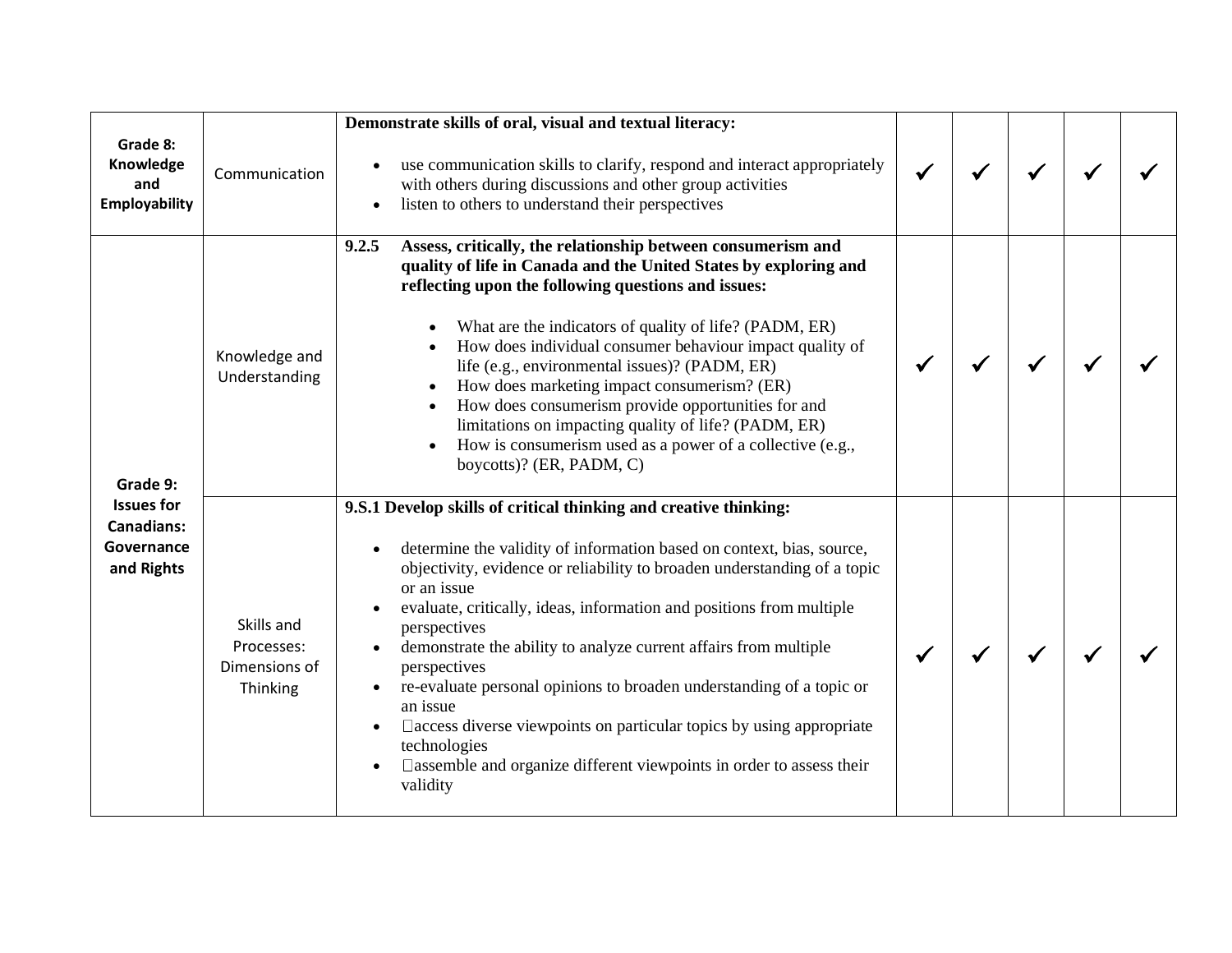|                                                                                |                                                              | 9.S.4 Demonstrate skills of decision making and problem solving:                                                                                                                                                                                                                                                                                                                                                                                                                                                                                |  |  |  |
|--------------------------------------------------------------------------------|--------------------------------------------------------------|-------------------------------------------------------------------------------------------------------------------------------------------------------------------------------------------------------------------------------------------------------------------------------------------------------------------------------------------------------------------------------------------------------------------------------------------------------------------------------------------------------------------------------------------------|--|--|--|
| Grade 9:<br><b>Issues for</b><br><b>Canadians:</b><br>Governance<br>and Rights | Skills and<br>Processes:<br>Dimensions of<br><b>Thinking</b> | take appropriate action and initiative when required in decision-<br>making and problem-solving scenarios<br>participate in and predict outcomes of problem-solving and decision-<br>making scenarios<br>propose and apply strategies or options to solve problems and deal<br>with issues<br>propose and apply new ideas and strategies, supported with facts and<br>reasons, to contribute to problem solving and decision making<br>evaluate choices and the progress in problem solving, then redefine<br>the plan of action as appropriate |  |  |  |
|                                                                                |                                                              | 9.S.8 Demonstrate skills of oral, written and visual literacy:                                                                                                                                                                                                                                                                                                                                                                                                                                                                                  |  |  |  |
|                                                                                | Communication                                                | elicit, clarify and respond appropriately to questions, ideas and diverse<br>points of view presented in discussions<br>make reasoned comments relating to the topic of discussion<br>$\bullet$<br>listen to others to understand their perspectives                                                                                                                                                                                                                                                                                            |  |  |  |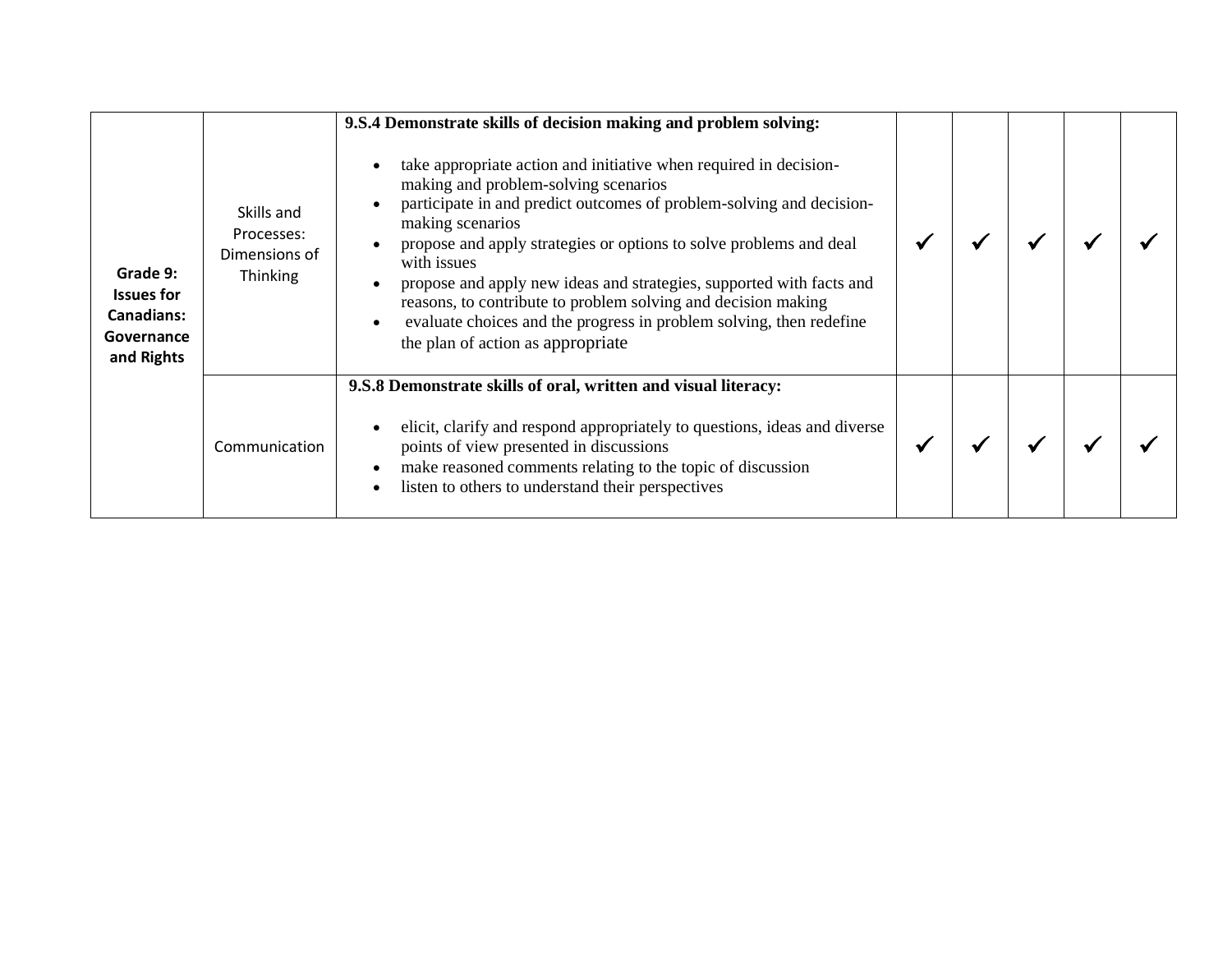|                              |                                           | Develop skills of critical and creative thinking:                                                                                                                                                                                                                                                                                                                                                                                                                                                                                                                                                                                                                                                                                                                                                                  |  |  |  |
|------------------------------|-------------------------------------------|--------------------------------------------------------------------------------------------------------------------------------------------------------------------------------------------------------------------------------------------------------------------------------------------------------------------------------------------------------------------------------------------------------------------------------------------------------------------------------------------------------------------------------------------------------------------------------------------------------------------------------------------------------------------------------------------------------------------------------------------------------------------------------------------------------------------|--|--|--|
| Grade 9:<br>Knowledge<br>and | Skills and<br>Processes:<br>Dimensions of | use an issue-analysis model to identify an issue or question, state the<br>question or issue, recognize different positions on an issue, offer<br>reasons for each position, adopt a personal position and explain the<br>reasons for their choice<br>re-evaluate their personal assumptions and opinions to reflect a<br>broadened understanding of a topic or issue<br>determine the validity of information based on context, bias, source,<br>objectivity, evidence and reliability to broaden their understanding of<br>a topic or issue<br>demonstrate the ability to examine local and current events from<br>multiple perspectives<br>access diverse viewpoints on particular topics by using appropriate<br>technologies assemble and organize different viewpoints in order to<br>assess their validity. |  |  |  |
| <b>Employability</b>         | Thinking                                  | Demonstrate skills of decision making and problem solving:<br>use a problem-solving model to identify the problem/issue, identify<br>alternative solutions and their consequences and identify which action<br>to implement<br>reflect upon their own and others' past actions when determining<br>$\bullet$<br>future actions and choices<br>participate in and predict the outcomes of decision-making and<br>problem-solving scenarios<br>propose and apply new ideas, strategies or options, supported with fact<br>and reason, to contribute to problem solving and decision making<br>articulate clearly a plan of action to use technology to solve a problem<br>evaluate choices and progress in problem solving, then redefine the<br>plan of action as appropriate.                                      |  |  |  |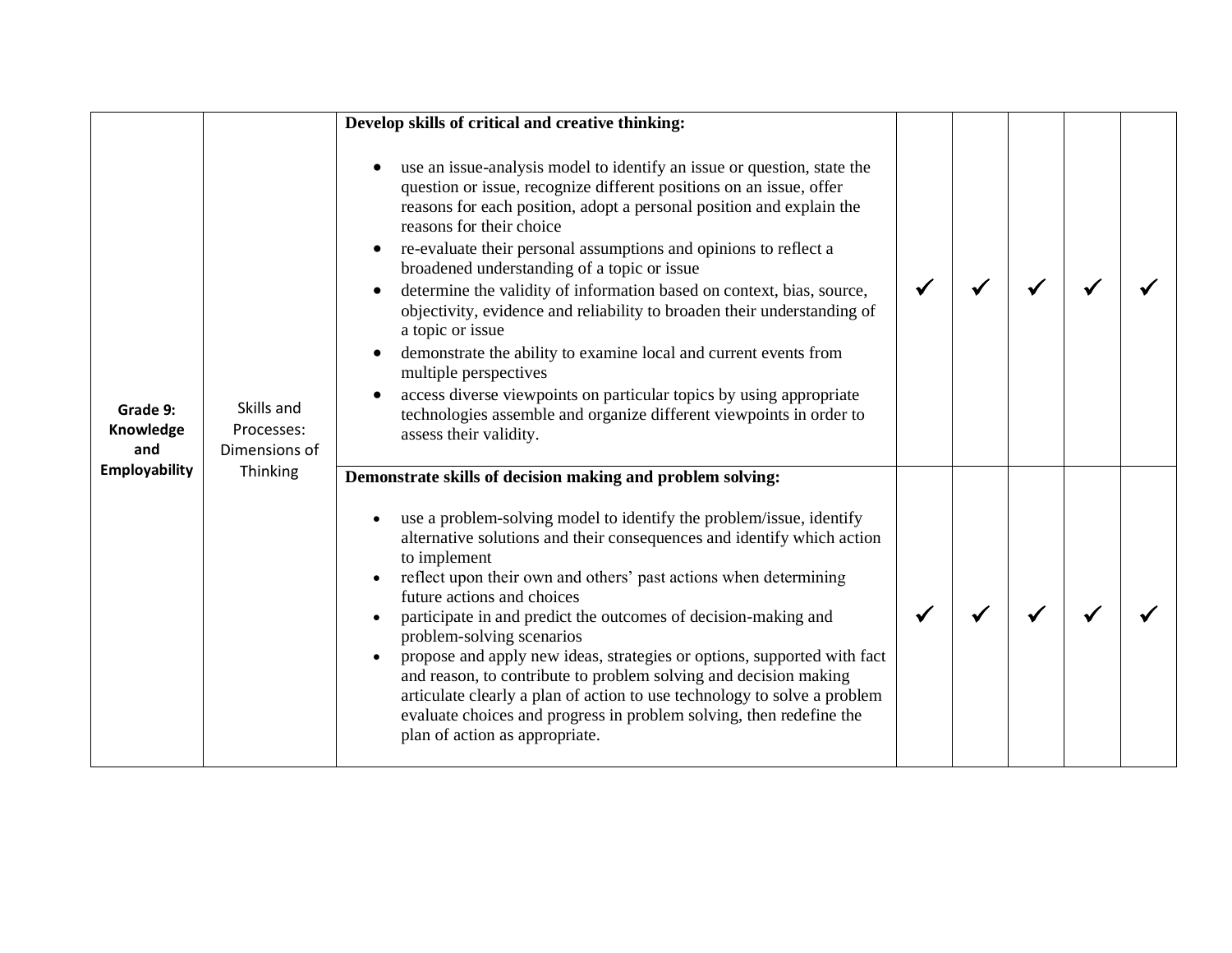|                                                              |                                                                        | demonstrate skills of oral, written and visual literacy:                                                                                                                                                                                                                                                                                                                                                                                                                                                                                                                                                                                                                                                                                                                                                                                                                     |  |  |  |
|--------------------------------------------------------------|------------------------------------------------------------------------|------------------------------------------------------------------------------------------------------------------------------------------------------------------------------------------------------------------------------------------------------------------------------------------------------------------------------------------------------------------------------------------------------------------------------------------------------------------------------------------------------------------------------------------------------------------------------------------------------------------------------------------------------------------------------------------------------------------------------------------------------------------------------------------------------------------------------------------------------------------------------|--|--|--|
|                                                              | Communication                                                          | listen to others in order to understand their perspectives<br>$\bullet$<br>make reasoned comments relating to the topic of discussion<br>$\bullet$                                                                                                                                                                                                                                                                                                                                                                                                                                                                                                                                                                                                                                                                                                                           |  |  |  |
| Grade 9:<br>Knowledge<br>and<br><b>Employability</b>         | 9.2 Canada and<br>the United<br>States: An<br>Economic<br>Relationship | Explore the relationship between consumerism and quality of life in Canada<br>and the United States by exploring and reflecting upon the following questions<br>and issues<br>What are indicators of quality of life? (ER, PADM)<br>What is consumerism? (ER)<br>$\bullet$<br>How does individual consumer behaviour impact quality of<br>life; e.g., environmental issues? ER, PADM)<br>What is the effect of advertising and mass media on<br>consumerism? (ER)                                                                                                                                                                                                                                                                                                                                                                                                            |  |  |  |
| $10-1:$<br><b>Perspectives</b><br>on<br><b>Globalization</b> | Skills and<br>Processes:<br>Dimensions of<br>Thinking                  | S.1 Develop skills of critical thinking and creative thinking:<br>evaluate ideas and information from multiple sources<br>determine relationships among multiple and varied sources of<br>information<br>assess the validity of information based on context, bias,<br>sources, objectivity, evidence or reliability<br>predict likely outcomes based on factual information<br>$\bullet$<br>evaluate personal assumptions and opinions to develop an<br>$\bullet$<br>expanded appreciation of a topic or an issue<br>synthesize information from contemporary and historical<br>issues to develop an informed position<br>evaluate the logic of assumptions underlying a position<br>$\bullet$<br>assemble seemingly unrelated information to support an idea<br>$\bullet$<br>or to explain an event<br>analyze current affairs from a variety of perspectives<br>$\bullet$ |  |  |  |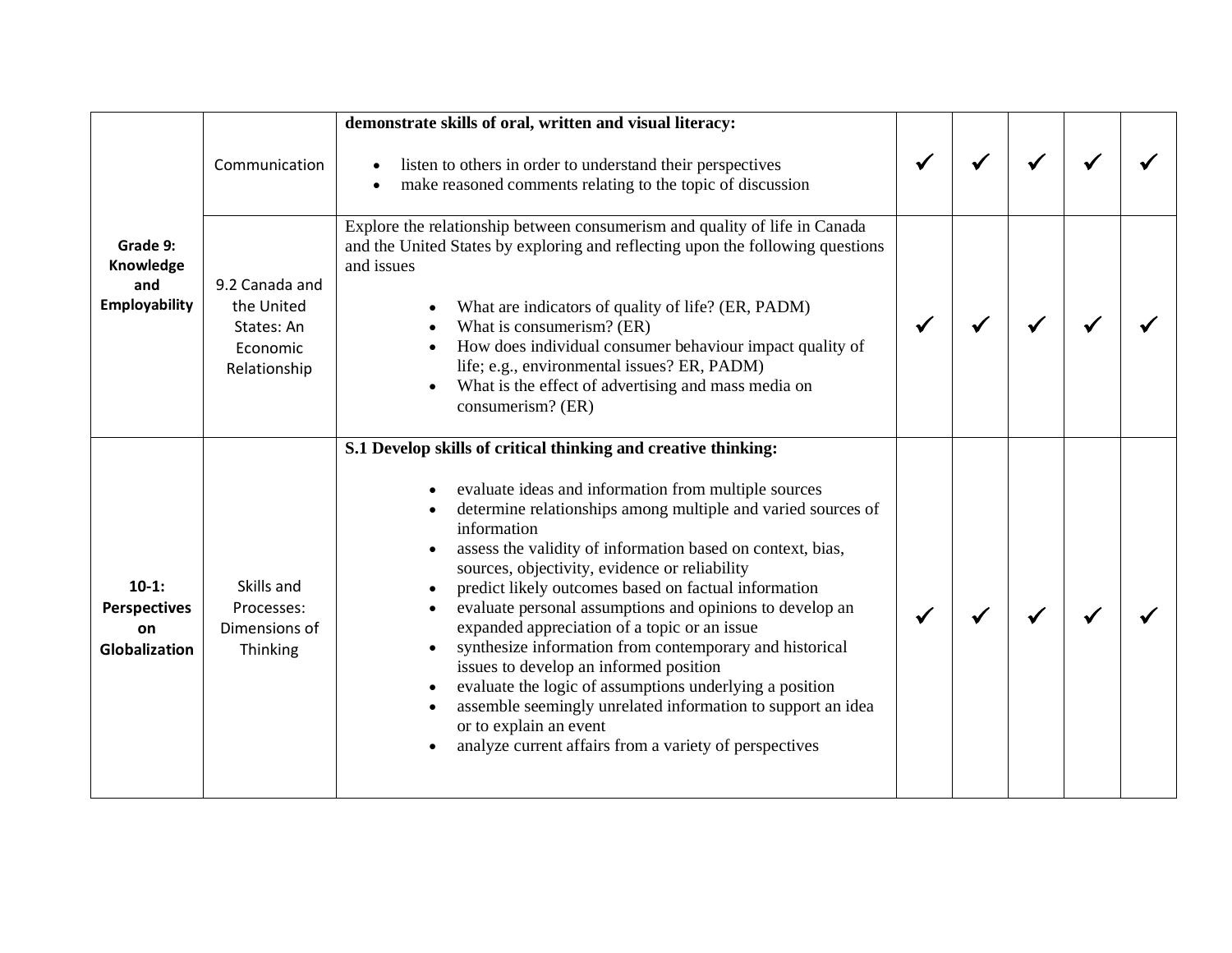|                                                       |                                                          | S.4 Demonstrate skills of decision making and problem solving:                                                                                                                                                                                                                                                                                                                                                                                                                       |  |  |  |
|-------------------------------------------------------|----------------------------------------------------------|--------------------------------------------------------------------------------------------------------------------------------------------------------------------------------------------------------------------------------------------------------------------------------------------------------------------------------------------------------------------------------------------------------------------------------------------------------------------------------------|--|--|--|
|                                                       | Skills and<br>Processes:<br>Dimensions of<br>Thinking    | demonstrate leadership in groups to achieve consensus, solve<br>$\bullet$<br>problems, formulate positions and take action, if appropriate, on<br>important issues<br>develop inquiry strategies to make decisions and solve problems<br>generate and apply new ideas and strategies to contribute to decision<br>making and problem solving<br>describe a plan of action to use technology to solve a problem<br>use appropriate tools and materials to accomplish a plan of action |  |  |  |
|                                                       |                                                          | S.8 Demonstrate skills of oral, written and visual literacy:                                                                                                                                                                                                                                                                                                                                                                                                                         |  |  |  |
| $10-1:$<br><b>Perspectives</b><br>on<br>Globalization | Skills and<br>Processes:<br>Communication                | use skills of formal and informal discussion and/or debate to<br>persuasively express informed viewpoints on an issue<br>ask respectful and relevant questions of others to clarify<br>viewpoints<br>listen respectfully to others<br>use a variety of oral, written and visual sources to present<br>informed positions on issues                                                                                                                                                   |  |  |  |
|                                                       |                                                          | 2.2 Exhibit a global consciousness with respect to the human condition                                                                                                                                                                                                                                                                                                                                                                                                               |  |  |  |
|                                                       |                                                          |                                                                                                                                                                                                                                                                                                                                                                                                                                                                                      |  |  |  |
|                                                       | To What Extent<br>Should We<br>Embrace<br>Globalization? | 2.3 Accept social responsibilities associated with global citizenship                                                                                                                                                                                                                                                                                                                                                                                                                |  |  |  |
|                                                       |                                                          | 3.1 Recognize and appreciate multiple perspectives that exist with respect to<br>the relationships among politics, economics, the environment and<br>globalization                                                                                                                                                                                                                                                                                                                   |  |  |  |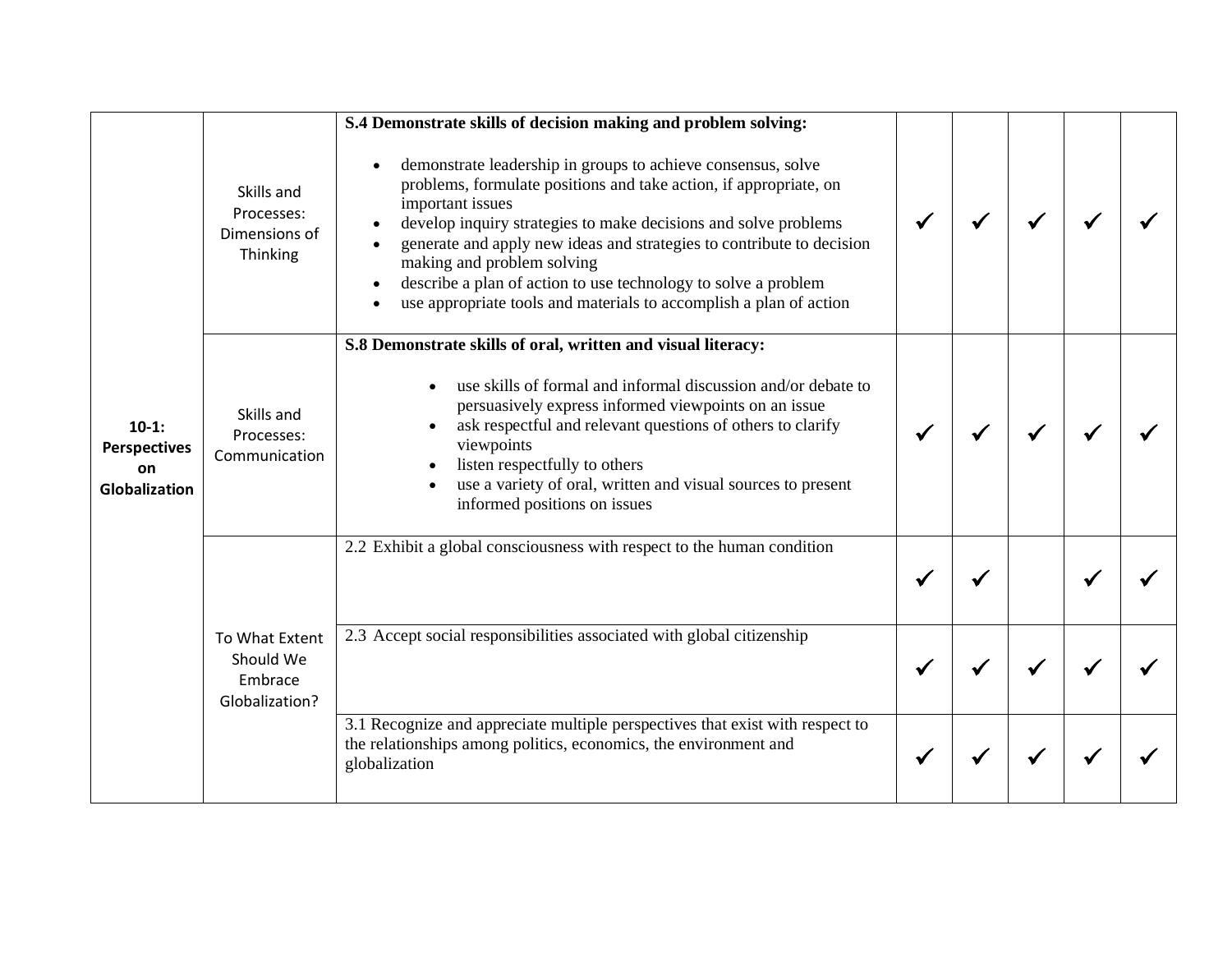| $10-1:$<br><b>Perspectives</b><br>on<br><b>Globalization</b> |                                                                                                                                                                                                                                                                                                                                        | 3.7 Explore multiple perspectives regarding the relationship among people,<br>the land and globalization (spirituality, stewardship, sustainability,<br>resource development)                                           |  |  |  |
|--------------------------------------------------------------|----------------------------------------------------------------------------------------------------------------------------------------------------------------------------------------------------------------------------------------------------------------------------------------------------------------------------------------|-------------------------------------------------------------------------------------------------------------------------------------------------------------------------------------------------------------------------|--|--|--|
|                                                              |                                                                                                                                                                                                                                                                                                                                        | 3.8 Evaluate actions and policies associated with globalization that impact the<br>environment (land and resource use, resource development agreements,<br>environmental legislation)                                   |  |  |  |
|                                                              | global citizenship<br>To What Extent<br>Should We<br>4.8 Analyze how globalization affects individuals and communities<br>Embrace<br>Globalization?<br>contemporary issues)<br>4.10<br>agreements, consumer activism, corporate responsibility)<br>Develop strategies to demonstrate active, responsible global<br>4.11<br>citizenship | 4.3 Accept political, social and environmental responsibilities associated with                                                                                                                                         |  |  |  |
|                                                              |                                                                                                                                                                                                                                                                                                                                        | (migration, technology, agricultural issues, pandemics, resource issues,                                                                                                                                                |  |  |  |
|                                                              |                                                                                                                                                                                                                                                                                                                                        | Evaluate means by which individuals, governments, organizations and<br>businesses could address opportunities and challenges of globalization<br>(pro-globalization activism, anti-globalization activism, legislation, |  |  |  |
|                                                              |                                                                                                                                                                                                                                                                                                                                        |                                                                                                                                                                                                                         |  |  |  |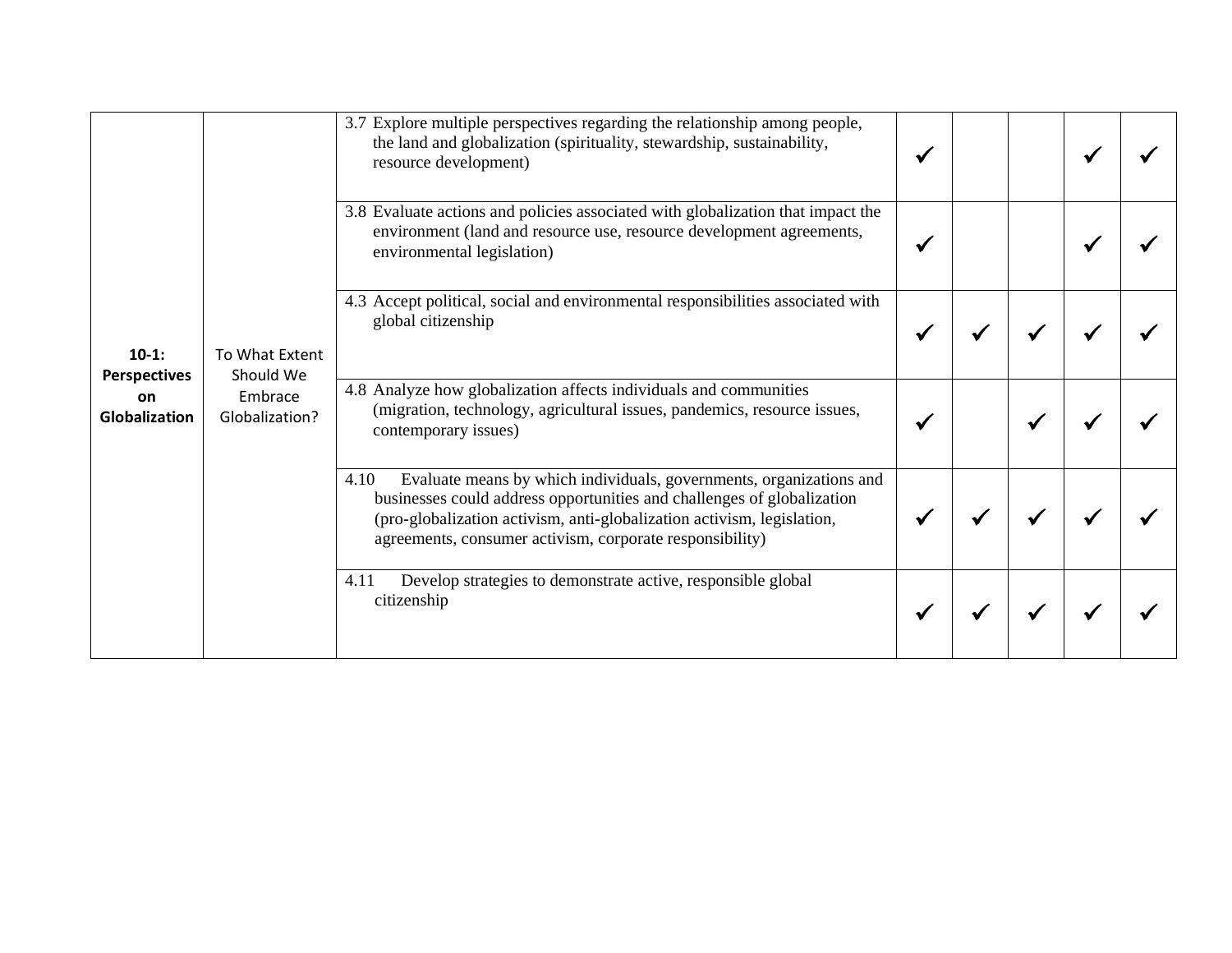|                              |                                                       | S.1 Develop skills of critical thinking and creative thinking:                                                                                                                                                                                                                                                                                                                                                                                                                                                                                                                                |  |  |  |
|------------------------------|-------------------------------------------------------|-----------------------------------------------------------------------------------------------------------------------------------------------------------------------------------------------------------------------------------------------------------------------------------------------------------------------------------------------------------------------------------------------------------------------------------------------------------------------------------------------------------------------------------------------------------------------------------------------|--|--|--|
| <b>10-2: Living</b>          | Skills and<br>Processes:<br>Dimensions of<br>Thinking | analyze ideas and information from multiple sources<br>determine relationships among multiple sources of<br>information<br>determine the validity of information based on context, bias,<br>sources, objectivity, evidence or reliability<br>suggest likely outcomes based on factual information<br>evaluate personal assumptions and opinions<br>determine the strengths and weaknesses of arguments<br>identify seemingly unrelated ideas to explain a concept or<br>event<br>analyze current affairs from a variety of perspectives<br>identify main ideas underlying a position or issue |  |  |  |
| in a<br>Globalizing<br>World |                                                       | S.4 Demonstrate skills of decision making and problem solving:<br>demonstrate skills needed to reach consensus, solve problems and<br>formulate positions<br>use inquiry processes to make decisions and solve problems<br>apply ideas and strategies to contribute to decision making and<br>problem solving                                                                                                                                                                                                                                                                                 |  |  |  |
|                              |                                                       | S.6 Develop age-appropriate behaviour for social involvement as<br>responsible citizens contributing to their community:<br>demonstrate leadership by engaging in actions that will<br>enhance the well-being of self and others in the community<br>promote and respect the contributions of team members when<br>working as a team<br>cooperate with others for the well-being of the community                                                                                                                                                                                             |  |  |  |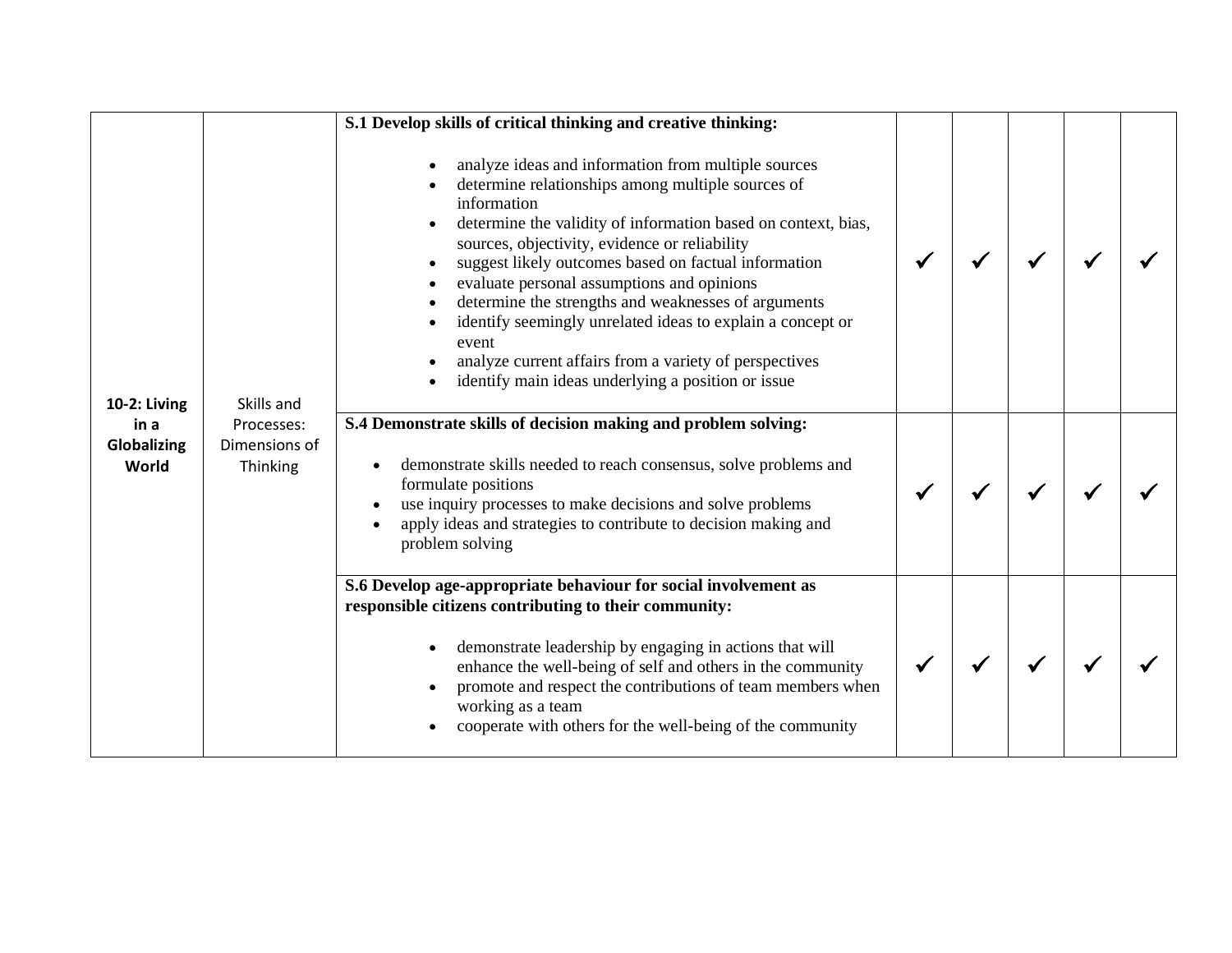|                              |                                                          | S.8 Demonstrate skills of oral, written and visual literacy:                                                                                                                                                                                                                                                                                         |  |  |  |
|------------------------------|----------------------------------------------------------|------------------------------------------------------------------------------------------------------------------------------------------------------------------------------------------------------------------------------------------------------------------------------------------------------------------------------------------------------|--|--|--|
|                              | Skills and<br>Processes:<br>Communication                | communicate effectively in a variety of situations<br>engage in respectful discussion<br>use a variety of oral, written and visual sources to present<br>informed positions on issues<br>ask respectful and relevant questions of others to clarify<br>viewpoints on an issue<br>make respectful and reasoned comments on the topic of<br>discussion |  |  |  |
| 10-2: Living                 |                                                          | 2.3 Accept social responsibilities associated with global citizenship                                                                                                                                                                                                                                                                                |  |  |  |
| in a<br>Globalizing<br>World |                                                          | 3.1 Recognize and appreciate multiple perspectives that exist with respect to<br>the relationships among economics, politics, the environment and<br>globalization                                                                                                                                                                                   |  |  |  |
|                              | To What Extent<br>Should We<br>Embrace<br>Globalization? | 3.2 Recognize and appreciate impacts of globalization on the interdependent<br>relationships among the economy, people and the environment                                                                                                                                                                                                           |  |  |  |
|                              |                                                          | 3.8 Analyze the impact of actions and policies associated with globalization<br>on the environment (land and resource use, resource development<br>agreements, environmental legislation)                                                                                                                                                            |  |  |  |
|                              |                                                          | 3.9 Examine multiple perspectives on sustainability and prosperity in a<br>globalizing world                                                                                                                                                                                                                                                         |  |  |  |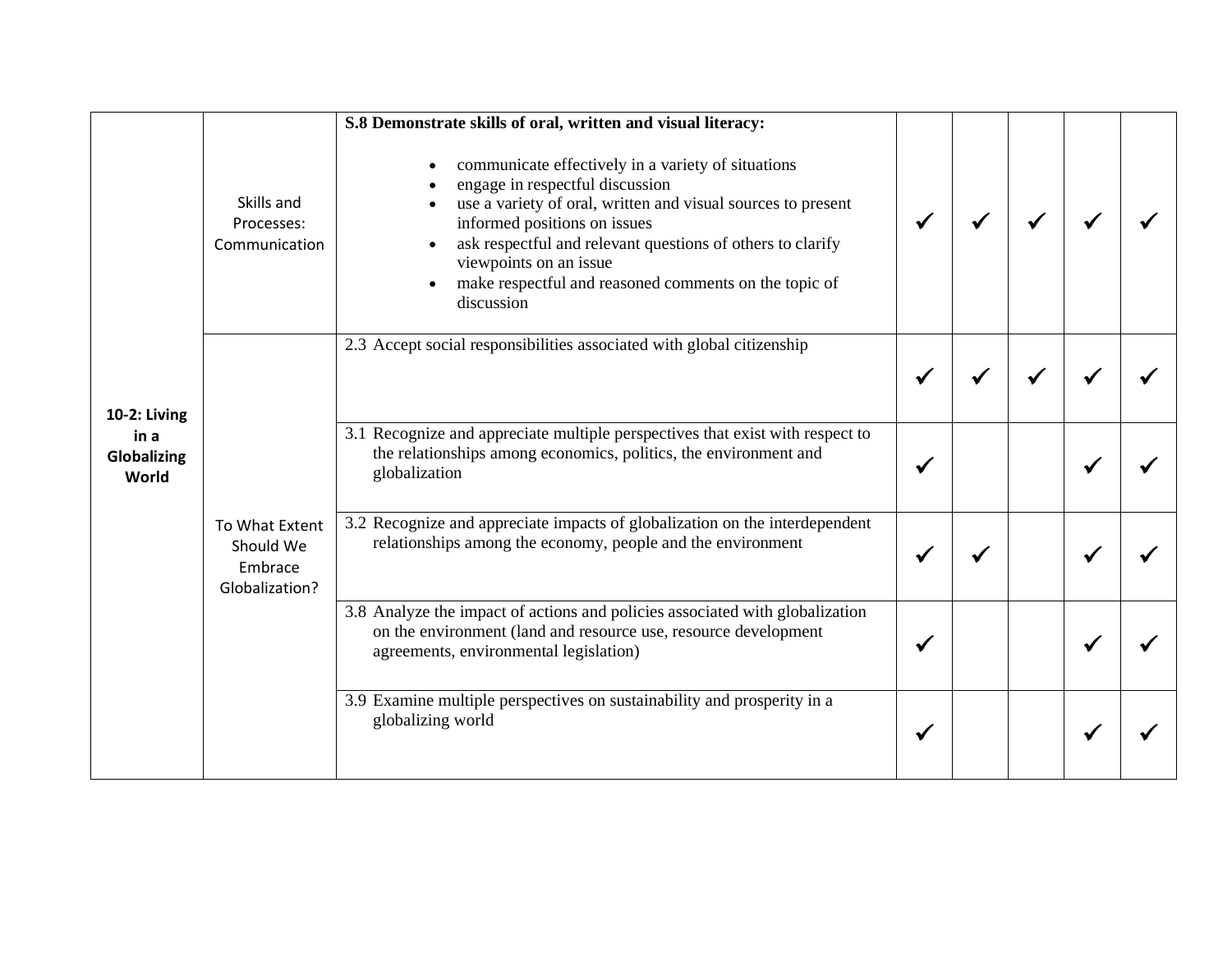| 10-2: Living<br>in a<br>Globalizing<br>World        |                                                                                                                                                                                                                                                                                                                                                                                                                                                                                                                                                                                | 4.3 Accept political, social and environmental responsibilities associated with<br>global citizenship                                                                                                                                                                                                                                                                                                                                                                                                                                                                                                                                                                                                                                                      |  |  |  |
|-----------------------------------------------------|--------------------------------------------------------------------------------------------------------------------------------------------------------------------------------------------------------------------------------------------------------------------------------------------------------------------------------------------------------------------------------------------------------------------------------------------------------------------------------------------------------------------------------------------------------------------------------|------------------------------------------------------------------------------------------------------------------------------------------------------------------------------------------------------------------------------------------------------------------------------------------------------------------------------------------------------------------------------------------------------------------------------------------------------------------------------------------------------------------------------------------------------------------------------------------------------------------------------------------------------------------------------------------------------------------------------------------------------------|--|--|--|
|                                                     | To What Extent<br>Should We                                                                                                                                                                                                                                                                                                                                                                                                                                                                                                                                                    | 4.8 Examine how globalization affects individuals and communities<br>(migration, technology, agricultural issues, pandemics, resource issues,<br>contemporary issues)                                                                                                                                                                                                                                                                                                                                                                                                                                                                                                                                                                                      |  |  |  |
|                                                     | 4.9 Explore multiple perspectives regarding the civic responsibilities that<br>Embrace<br>individuals, governments, organizations and businesses in Canada may<br>Globalization?<br>have in addressing the opportunities and challenges presented by<br>globalization<br>4.10 Analyze means by which individuals, governments, organizations and<br>businesses in Canada could address the opportunities and challenges of<br>globalization (pro-globalization activism, anti-globalization activism,<br>legislation, agreements, consumer activism, corporate responsibility) |                                                                                                                                                                                                                                                                                                                                                                                                                                                                                                                                                                                                                                                                                                                                                            |  |  |  |
|                                                     |                                                                                                                                                                                                                                                                                                                                                                                                                                                                                                                                                                                |                                                                                                                                                                                                                                                                                                                                                                                                                                                                                                                                                                                                                                                                                                                                                            |  |  |  |
| $10-4:$<br>Knowledge<br>and<br><b>Employability</b> | Skills and<br>Processes:<br>Dimensions of<br>Thinking                                                                                                                                                                                                                                                                                                                                                                                                                                                                                                                          | Develop skills of critical and creative thinking:<br>use an issue-analysis model to identify and define an issue or question,<br>$\bullet$<br>examine and evaluate several positions and formulate and defend a<br>personal position<br>re-evaluate their personal assumptions and opinions to reflect a<br>broadened understanding of a topic or issue<br>identify the main ideas underlying a position or issue<br>$\bullet$<br>investigate local and global current events from a variety of<br>perspectives and examine how these perspectives can shape<br>understanding<br>examine the validity of information, based on context, bias, sources,<br>objectivity, evidence and reliability<br>demonstrate informed and ethical decision-making skills |  |  |  |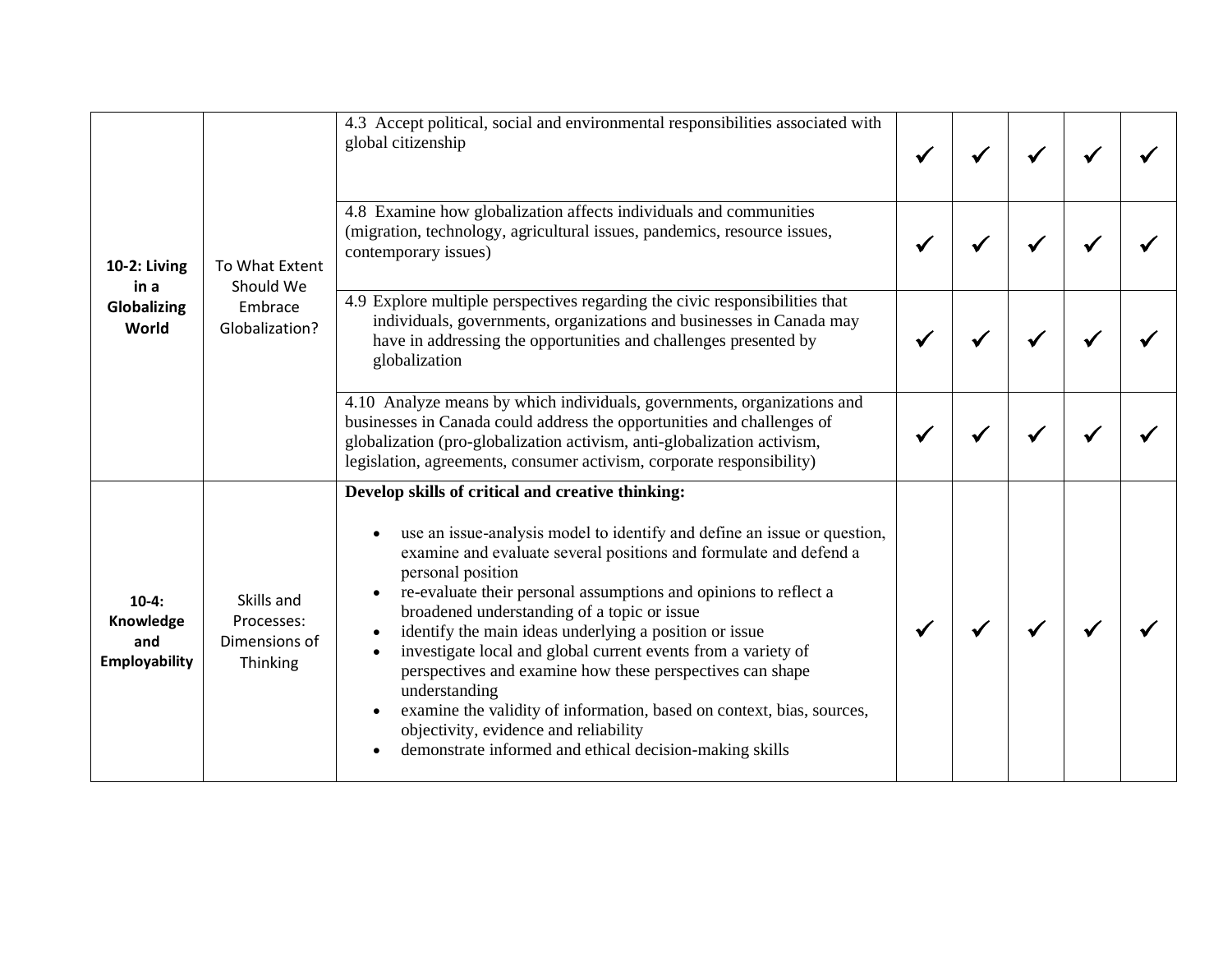|                                                     |                                                       | Demonstrate skills of decision making and problem solving:                                                                                                                                                                                                                                                                              |  |  |  |
|-----------------------------------------------------|-------------------------------------------------------|-----------------------------------------------------------------------------------------------------------------------------------------------------------------------------------------------------------------------------------------------------------------------------------------------------------------------------------------|--|--|--|
|                                                     | Skills and<br>Processes:<br>Dimensions of<br>Thinking | use a problem-solving model to identify the problem/issue, identify<br>$\bullet$<br>alternative solutions, consider the consequences of acting on each and<br>choose, plan and defend a course of action and/or a decision<br>reflect on their own and others' past actions when determining future<br>$\bullet$<br>actions and choices |  |  |  |
|                                                     |                                                       | Demonstrate skills of oral, visual and textual literacy:                                                                                                                                                                                                                                                                                |  |  |  |
| $10-4:$<br>Knowledge<br>and<br><b>Employability</b> | Skills and<br>Processes:<br>Communication             | engage in respectful discussions<br>make respectful and reasoned comments on the topic of<br>discussion                                                                                                                                                                                                                                 |  |  |  |
|                                                     |                                                       | 10-4.2c Accept social responsibilities associated with global citizenship                                                                                                                                                                                                                                                               |  |  |  |
|                                                     | Should we                                             | 10-4.3a Recognize and appreciate alternative viewpoints in relationships<br>among economics, politics, the environment and globalization                                                                                                                                                                                                |  |  |  |
|                                                     | Embrace<br>Globalization?                             | 10-4.3b Recognize and appreciate the impacts of globalization on the<br>interdependent relationships among the economy, people and the environment                                                                                                                                                                                      |  |  |  |
|                                                     |                                                       | 10-4.3f Examine multiple perspectives on relationships among people, the<br>land and globalization; e.g., spirituality, stewardship, sustainability, resource<br>development                                                                                                                                                            |  |  |  |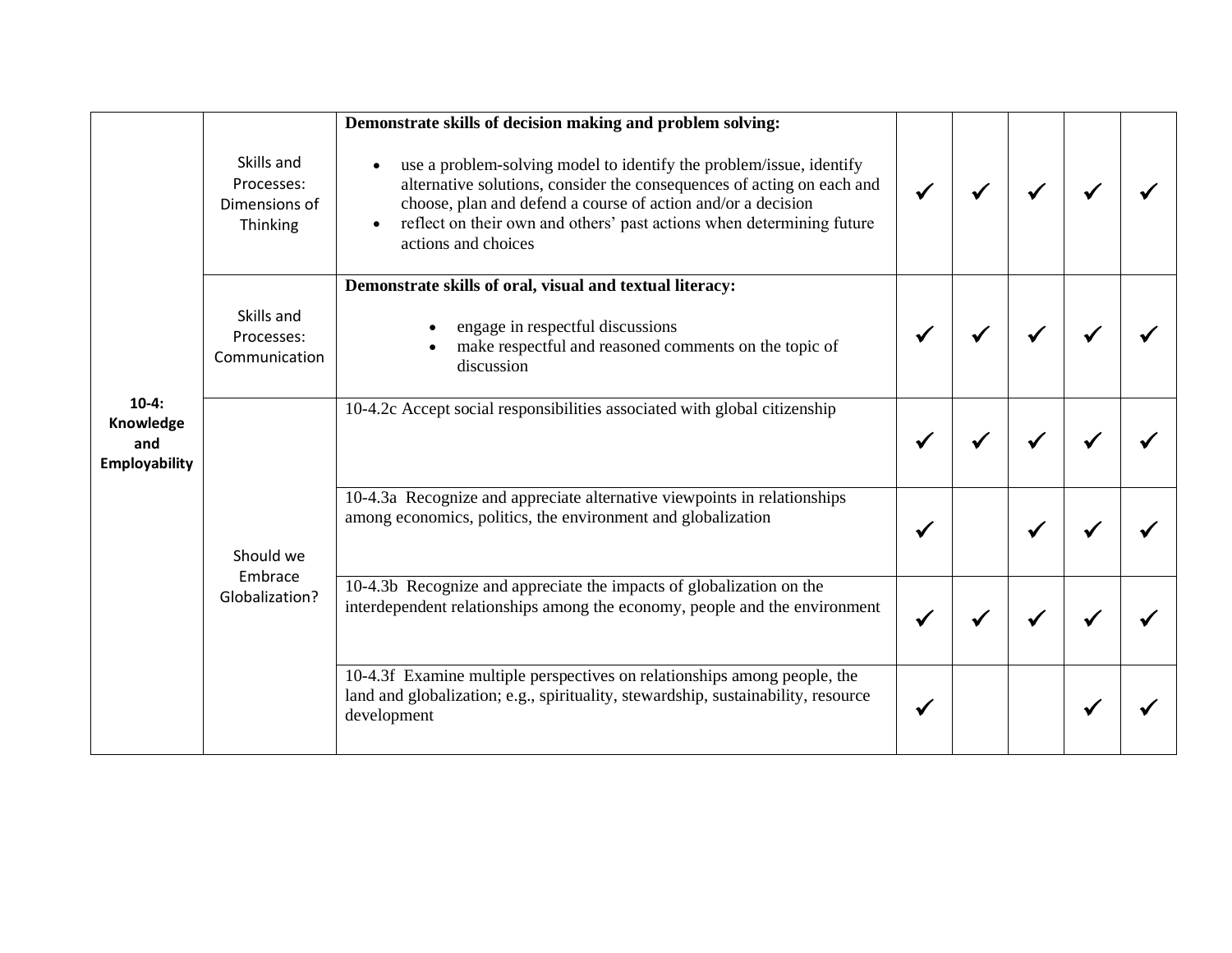| $10-4:$<br>Knowledge<br>and<br><b>Employability</b> |                                        | 10-4.3g Examine the impacts of globalization actions and policies on the<br>environment; e.g., land and resource use, resource development agreements,<br>environmental legislation                                                                                                                             |  |  |  |
|-----------------------------------------------------|----------------------------------------|-----------------------------------------------------------------------------------------------------------------------------------------------------------------------------------------------------------------------------------------------------------------------------------------------------------------|--|--|--|
|                                                     |                                        | 10-4.3h Examine multiple perspectives on sustainability and prosperity in a<br>globalizing world                                                                                                                                                                                                                |  |  |  |
|                                                     | Should we<br>Embrace<br>Globalization? | 10-4.4c Accept the political, social and environmental responsibilities<br>associated with global citizenship                                                                                                                                                                                                   |  |  |  |
|                                                     |                                        | 10-4.4h Examine the ways in which globalization affects individuals and<br>communities; e.g., migration, technology, agricultural issues, pandemics,<br>resource and contemporary issues                                                                                                                        |  |  |  |
|                                                     |                                        | 10-4.4i Explore the means by which individuals, governments, organizations<br>and businesses in Canada could address the opportunities and challenges of<br>globalization; e.g., proglobalization activism, antiglobalization activism,<br>legislation, agreements, consumer activism, corporate responsibility |  |  |  |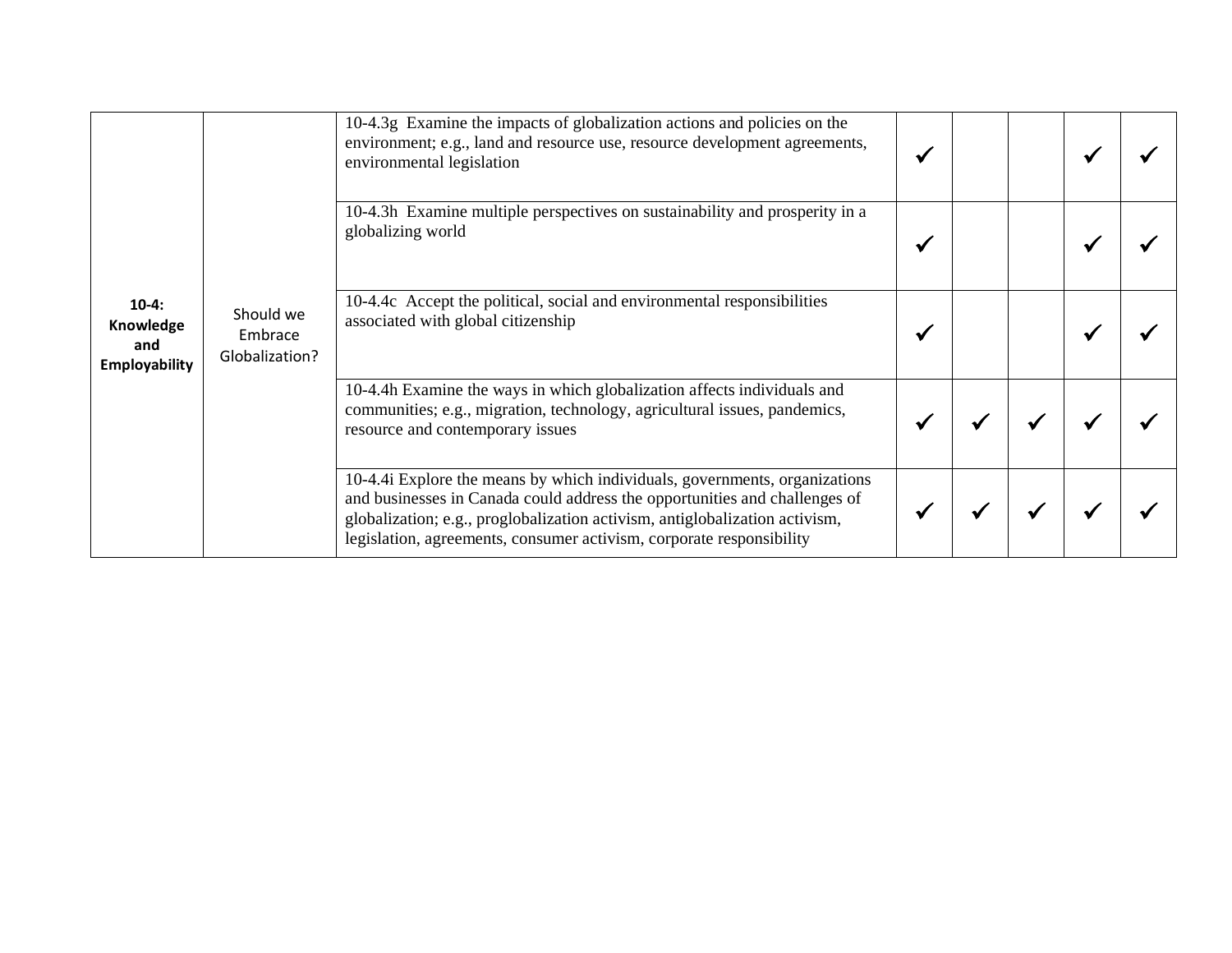|                                                            |                                                       | S.1 Develop skills of critical thinking and creative thinking:                                                                                                                                                                                                                                                                                                                                                                                                                                                                                                                                                                                                                                                                            |  |  |  |
|------------------------------------------------------------|-------------------------------------------------------|-------------------------------------------------------------------------------------------------------------------------------------------------------------------------------------------------------------------------------------------------------------------------------------------------------------------------------------------------------------------------------------------------------------------------------------------------------------------------------------------------------------------------------------------------------------------------------------------------------------------------------------------------------------------------------------------------------------------------------------------|--|--|--|
| $20-1:$<br><b>Perspectives</b><br>on<br><b>Nationalism</b> | Skills and<br>Processes:<br>Dimensions of<br>Thinking | evaluate ideas and information from multiple sources<br>determine relationships among multiple and varied sources of<br>information<br>assess the validity of information based on context, bias,<br>sources, objectivity, evidence or reliability<br>predict likely outcomes based on factual information<br>evaluate personal assumptions and opinions to develop an<br>expanded appreciation of a topic or an issue<br>synthesize information from contemporary and historical<br>issues to develop an informed position<br>evaluate the logic of assumptions underlying a position<br>assemble seemingly unrelated information to support an idea<br>or to explain an event<br>analyze current affairs from a variety of perspectives |  |  |  |
|                                                            |                                                       | S.4 Demonstrate skills of decision making and problem solving:<br>demonstrate leadership in groups to achieve consensus, solve<br>$\bullet$<br>problems, formulate positions and take action, if appropriate, on<br>important issues<br>develop inquiry strategies to make decisions and solve problems<br>generate and apply new ideas and strategies to contribute to decision<br>making and problem solving                                                                                                                                                                                                                                                                                                                            |  |  |  |
|                                                            | Skills and<br>Processes:<br>Communication             | S.8 Demonstrate skills of oral, written and visual literacy:<br>communicate effectively to express a point of view in a<br>$\bullet$<br>variety of situations<br>use skills of formal and informal discussion and/or debate to<br>persuasively express informed viewpoints on an issue<br>ask respectful and relevant questions of others to clarify<br>viewpoints<br>listen respectfully to others                                                                                                                                                                                                                                                                                                                                       |  |  |  |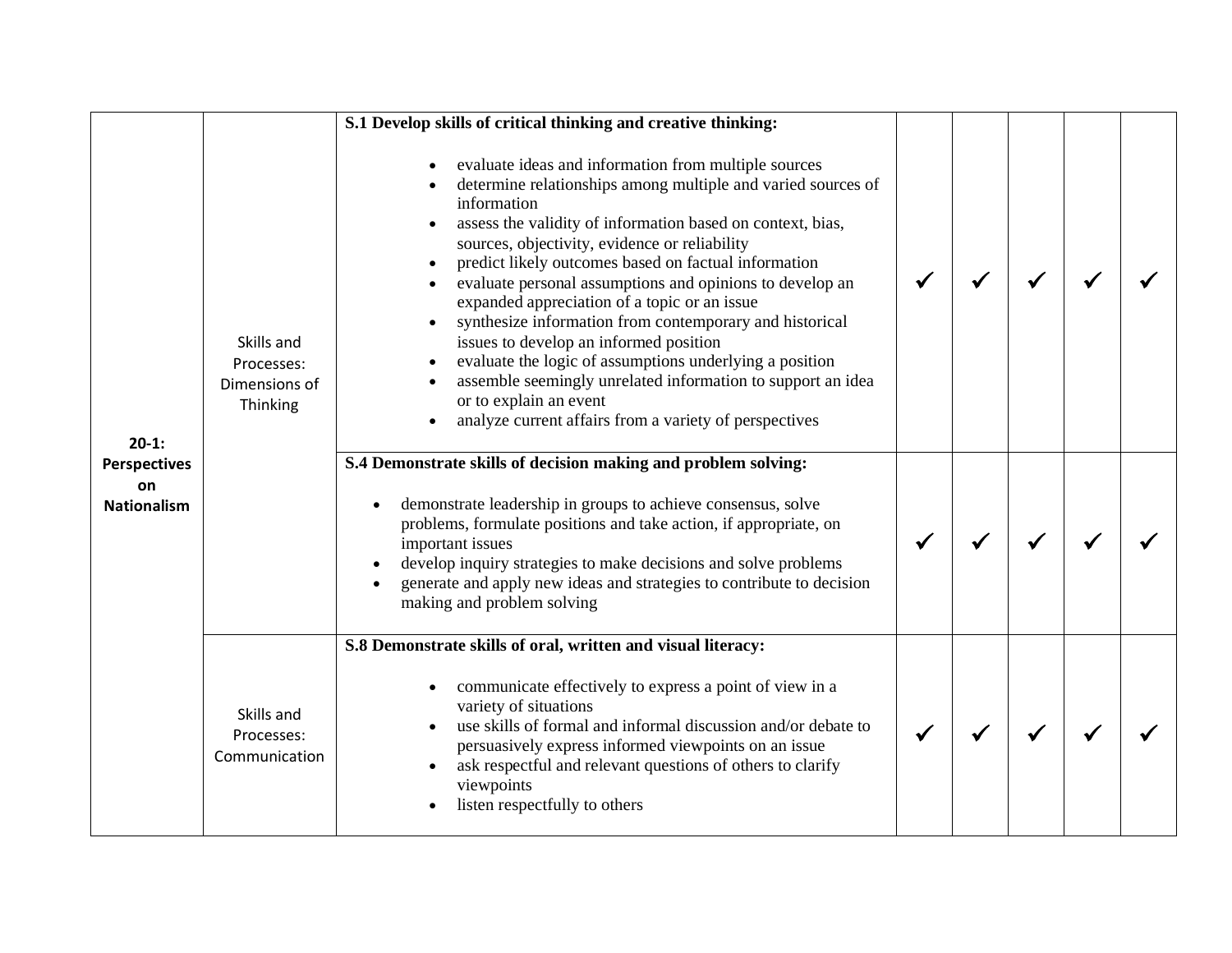|                                                        |                                                                                    | S.1 Develop skills of critical thinking and creative thinking:                                                                                                                                                                                                                                                                                                                                                                                                                                                                                                                                |  |  |  |
|--------------------------------------------------------|------------------------------------------------------------------------------------|-----------------------------------------------------------------------------------------------------------------------------------------------------------------------------------------------------------------------------------------------------------------------------------------------------------------------------------------------------------------------------------------------------------------------------------------------------------------------------------------------------------------------------------------------------------------------------------------------|--|--|--|
| $20-2:$<br>Understandi<br>ngs of<br><b>Nationalism</b> | Skills and<br>Processes:<br>Dimensions of<br>Thinking                              | analyze ideas and information from multiple sources<br>determine relationships among multiple sources of<br>information<br>determine the validity of information based on context, bias,<br>sources, objectivity, evidence or reliability<br>suggest likely outcomes based on factual information<br>evaluate personal assumptions and opinions<br>determine the strengths and weaknesses of arguments<br>identify seemingly unrelated ideas to explain a concept or<br>event<br>analyze current affairs from a variety of perspectives<br>identify main ideas underlying a position or issue |  |  |  |
|                                                        |                                                                                    | S.4 Demonstrate skills of decision making and problem solving:<br>demonstrate skills needed to reach consensus, solve problems and<br>formulate positions<br>use inquiry processes to make decisions and solve problems<br>apply ideas and strategies to contribute to decision making and<br>problem solving                                                                                                                                                                                                                                                                                 |  |  |  |
|                                                        | Skills and<br>Processes:<br>Social<br>Participation as<br>a Democratic<br>Practice | S.6 Develop age-appropriate behaviour for social involvement as<br>responsible citizens contributing to their community:<br>demonstrate leadership by engaging in actions that will<br>enhance the well-being of self and others in the community<br>promote and respect the contributions of team members when<br>working as a team<br>cooperate with others for the well-being of the community                                                                                                                                                                                             |  |  |  |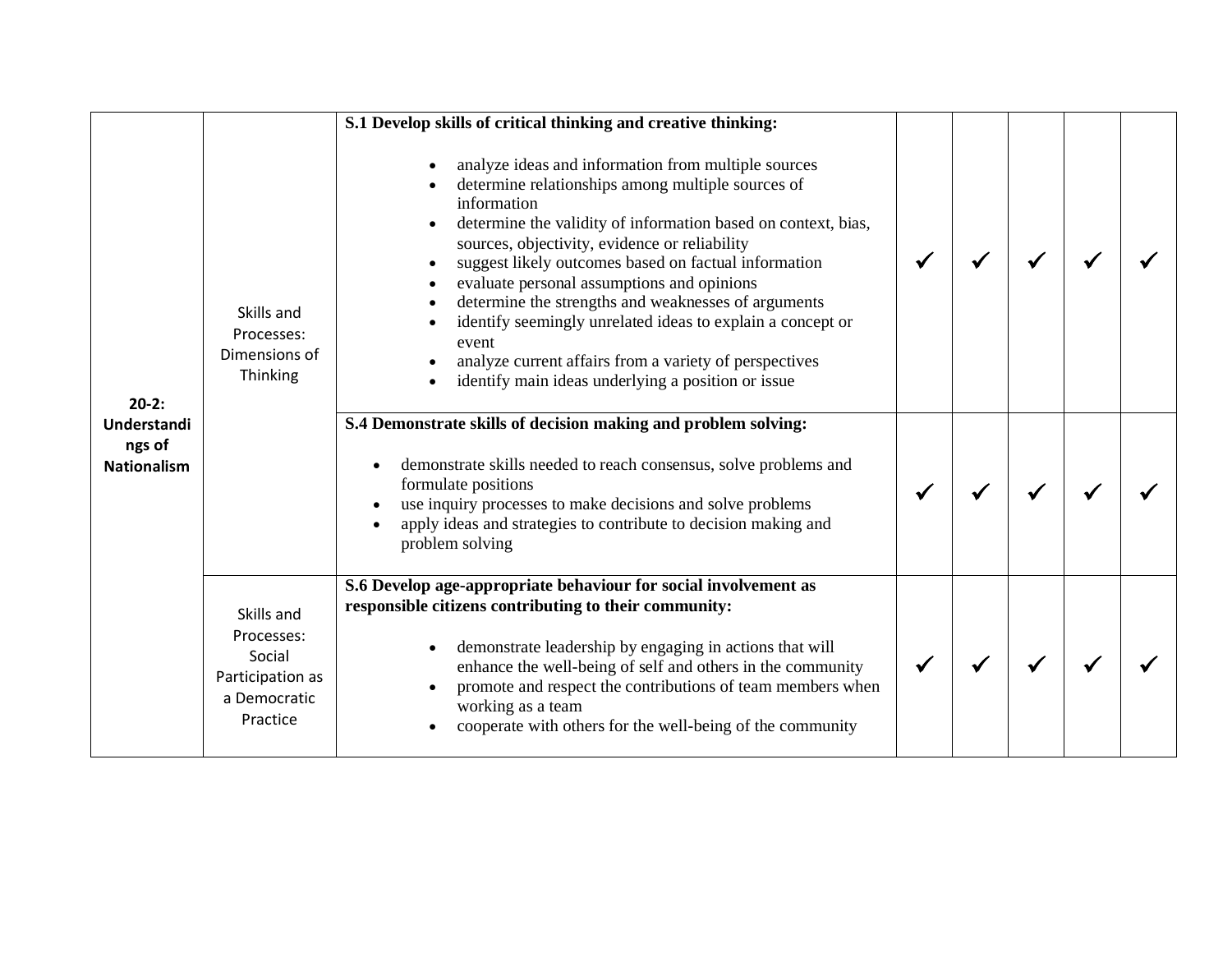|                                                        |                                                       | S.8 Demonstrate skills of oral, written and visual literacy:                                                                                                                                                                                                                                                                                                                                                                                                                                                                                                                                                                                                                                                                                                            |  |  |  |
|--------------------------------------------------------|-------------------------------------------------------|-------------------------------------------------------------------------------------------------------------------------------------------------------------------------------------------------------------------------------------------------------------------------------------------------------------------------------------------------------------------------------------------------------------------------------------------------------------------------------------------------------------------------------------------------------------------------------------------------------------------------------------------------------------------------------------------------------------------------------------------------------------------------|--|--|--|
| $20-2:$<br>Understandi<br>ngs of<br><b>Nationalism</b> | Skills and<br>Processes:<br>Communication             | communicate effectively in a variety of situations<br>engage in respectful discussion<br>ask respectful and relevant questions of others to clarify<br>viewpoints on an issue<br>make respectful and reasoned comments on the topic of<br>$\bullet$<br>discussion                                                                                                                                                                                                                                                                                                                                                                                                                                                                                                       |  |  |  |
| $20 - 4$<br>Knowledge<br>and<br><b>Employability</b>   | Skills and<br>Processes:<br>Dimensions of<br>Thinking | Develop skills of critical and creative thinking:<br>use an issue-analysis model to identify and define an issue or question,<br>$\bullet$<br>examine and evaluate several positions and formulate and defend a<br>personal position<br>re-evaluate their personal assumptions and opinions to reflect a<br>$\bullet$<br>broadened understanding of a topic or issue<br>identify the main ideas underlying a position or issue<br>$\bullet$<br>investigate local and global current events from a variety of<br>perspectives and examine how these perspectives can shape<br>understanding<br>examine the validity of information, based on context, bias, sources,<br>objectivity, evidence and reliability<br>demonstrate informed and ethical decision-making skills |  |  |  |
|                                                        |                                                       | Demonstrate skills of decision making and problem solving:<br>use a problem-solving model to identify the problem/issue, identify<br>alternative solutions, consider the consequences of acting on each and<br>choose, plan and defend a course of action and/or a decision<br>reflect on their own and others' past actions when determining future<br>actions and choices                                                                                                                                                                                                                                                                                                                                                                                             |  |  |  |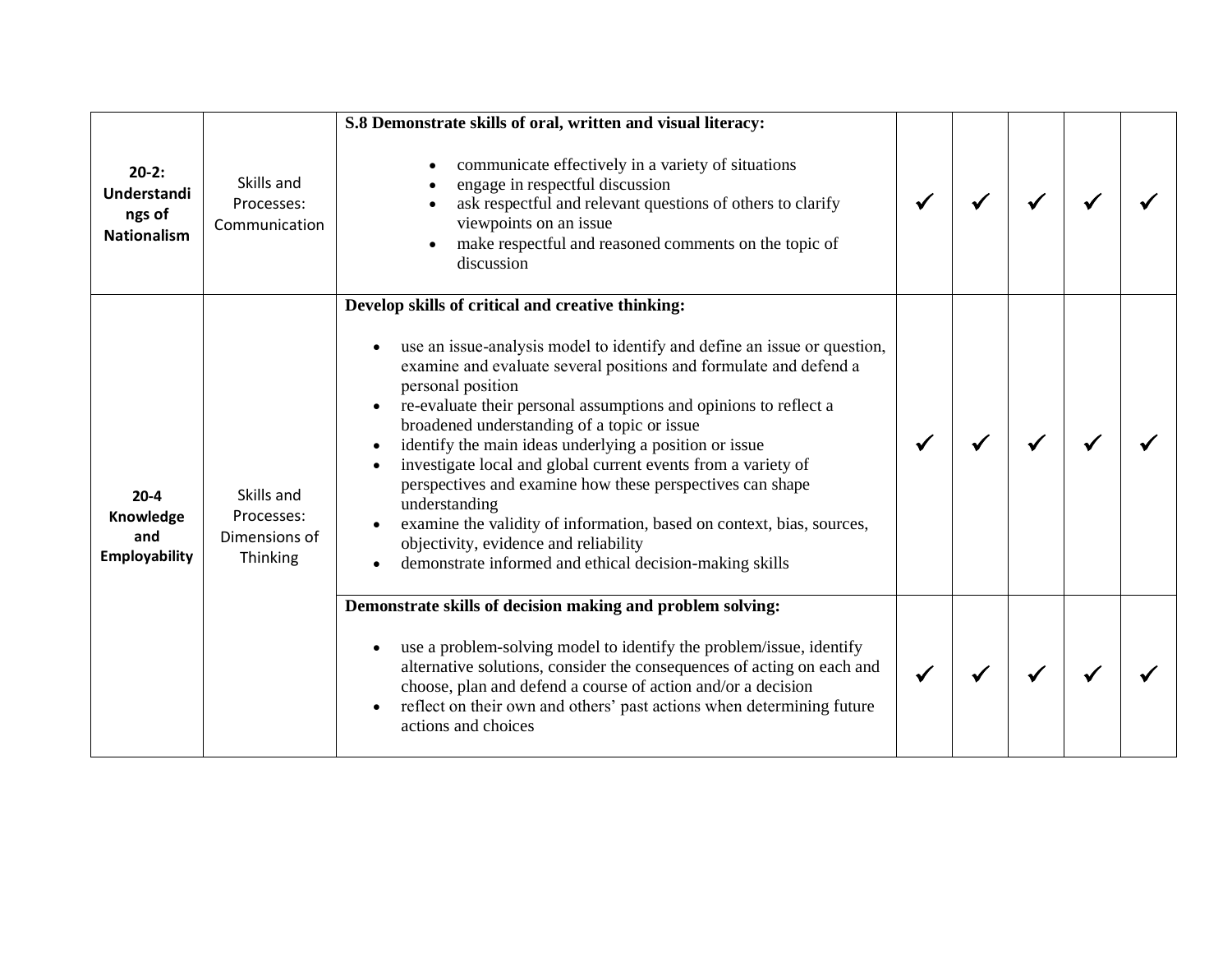| $20 - 4$<br>Knowledge<br>and<br><b>Employability</b> | Skills and<br>Processes:<br>Social<br>Participation as<br>a Democratic<br>Practice | Demonstrate skills of cooperation, conflict resolution and consensus<br>building:<br>consider the needs and perspectives of others<br>reflect on their own perspectives, based on new information<br>from other perspectives<br>work positively and collaboratively with others<br>listen attentively to others<br>demonstrate leadership by persuading, compromising and<br>$\bullet$<br>negotiating to resolve conflicts and differences to reach group<br>consensus<br>identify and use appropriate strategies to resolve conflicts<br>peacefully and equitably |  |  |  |
|------------------------------------------------------|------------------------------------------------------------------------------------|--------------------------------------------------------------------------------------------------------------------------------------------------------------------------------------------------------------------------------------------------------------------------------------------------------------------------------------------------------------------------------------------------------------------------------------------------------------------------------------------------------------------------------------------------------------------|--|--|--|
|                                                      | Skills and<br>Processes:<br>Communication                                          | Demonstrate skills of oral, visual and textual literacy:<br>communicate and interact effectively in a variety of situations<br>use appropriate strategies to verify understanding and clarify<br>viewpoints; e.g., paraphrasing, summarizing and questioning<br>engage in respectful discussions<br>make respectful and reasoned comments on the topic of<br>discussion                                                                                                                                                                                            |  |  |  |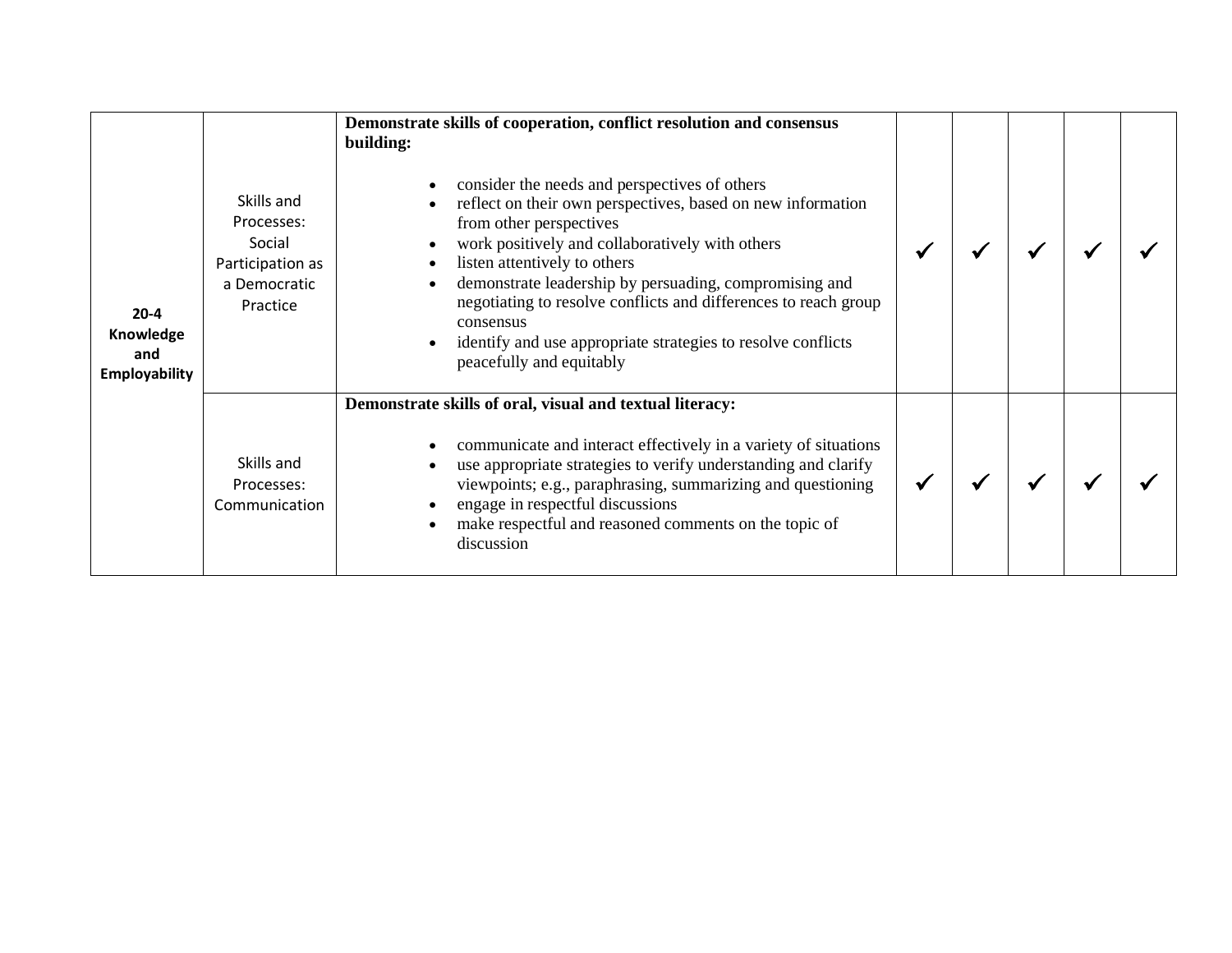|                                               |                                                                                    | S.1 Develop skills of critical thinking and creative thinking:                                                                                                                                                                                                                                                                                                                                                                                                                                                                                                                                                                                                                                                                            |  |  |  |
|-----------------------------------------------|------------------------------------------------------------------------------------|-------------------------------------------------------------------------------------------------------------------------------------------------------------------------------------------------------------------------------------------------------------------------------------------------------------------------------------------------------------------------------------------------------------------------------------------------------------------------------------------------------------------------------------------------------------------------------------------------------------------------------------------------------------------------------------------------------------------------------------------|--|--|--|
| $30-1:$<br><b>Perspectives</b><br>on Ideology | Skills and<br>Processes:<br>Dimensions of<br>Thinking                              | evaluate ideas and information from multiple sources<br>determine relationships among multiple and varied sources of<br>information<br>assess the validity of information based on context, bias,<br>sources, objectivity, evidence or reliability<br>predict likely outcomes based on factual information<br>evaluate personal assumptions and opinions to develop an<br>expanded appreciation of a topic or an issue<br>synthesize information from contemporary and historical<br>issues to develop an informed position<br>evaluate the logic of assumptions underlying a position<br>assemble seemingly unrelated information to support an idea<br>or to explain an event<br>analyze current affairs from a variety of perspectives |  |  |  |
|                                               |                                                                                    | S.4 Demonstrate skills of decision making and problem solving:<br>demonstrate leadership in groups to achieve consensus, solve<br>problems, formulate positions and take action, if appropriate, on<br>important issues<br>develop inquiry strategies to make decisions and solve problems<br>generate and apply new ideas and strategies to contribute to decision<br>making and problem solving                                                                                                                                                                                                                                                                                                                                         |  |  |  |
|                                               | Skills and<br>Processes:<br>Social<br>Participation as<br>a Democratic<br>Practice | S.6 Develop age-appropriate behaviour for social involvement as<br>responsible citizens contributing to their community:<br>demonstrate leadership by engaging in actions that enhance<br>personal and community well-being<br>acknowledge the importance of multiple perspectives in a<br>variety of situations                                                                                                                                                                                                                                                                                                                                                                                                                          |  |  |  |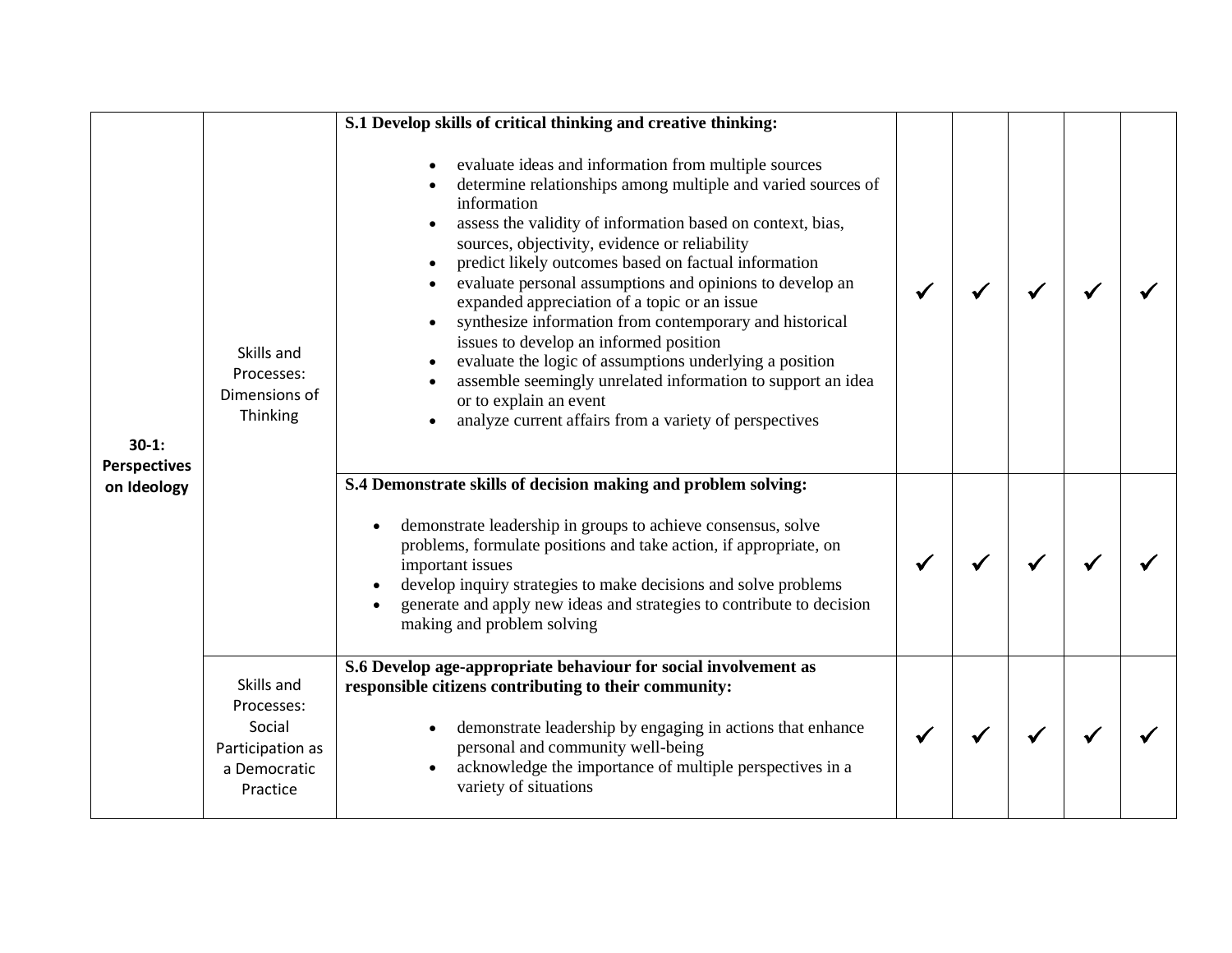|                                               |                                                     | S.8 Demonstrate skills of oral, written and visual literacy:                                                                                                                                                                                                                                                           |  |  |  |
|-----------------------------------------------|-----------------------------------------------------|------------------------------------------------------------------------------------------------------------------------------------------------------------------------------------------------------------------------------------------------------------------------------------------------------------------------|--|--|--|
| $30-1:$<br><b>Perspectives</b><br>on Ideology | Skills and<br>Processes:<br>Communication           | communicate effectively to express a point of view in a<br>variety of situations<br>use skills of formal and informal discussion and/or debate to<br>persuasively express informed viewpoints on an issue<br>ask respectful and relevant questions of others to clarify<br>viewpoints<br>listen respectfully to others |  |  |  |
|                                               | To What Extent<br>Should We<br>Embrace<br>Ideology? | 1.2 Appreciate various perspectives regarding the relationship between<br>individualism and common good                                                                                                                                                                                                                |  |  |  |
|                                               |                                                     | 1.3 Explore factors that may influence individual and collective beliefs and<br>values (culture, language, media, relationship to land, environment,<br>gender, religion, spirituality, ideology)                                                                                                                      |  |  |  |
|                                               |                                                     | 1.9 Analyze the dynamic between individualism and common good in<br>contemporary societies                                                                                                                                                                                                                             |  |  |  |
|                                               |                                                     | 4.2 Exhibit a global consciousness with respect to the human condition and<br>world issues                                                                                                                                                                                                                             |  |  |  |
|                                               |                                                     | 4.3 Accept responsibilities associated with individual and collective<br>citizenship                                                                                                                                                                                                                                   |  |  |  |
|                                               |                                                     | 4.8 Evaluate the extent to which ideology should shape responses to<br>contemporary issues                                                                                                                                                                                                                             |  |  |  |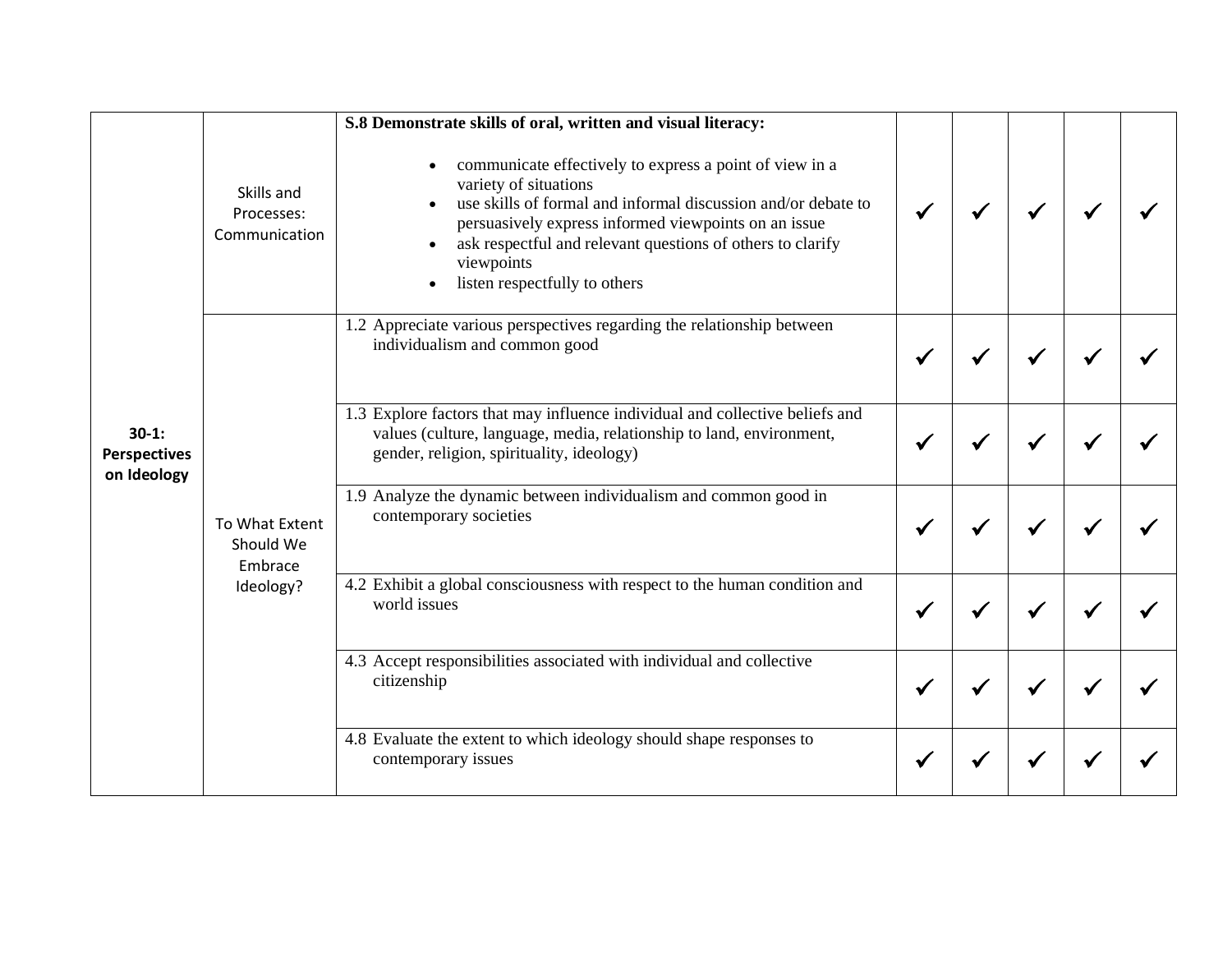|                                                       |                                                                                    | S.1 Develop skills of critical thinking and creative thinking:                                                                                                                                                                                                                                                                                                                                                                                                                                                                                                                                |  |  |  |
|-------------------------------------------------------|------------------------------------------------------------------------------------|-----------------------------------------------------------------------------------------------------------------------------------------------------------------------------------------------------------------------------------------------------------------------------------------------------------------------------------------------------------------------------------------------------------------------------------------------------------------------------------------------------------------------------------------------------------------------------------------------|--|--|--|
| $30-2:$<br>Understandi<br>ngs of<br><b>Ideologies</b> | Skills and<br>Processes:<br>Dimensions of<br>Thinking                              | analyze ideas and information from multiple sources<br>determine relationships among multiple sources of<br>information<br>determine the validity of information based on context, bias,<br>sources, objectivity, evidence or reliability<br>suggest likely outcomes based on factual information<br>evaluate personal assumptions and opinions<br>determine the strengths and weaknesses of arguments<br>identify seemingly unrelated ideas to explain a concept or<br>event<br>analyze current affairs from a variety of perspectives<br>identify main ideas underlying a position or issue |  |  |  |
|                                                       |                                                                                    | S.4 Demonstrate skills of decision making and problem solving:<br>demonstrate skills needed to reach consensus, solve problems and<br>formulate positions<br>use inquiry processes to make decisions and solve problems<br>apply ideas and strategies to contribute to decision making and<br>problem solving                                                                                                                                                                                                                                                                                 |  |  |  |
|                                                       | Skills and<br>Processes:<br>Social<br>Participation as<br>a Democratic<br>Practice | S.6 Develop age-appropriate behaviour for social involvement as<br>responsible citizens contributing to their community:<br>demonstrate leadership by engaging in actions that will<br>enhance the well-being of self and others in the community<br>promote and respect the contributions of team members when<br>working as a team<br>cooperate with others for the well-being of the community                                                                                                                                                                                             |  |  |  |